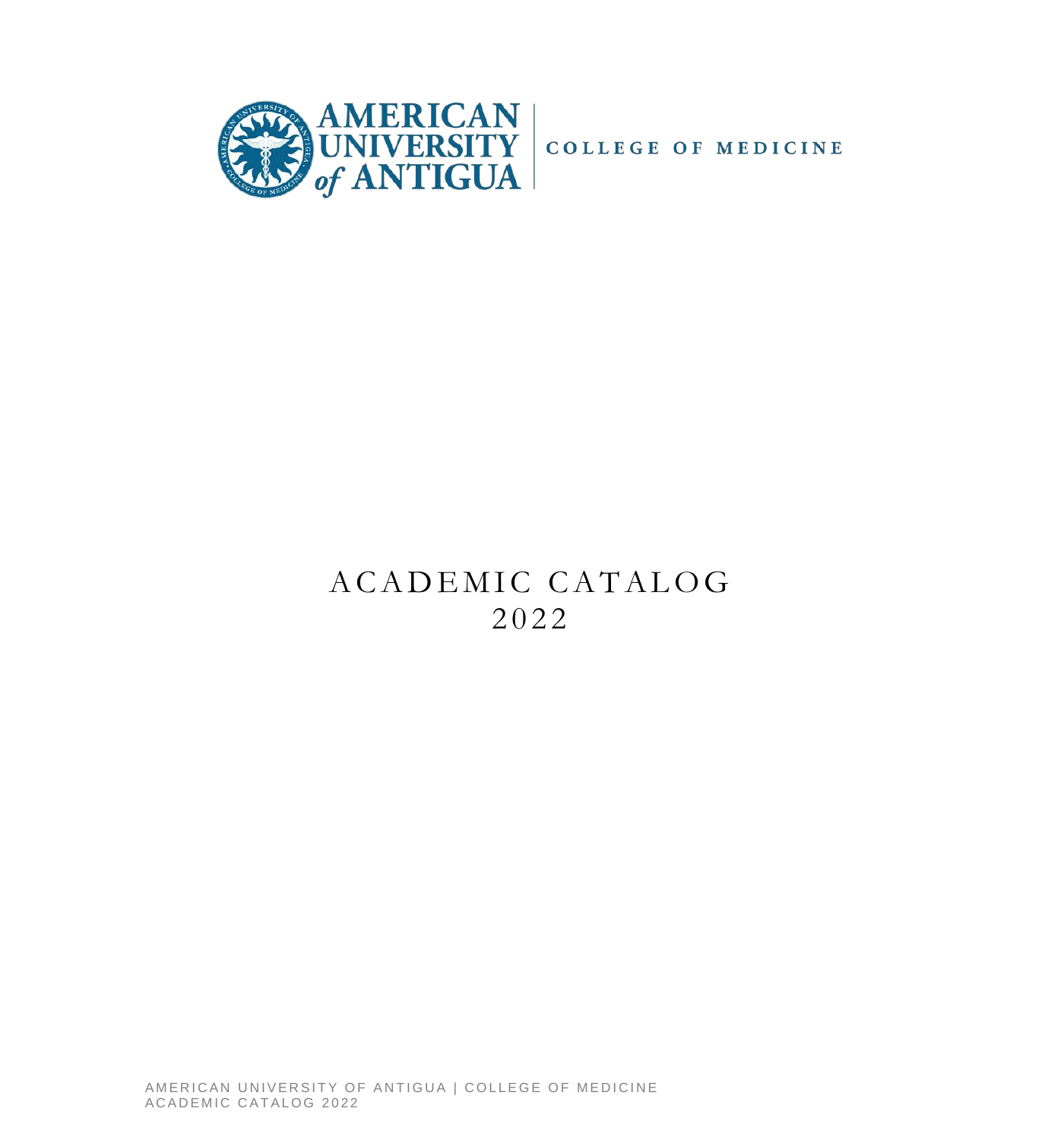# **TABLE OF CONTENTS**

| MISSION STATEMENT NUMBER OF STATE AND RESIDENCE AND RESIDENCE AND RESIDENCE AND RESIDENCE AND RESIDENCE AND RESIDENCE AND RESIDENCE AND RESIDENCE AND RELATIONSHIPS OF A STATE OF A STATE OF A STATE OF A STATE OF A STATE OF  | $\overline{3}$ |
|--------------------------------------------------------------------------------------------------------------------------------------------------------------------------------------------------------------------------------|----------------|
| LETTER FROM THE PRESIDENT THE PRESIDENT                                                                                                                                                                                        | $\overline{4}$ |
| ACCREDITATIONS AND APPROVALS                                                                                                                                                                                                   | $5\phantom{.}$ |
| ACADEMIC CALENDAR NEWSFILM                                                                                                                                                                                                     | 6              |
| CURRICULUM OVERVIEW CURRICULUM OVERVIEW                                                                                                                                                                                        | $\overline{7}$ |
| DEGREE CONFERRAL NE ANNO 1999 ANN ANN AN EAST-ON-DAILY ANN AN EAST-ON-DAILY AND ALL AND THE CONFERRAL                                                                                                                          | 8              |
| GLOBAL HEALTH TRACK SERVICES AND THE SERVICES OF STREET AND THE SERVICES OF STREET AND THE SERVICES OF STREET AND THE SERVICES OF STREET AND THE SERVICES OF STREET AND THE STREET AND THE STREET AND THE STREET AND THE STREE | 9              |
| PRECLINICAL SCIENCES                                                                                                                                                                                                           | 12             |
| YEAR ONE - PART ONE COURSES                                                                                                                                                                                                    | 12             |
| YEAR ONE - PART TWO COURSES                                                                                                                                                                                                    | 14             |
| YEAR TWO - PART ONE COURSES<br>YEAR TWO - PART TWO COURSES                                                                                                                                                                     | 16             |
| <b>INTERSESSION COURSE</b>                                                                                                                                                                                                     | 18<br>20       |
| CLINICAL SCIENCES                                                                                                                                                                                                              | 21             |
| FAMILY MEDICINE/INTERNAL MEDICINE (FM1/IM1)                                                                                                                                                                                    | 21             |
| CORE CLINICAL ROTATIONS                                                                                                                                                                                                        | 21             |
| ELECTIVE CLINICIAL ROTATIONS                                                                                                                                                                                                   | 25             |
| TRANSFER CREDITS AND COURSES MELLET AND TRANSFER CREDITS AND COURSES                                                                                                                                                           | 33             |
| TRANSFER CREDIT                                                                                                                                                                                                                | 33             |
| COURSE NUMBERING SYSTEM                                                                                                                                                                                                        | 33             |
| TERM CREDIT HOURS                                                                                                                                                                                                              | 34             |
| ESTIMATED COST OF ATTENDANCE                                                                                                                                                                                                   | 36             |
| SCHOLARSHIP OPPORTUNITIES                                                                                                                                                                                                      | 37             |
| ORGANIZATION, CONTROL & ADMINISTRATION                                                                                                                                                                                         | 47             |
| FACULTY                                                                                                                                                                                                                        | 48             |
| PRECLINICAL SCIENCES                                                                                                                                                                                                           | 48             |
| CLINICAL SCIENCES                                                                                                                                                                                                              | 52             |
| CONTACT INFORMATION                                                                                                                                                                                                            | 63             |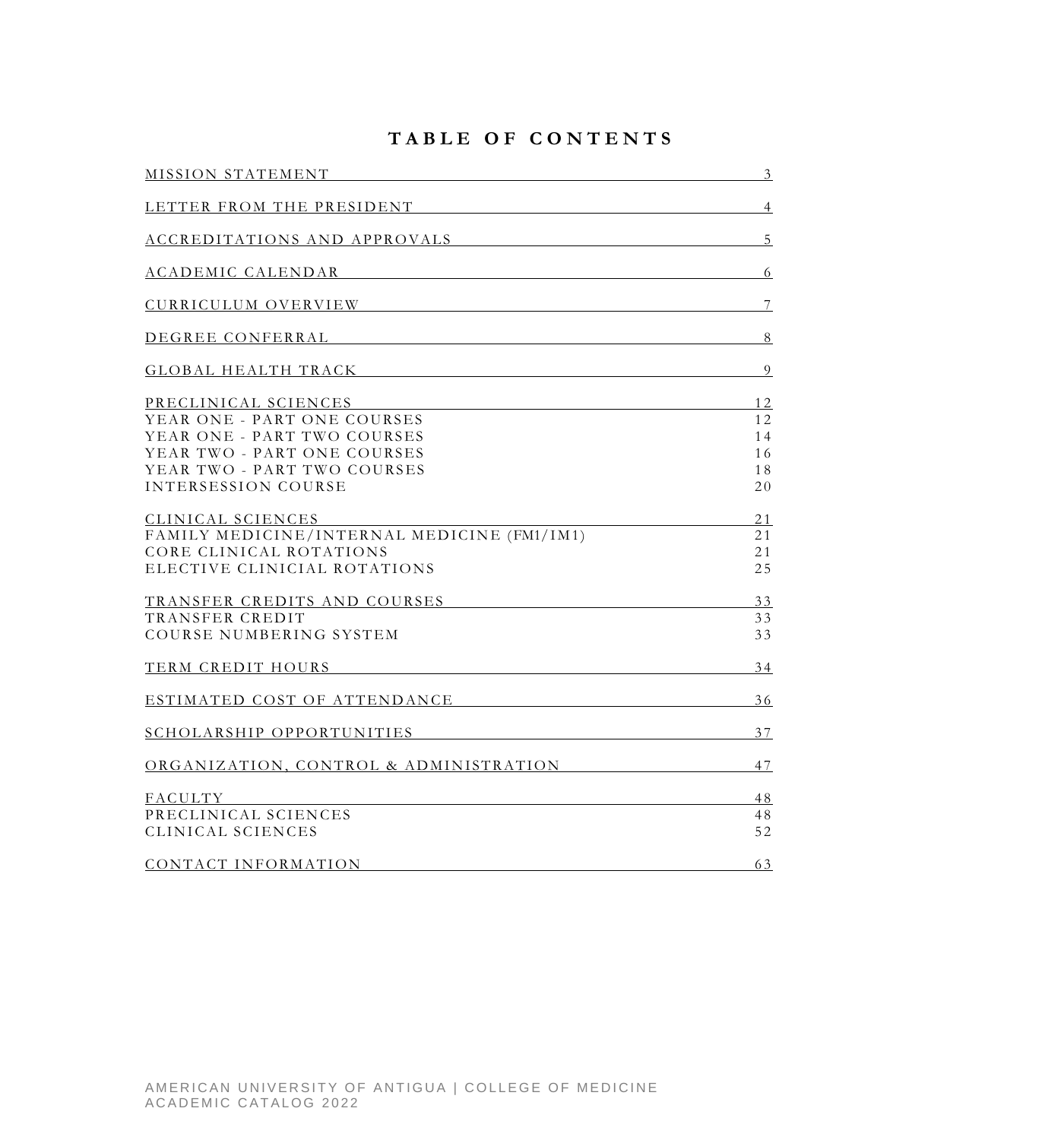### MISSION STATEMENT

American University of Antigua (AUA) College of Medicine is an innovative medical school dedicated to providing a learner-centric education of the highest quality, offering opportunities to underrepresented minorities, fostering a diverse academic community, and ensuring that its graduates have the skills and attitudes of lifelong learning, compassion, and professionalism. We provide students who would otherwise be unable to receive a medical education with the tools to become successful physicians.

AUA was founded with the commitment to support underserved communities and address the impending physician shortage with an emphasis on primary care. As such, the University recognizes its social responsibility to advance the field of medicine and lead the next generation of physicians and healthcare professionals to respond to global healthcare needs.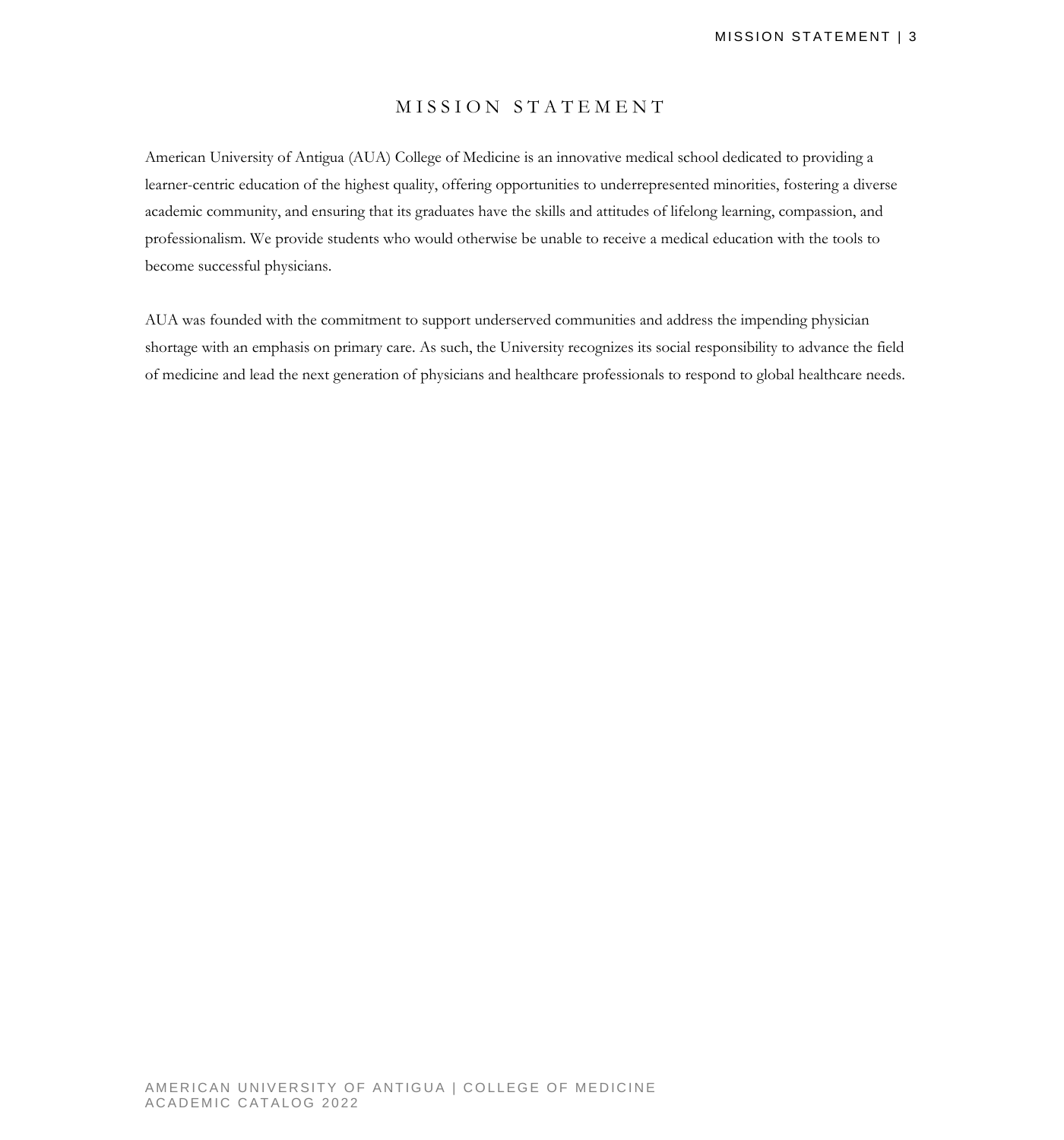#### LETTER FROM THE PRESIDENT

 The present physician shortage, which is predicted to grow at an alarming rate over the next 20 years, means that the employment opportunities for young physicians to practice medicine throughout the U.S. and the world are limitless. New graduates have unequaled opportunities to practice their profession while serving the public good.

 The failure of U.S. medical schools to provide enough medical school seats to meet demand has resulted in many extremely qualified applicants not being admitted to U.S. medical schools. The inability of U.S. medical schools to address the physician shortage and their failure to address the lack of diversity in medicine were two major catalysts that compelled AUA's founders to establish a medical school.

 AUA is proud to offer qualified applicants the opportunity to attain their dreams of becoming licensed physicians by providing high quality, high-tech medical education facilities and, more important, highly respected and caring faculty. In doing so, we are addressing the physician shortage and the lack of diversity in medicine.

 At AUA, we view medical education as a partnership between the institution and its students. AUA offers the necessary tools to provide you with the education that will prepare you to become a successful and caring physician. We expect our students to provide the hard work, dedication, and compassion that allow them to use the tools we provide to reach their goals for their benefit and to serve the healthcare needs of our population.

 I look forward to having qualified applicants join us to achieve their goal of becoming competent caring physicians in the U.S. and Canada and in the jurisdictions of their choice throughout the world.

Neal S. Simon *President, American University of Antigua College of Medicine*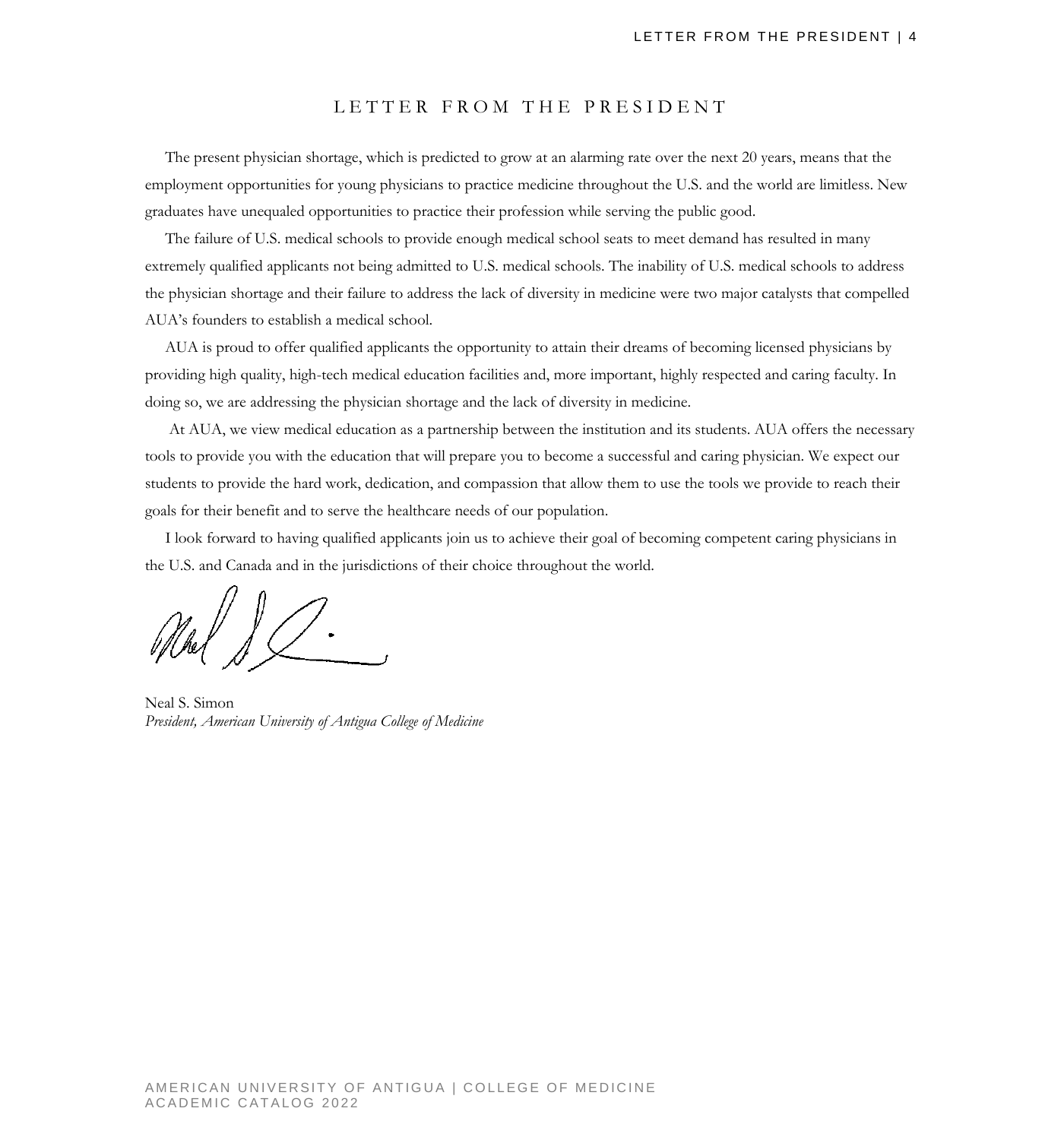#### ACCREDITATIONS AND APPROVALS

American University of Antigua College of Medicine awards Medical Doctorate (MD) degrees to its graduates pursuant to a charter granted to the University by the Government of Antigua and Barbuda. American University of Antigua College of Medicine is accredited by the Government of Antigua and Barbuda through the regional accreditation authority, the Caribbean Accreditation Authority on Education in Medicine and Other Health Professions ("CAAM-HP"). The National Committee on Foreign Medical Education and Accreditation of the United States Department of Education ("NCFMEA") has recognized the Government of Antigua and Barbuda as having processes and procedures for the accreditation of medical schools that are comparable to those of the Liaison Commission on Medical Education ("LCME"), the accreditation authority for medical schools in the United States and Canada.

American University of Antigua College of Medicine has been recognized by the Medical Board of California for licensure of its graduates and for providing clerkships in the state. The New York State Education Department has also approved American University of Antigua, which allows AUACOM's students to engage in clinical clerkship training and residency in the state. The Florida Commission for Independent Education has likewise granted approval for AUACOM's students to engage in clinical clerkship training in the state. AUACOM's graduates are eligible for licensure throughout the United States and Canada. The Board of Registration in Medicine of the State of Massachusetts has included AUA among a very short list of international medical schools whose graduates are deemed to have been provided an education that is comparable to the education afforded students in medical schools in the United States. As a result, AUA's graduates seeking permits for residency training or full licensure will not need to demonstrate such comparability or obtain a waiver of regulations applicable to international medical schools that do not have clinical training hospitals on their campuses.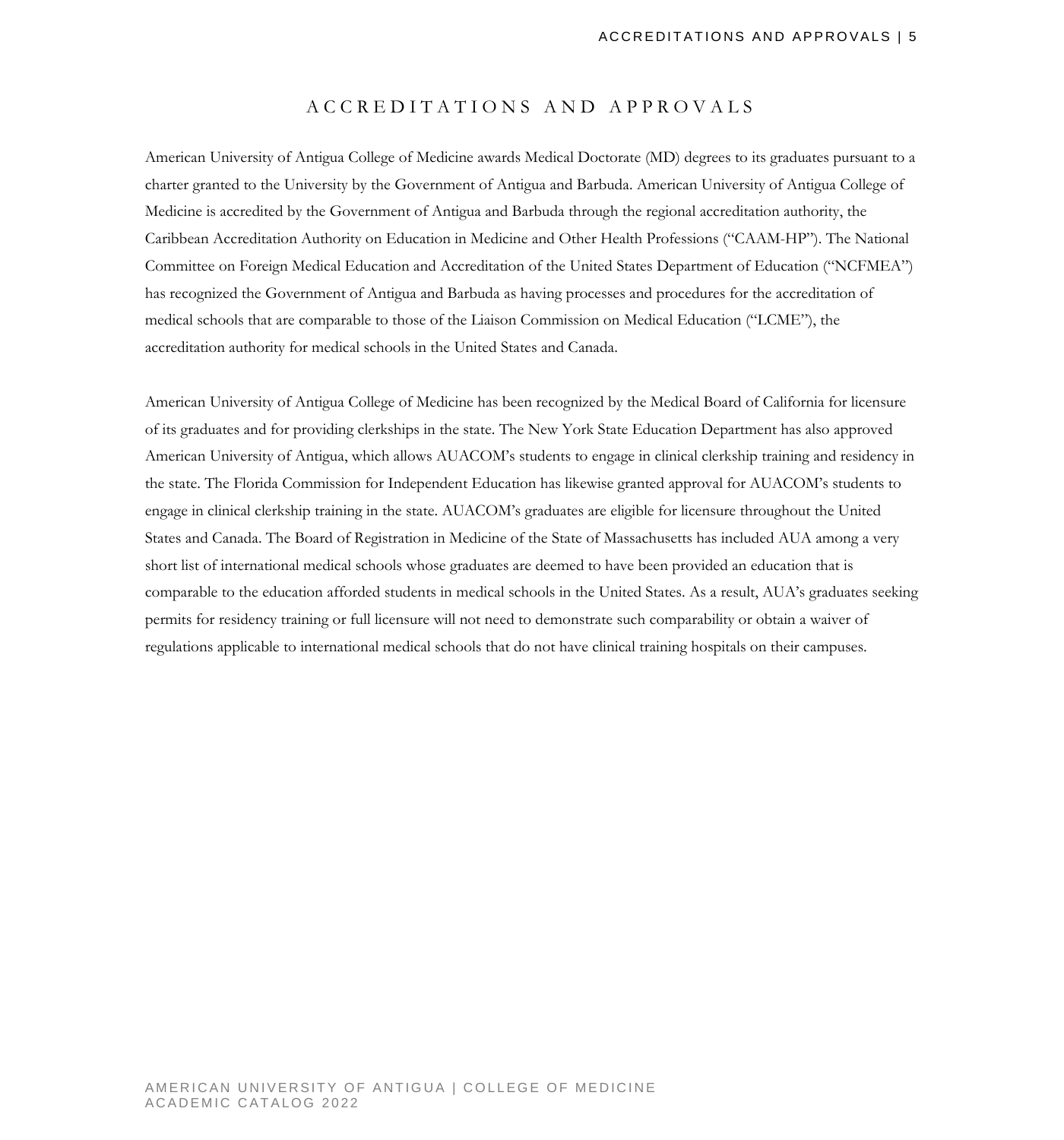# 202 2 ACADEMIC CALE NDAR

| January 3          | Monday              | New Year's Day Observed -              |
|--------------------|---------------------|----------------------------------------|
|                    |                     | University Closed                      |
| January 4          | Tuesday             | Classes begin for GHT BSIC Students    |
| January 10         | Monday              | Classes begin for returning AUA GHT    |
|                    |                     | Students (MED 2, 3 & 4)                |
|                    |                     | Classes begin for BSIC students        |
| January 19         | Wednesday           | Classes begin for new AUA GHT          |
|                    |                     | Students (MED1)                        |
| January 24         | Monday              | Classes begin for MED 2,3 &4           |
| February $3-4$     | Thursday - Friday   | New Student Orientation                |
| February 4         | Friday              | Classes end for FM1/IM1 term           |
| February 7         | Monday              | Classes begin for MED 1 students       |
|                    |                     | FM1/IM1 term begins                    |
| March 18           | Friday              | Classes end for BSIC students          |
| March 19 - April 7 | Saturday - Thursday | <b>BSIC</b> study period               |
| April 1            | Friday              | Classes end for FM1/IM1 term           |
| April 4            | Monday              | FM1/IM1 term begins                    |
| April 8            | Friday              | Mandatory Comprehensive Basic          |
|                    |                     | Science Shelf Exam for BSIC students   |
| April 15           | Friday              | Good Friday - Classes not in session   |
| April 18           | Monday              | Easter Monday – Classes not in session |
| May 2              | Monday              | Labour Day -Classes not in session     |
| May 26             | Thursday            | Commencement Ceremony                  |
| May 27             | Friday              | Classes end for FM1/IM1 term           |
| May 30             | Monday              | FM1/IM1 term begins                    |
| June 3             | Friday              | Classes end for MED 2, 3 & 4           |
| June 6             | Monday              | Whit Monday - Classes not in session   |
| June 17            | Friday              | MED 1 ends                             |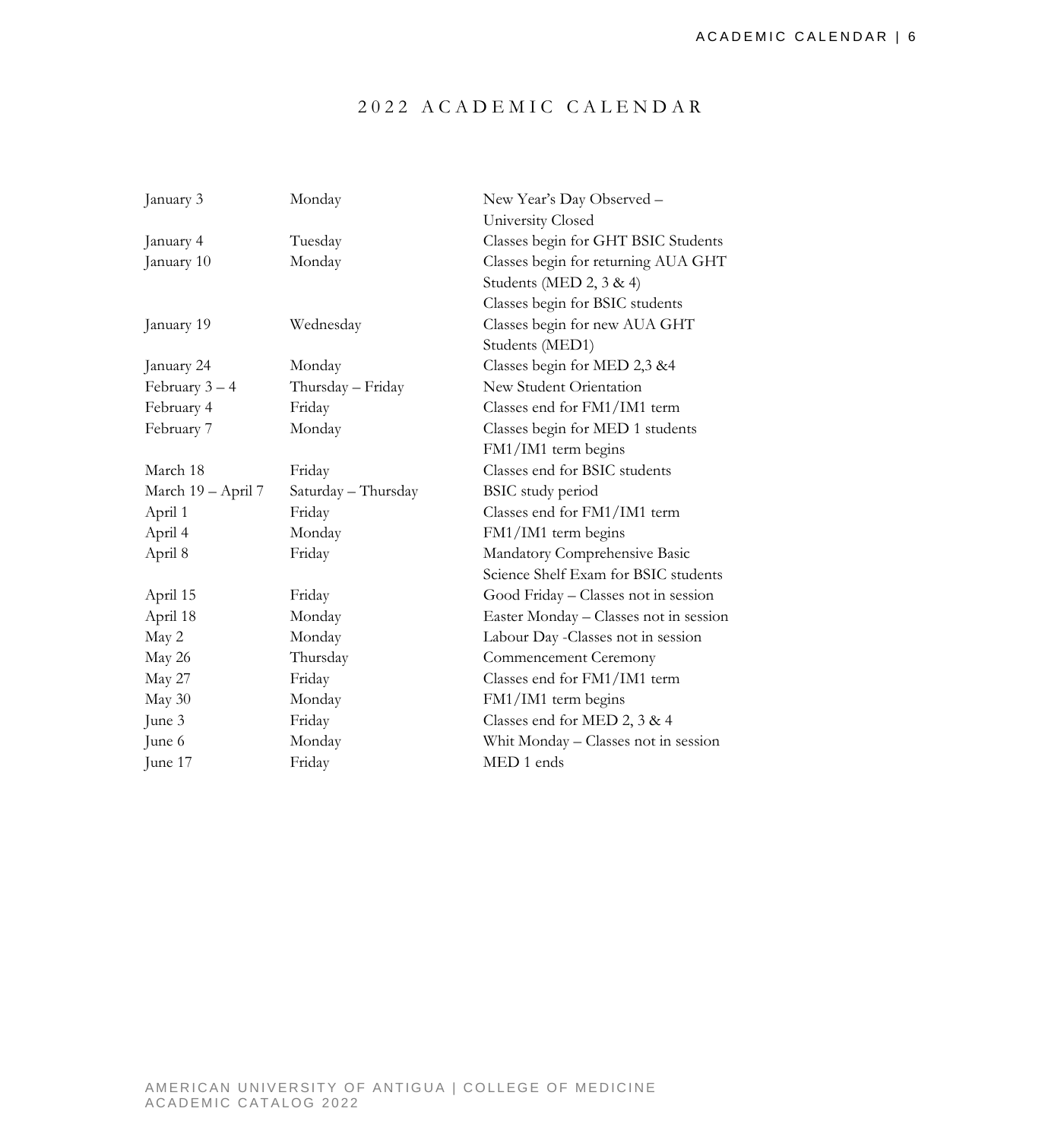### CURRICULUM OVERVIEW

AUACOM's educational program leading to the Medical Doctorate (MD) degree is a 4.5-year program consisting of 2.5 academic years of study on AUACOM's campus in Antigua and 84 weeks of study in the Clinical Sciences through clerkships in teaching hospitals principally in the United States.

In order to provide the most innovative and current methods for delivery of a medical education, AUA's curriculum brings medical disciplines together and fosters greater communication and cooperation between departments. Although each branch of medical science has its own importance and essence, the current trend in medical education is the delivery of a medical school curriculum through integration of those branches. AUA's curriculum has been developed with the goal of achieving an integrated and flexible curriculum that goes beyond examinations. It promotes the skill and art of medicine, critical thinking, and lifelong learning.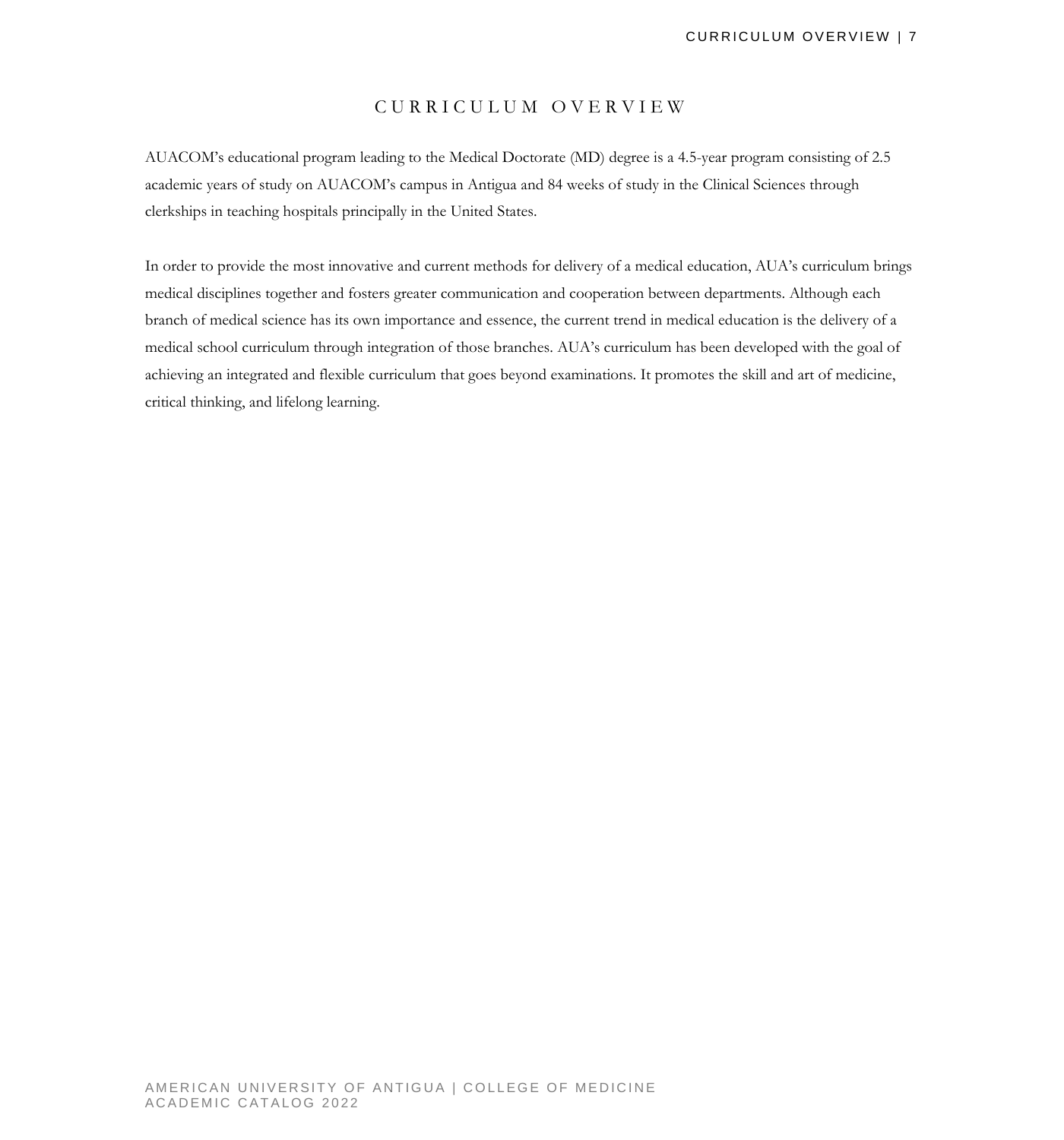# DEGREE CONFERRAL

To satisfy the requirements for graduation and obtain a medical diploma (MD degree), a student must comply with the below criteria:

- 1. Complete and pass all requirements of the Preclinical Sciences component;
- 2. Complete and pass all requirements of the Clinical Sciences component, including all core and elective rotations;
- 3. Pass USMLE Step 1 and Step 2 CK
	- a. Students must request the USMLE Certified Transcript of Scores for USMLE Step 1, Step 2 CK from ECFMG to be submitted to the Office of the Registrar as part of the degree audit;
	- b. Students who do not plan to practice medicine in the United States can meet their graduation requirements by passing the Medical Council of Canada Qualifying Examination (MCCQE Part I) or by passing the NBME International Foundations of Medicine Examination (IFOM Clinical Science Examination). Students should be aware that while passing the MCCQE Part I Examination or the IFOM Clinical Science Examination meet the requirements for graduation from AUA, obtaining a passing USMLE Step 2 CK score is required for residency training in the United States.

Please Note: All students must still receive a qualifying score on an AUA Comprehensive Clinical Science Examination (CCSE) before becoming eligible to sit for any of the above examinations.

- 4. Fulfill all financial and bursarial responsibilities assuring a "zero" balance;
- 5. Maintain good standing.

AUA students have the opportunity to complete the requirements for the MD degree at five different points throughout the year. Consequently, students will be considered AUA graduates on one of the five graduation dates after which they have completed their graduation requirements. Students completing all MD requirements between:

- 1. July 1 and September 30, xxxx will receive a diploma dated **September 30, xxxx**
- 2. October 1 and December 31, xxxx will receive a diploma dated **December 31, xxxx**
- 3. January 1 and March 31, xxxx will receive a diploma dated **March 31, xxxx**
- 4. April 1 and April 30, xxxx will receive a diploma dated **April 30, xxxx**
- 5. May 1 and June 30, xxxx will receive a diploma based on **the date of MD graduation requirement completion**

Graduates cannot receive a copy of their diploma prior to the diploma date and final degree audit clearance. Once your graduation date has passed and the final degree audit is completed, diplomas for all graduates are mailed to the address provided in your student record.

#### **Bachelor of Science in Human Health Sciences (BHHS) Degree**

This four-year degree program will provide students who are enrolled in the MD Degree Program at AUA College of Medicine with the opportunity to earn a B.S. in Human Health Sciences. The BHHS degree is designed for students who have earned their A.S. through American International College of Arts and Sciences – Antigua (AICASA)\* and/or do not have a B.S./B.A. degree upon enrolling in AUA College of Medicine. Please visit the AUA website for additional information.

\*Degree conferred by AUA College of Medicine. AUA and AICASA are two wholly separate educational institutions.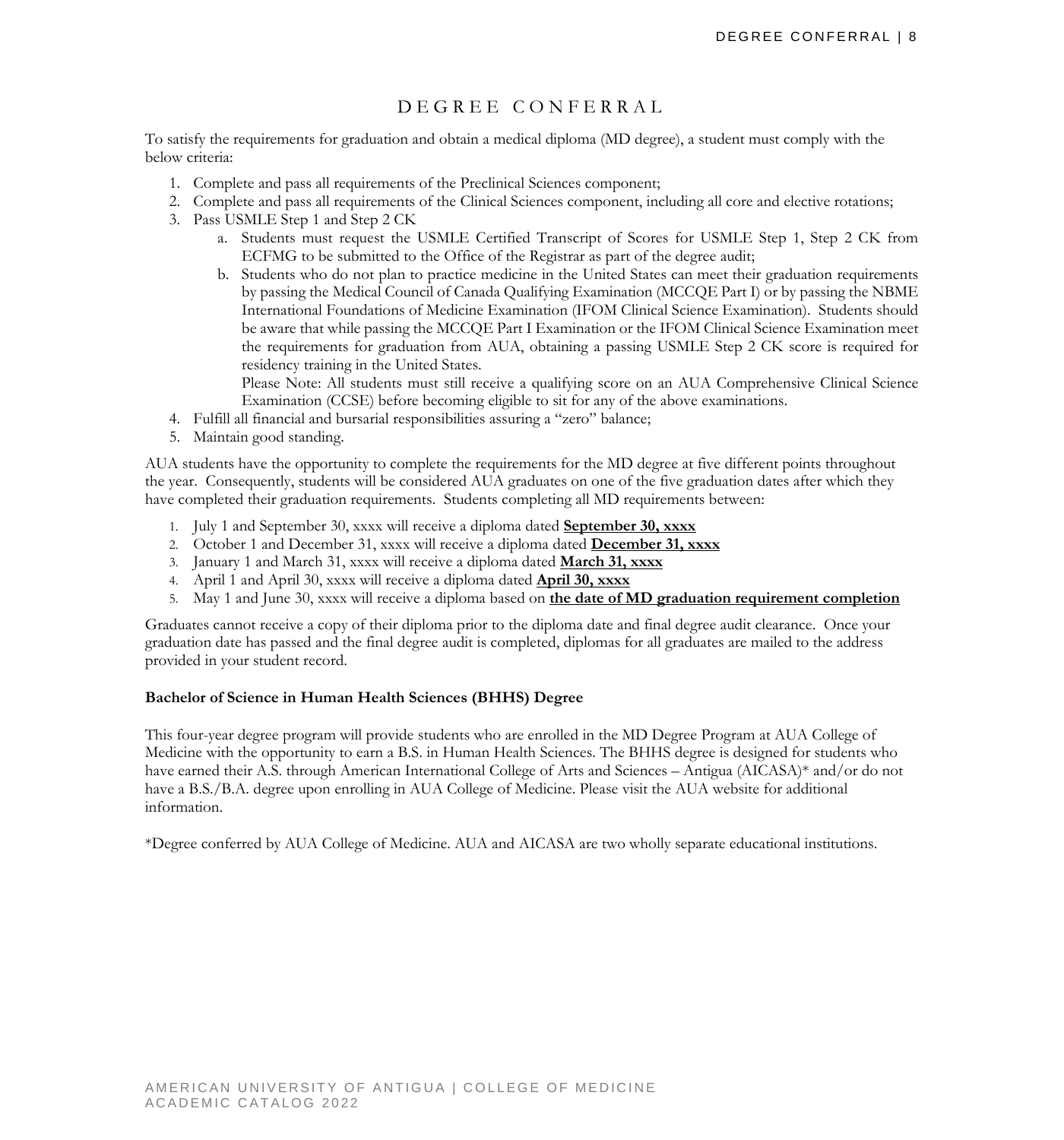# GLOBAL HEALTH TRACK

The American University of Antigua, College of Medicine (AUA) Global Health Track is conducted in collaboration with Florida International University, Herbert Wertheim College of Medicine (FIU).

The AUA-FIU Global Health Track is a comprehensive, four-year longitudinal track in global health that is integrated into the curriculum at American University of Antigua, College of Medicine.

Global Health has been defined as "the area of study, research and practice that places a priority on improving health and achieving equity in health for all people worldwide" by the Consortium of Universities for Global Health. Global Health addresses the health of populations in a global context and transcends the political boundaries of nations focusing on social determinants of health, healthcare disparities including infectious and non-communicable disease issues, human rights as well as economic development, and policy and system issues.

The purpose of the AUA-FIU Global Health Track is to support and guide students in developing expertise in global health with the goal of a subsequent career involving patient care, service, policy making, research and education at a global level.

Students attending the AUA-FIU Global Health Track are introduced to the study of community and public health, primary care, epidemiology and treatment of communicable and non-communicable diseases on a global basis.

The required textbook is: *Global Health 101*, 4th edition, Richard Solnick, MPA, Yale, School of Public Health, New Haven, Connecticut, ISBN-13: 9781284050547 The AUA-FIU Global Health Track is open to all eligible entering medical students at AUA.

The longitudinal Global Health Track is structured along the following themes:

- Governance (Health Systems, Economics, Ethics, etc.)
- Burden of Disease (Child Health, Women Health and the health of other vulnerable populations, Communicable Diseases, Non-Communicable Diseases, etc.)
- Physical Mental & Social Wellbeing
- Technology
- Security (Environment, Complex Humanitarian Emergencies, Intelligence, etc.)
- Climate Change
- Medical Spanish
- AHA BLS & ACLS instructor training

The 2-year PRECLINICAL SCIENCES component is conducted on the campus of AUA in Antigua. It consists of four 2 week blocks (before MED 1, MED 2, MED 3 and MED 4), a 1-week block before the Basic-Science-Integration course and longitudinal coursework during MED 1 through MED 4.

The lectures are conducted by international faculty (FIU, University of the West Indies, State University of New York, Cornell University, New York University, University of Illinois, University of Nevada, United Nations, Doctors Without Borders among others) and AUA faculty.

In addition, students conduct field trips and exercises and are introduced to research methodology.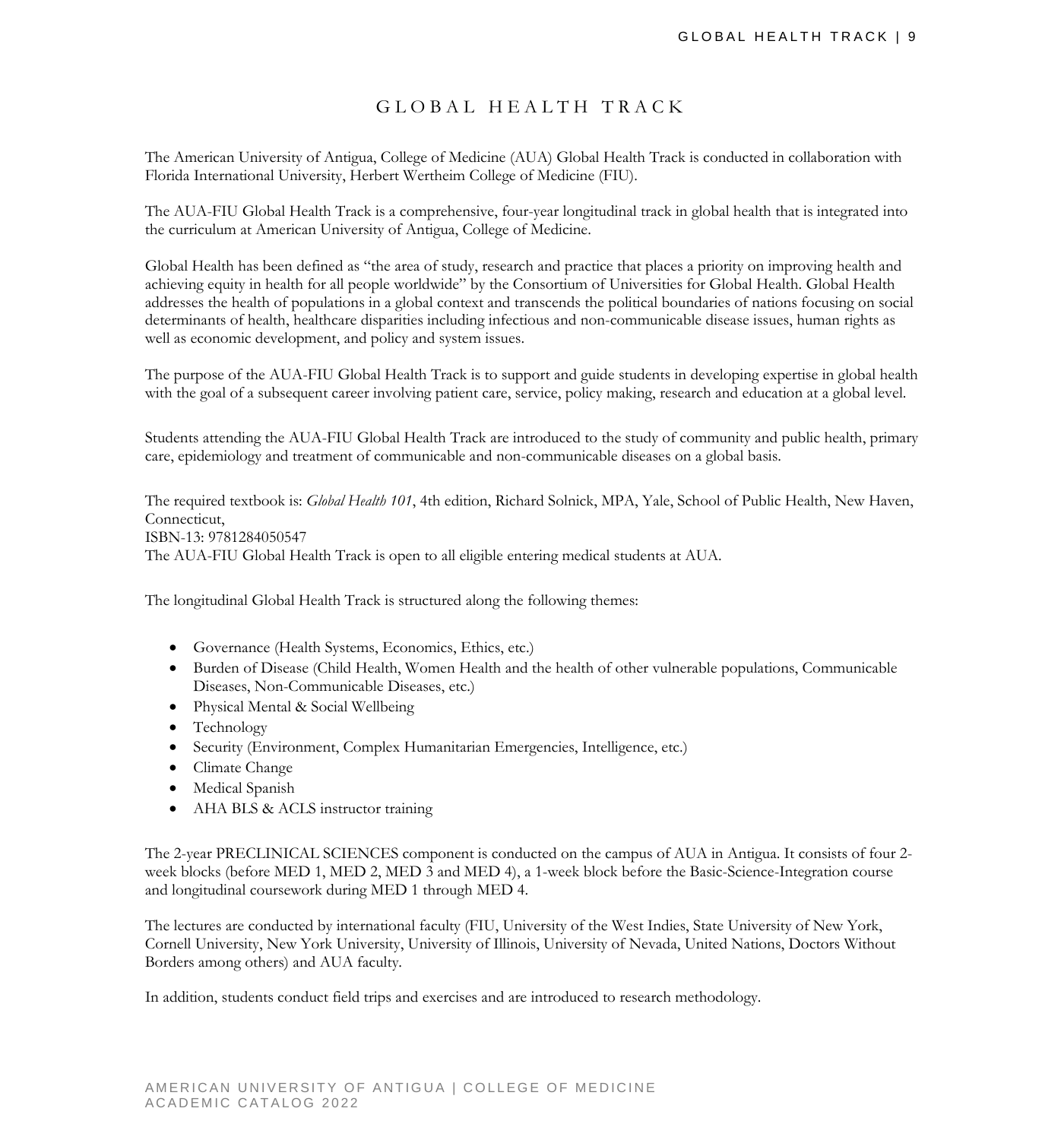Students in the Global Health Track receive American Heart Association instructor training in Basic Cardiac Life Support and Advanced Cardiac Life Support.

The PRECLINICAL SCIENCE component includes an introduction to Medical Spanish and is supplemented by a Global Health Journal Club. A minimum of 100% attendance is required in order to pass each block. All students enrolled in the course will receive either a grade of "PNC" (Pass No Credit) or "F" (Fail) accordingly. The "PNC" grade will not affect overall GPA, therefore no credits will be awarded.

To facilitate students' academic success, students who either choose or are required to repeat the semester or year during the preclinical years will no longer be able to stay enrolled in the Global Health Track program and may not rejoin GHT after completion of a repeated semester or year. Additionally, students who voluntarily withdraw from the preclinical GHT will not be able to rejoin at a later date.

The CLINICAL SCIENCES component is conducted at FIU's clinical sites in Florida and AUA affiliated clinical sites within the US and abroad. Students will participate in the Advanced Introduction to Clinical Medicine (FM1/IM1) rotation at FIU and the AUA-FIU Graduate Clinical Core Rotation Certificate Program (upon successful completion of requirements and acceptance by the graduate certificate program admission committee). After completion of the graduate clinical core rotation certificate program, students attend elective rotations through FIU and AUA in the US and internationally. Students have the opportunity to join AUA faculty initiated international relief projects and to deepen their expertise in global health research. The clinical component is supplemented by medical Spanish exposure. 100% attendance is required during the clinical component.

At the completion of the program, a student should be able to:

- Demonstrate understanding of social determinants of health, health equity, social justice, and governmental policy in terms of their impact on the distribution of health services and health outcomes in low-resource settings within the United States and internationally
- Analyze the challenges facing the health and human rights issues specific to immigrant, migrant, internally displaced, and refugee populations
- Understand specific needs of vulnerable populations including the medically underserved and uninsured
- Demonstrate knowledge of effective advocacy strategies for health systems improvement within the global context
- Demonstrate the ability to communicate effectively and collaborate with the patient, family, and caregivers with sensitivity to sociocultural and health literacy issues so that the diagnosis and plan of care are clearly understood and pertinent to their specific situation
- Understand the epidemiology of global communicable and non-communicable diseases
- Identify and adapt evidence-based resources and tools for use in limited-resource health care settings
- Interact in a cross-cultural manner sufficient to deliver basic medical care, including working with translators
- Perform an efficient comprehensive physical examination when practicing supervised in an internationally located office, hospital, or skilled nursing setting, being mindful of cultural factors, including gender, modesty, and religious practices
- Use clinical skills to appropriately diagnose and treat patients under supervision in the context of local resource availability
- Select, perform, and interpret under supervision diagnostic procedures within the context of limited resource health care settings
- Formulate a plan of care that is relevant and practical in a specific cultural setting
- Demonstrate understanding of resources and issues pertinent to travel medicine, health risk prevention, health maintenance, and variations in health care services that are specific to international travel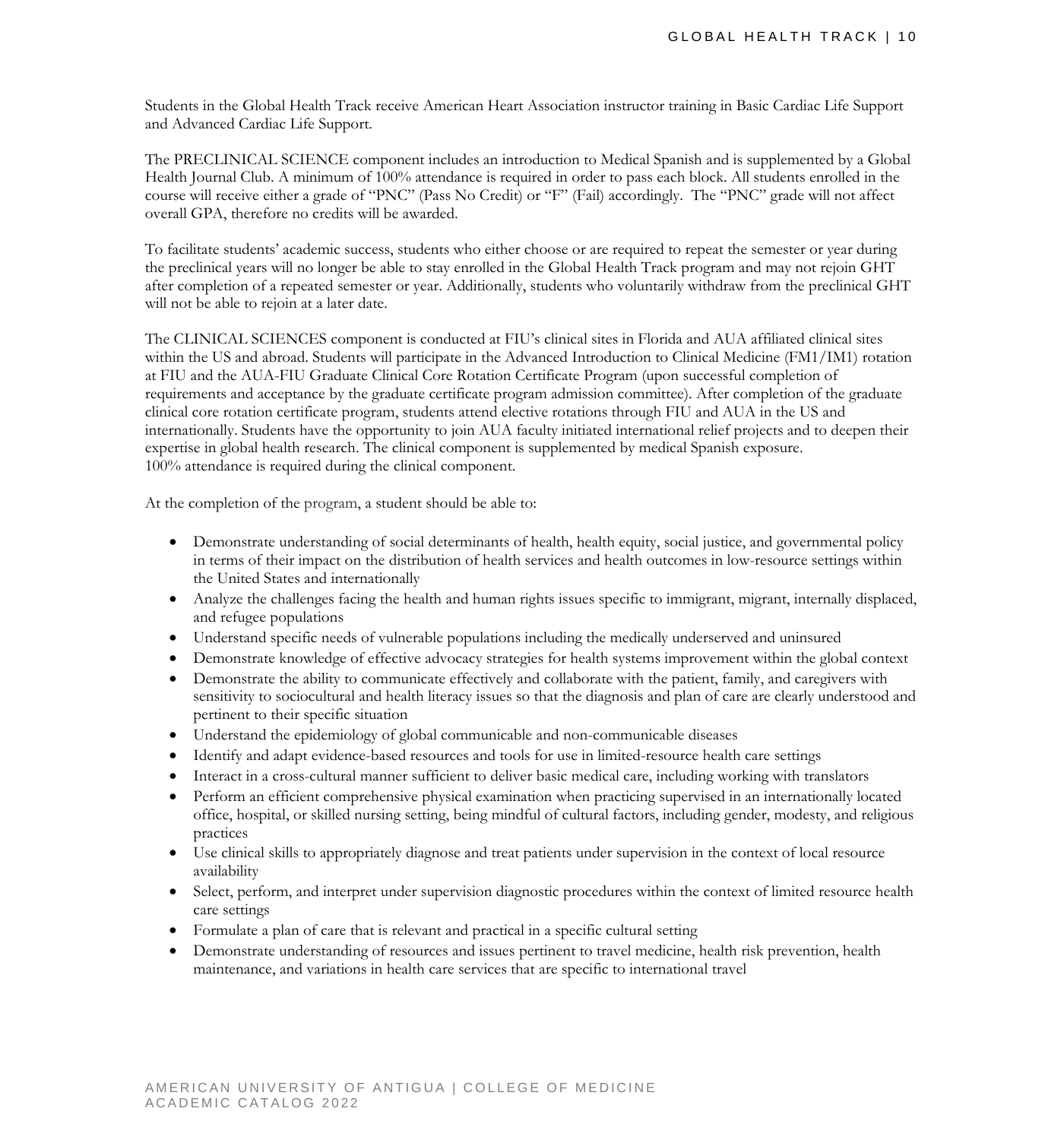- Discuss treatment plans based on knowledge of global influences, utilizing resources that include local, state, federal, and international agencies, as applicable
- Recognize his or her own practice limitations and seek consultation with other health care professionals and systems resources to provide optimal care within a global context
- Understand the organization, financing and systems health indicators of international health care systems.

The student should develop attitudes that encompass:

- Commitment to lifelong learning and contribution to the body of knowledge about global health
- Recognition of his or her own biases and stereotypes related to health care delivery in local and international settings
- The need to balance compassion, humanism, realism, and practicality in the consideration of heath care delivered in specific global settings
- Respect for dignity and autonomy through self-care and self-determination within a cultural and global context
- A desire to advocate for systems change to improve the health of the community in which he or she practices

Upon completion of the Global Health Track, completion of requirements of the Graduate Clinical Core Rotation Certificate Program and all requirements for graduation from AUA (including but not limited to passing all in-house and external exams and passing all required courses and clerkships) the student will receive the MD degree and the Global Health Certificate from AUA as well as the Certificate of Completion of the Graduate Clinical Core Rotation Certificate Program from FIU.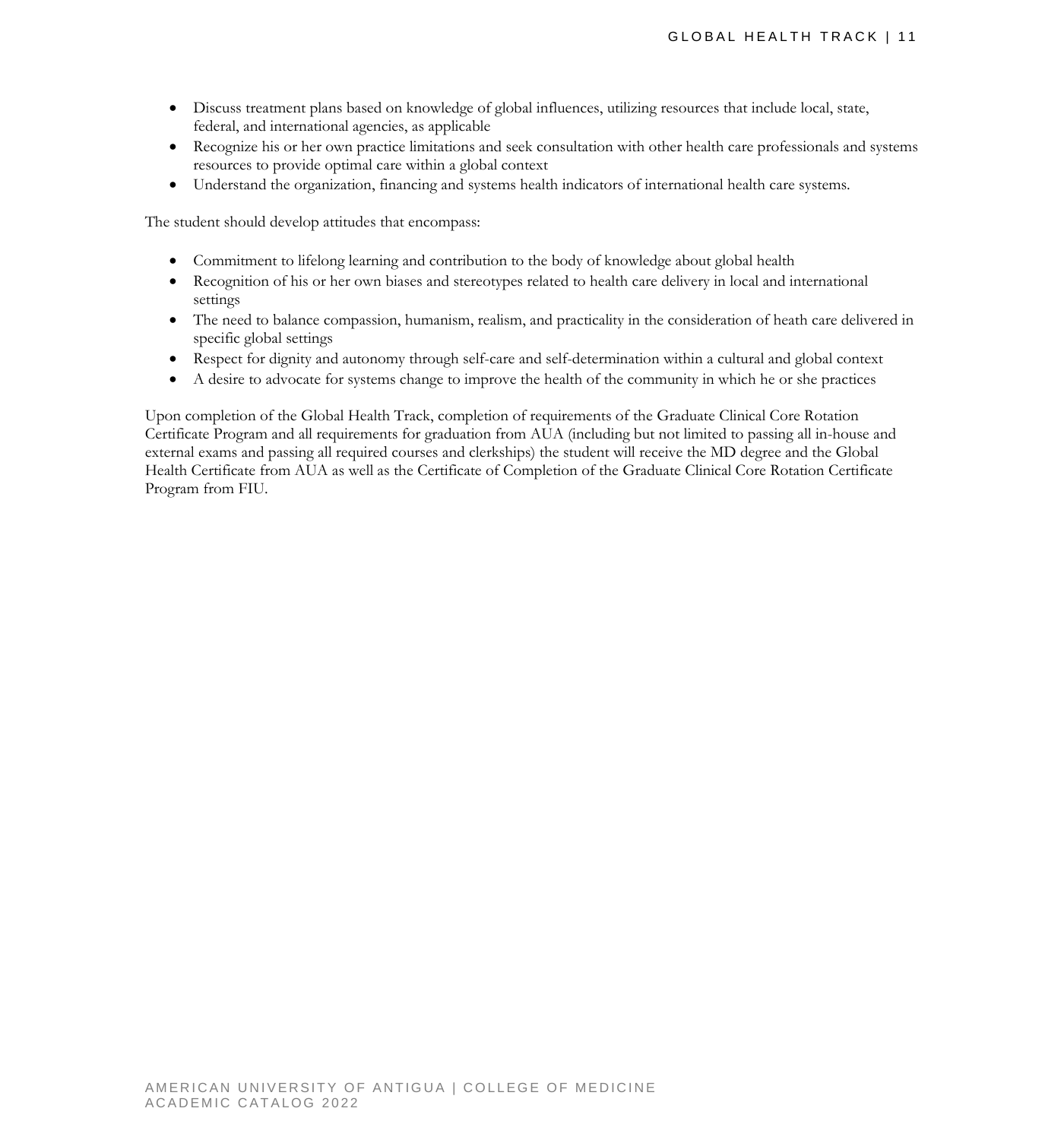# PRECLINICAL SCIENCES

#### **Readings for Classes:**

#### What the Library Provides

Any reading required for a particular class will be available via Blackboard, AUA's online course management system. Just as links to lectures, videos, and PowerPoint presentations are linked in Blackboard, links to readings will also be provided. The AUA Library will also have print copies of each of the required and recommended books put on reserve. In addition, hundreds of other e-books, e-journals, and medical knowledge-bases are now available to AUA students both on campus, and off campus via their AUA NetID.

#### Personal Copies of Textbooks

Students wishing to purchase personal print copies of textbooks or personal e-books are welcome to do so. As textbooks required for a given course are subject to change each term, students should the contact systems coordinators for each course before making a purchase.

For more information, contact Laura Cousineau, Director of Library Services, at [lcousineau@auamed.net.](mailto:lcousineau@auamed.net)

YEAR ONE - PART ONE

PRE-CLINICAL SCIENCE I *Credit Hours:* 19 | *Course No:* 5116

### FOUNDATION S I - SPRING 2022

The Foundations block will lay the groundwork for preclinical medical sciences, in general, and for all of the systems that will be following, in particular. It will take the approach of presenting the continuum from the relevant basics of molecules to the system level and include considerations for evidence-based decision making.

The Foundations of Preclinical Medical Sciences block will start with the story of cells, including the structure and function of organelles. The story will develop into tissues and include themes such as the development of an embryo, connective tissue, epithelia and muscle. Finally, an assemblage of this information will take the form of a brief introduction to systems. Weaved into this approach will be fundamental aspects of various disciplines, such as cell and molecular biology, genetics, biochemistry, anatomy, embryology, histology, neuroscience, radiology, medical ethics, and communication and interpersonal skills.

The course material will be presented to both remote and in-person students mainly as a combination of interactive live lectures and active small group discussions guided by facilitators. The learning materials (Class notes/ PowerPoints/ Videos, etc.) will be posted on our learning management system in advance of the dates indicated in the syllabus so as to facilitate students' advanced preparation for in-class activities and exams. Students will be assigned to a Team in Microsoft Teams, equivalent to a small group homeroom. Separate instructions and practice on participating in remote learning via MS teams will be provided.

We look forward to a stimulating four-and-a-half weeks of Foundations of Preclinical Medical Sciences discussions with you.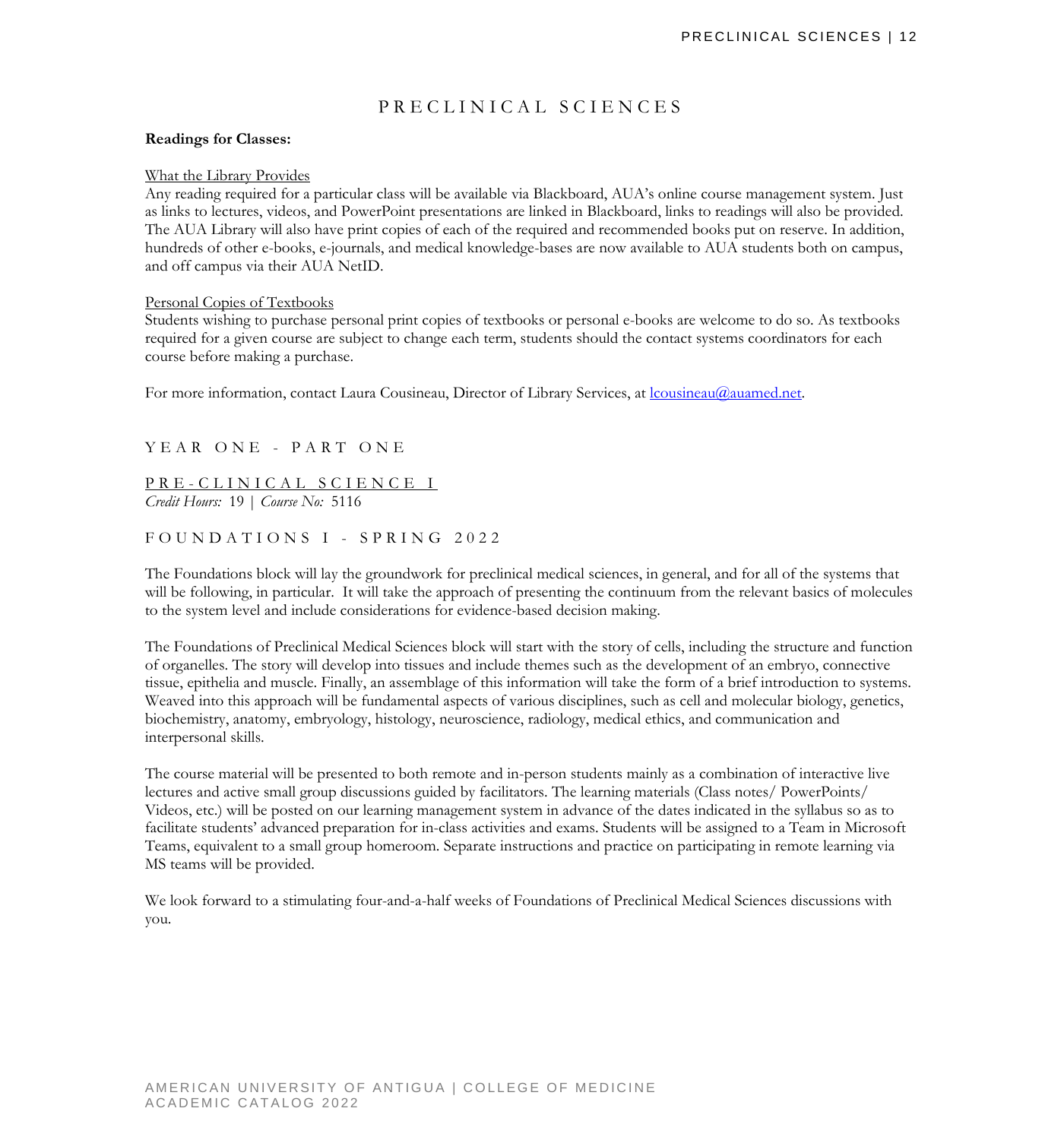#### MUSCULOSKELETAL SYSTEM /SKIN I - SPRING 2022

The Musculoskeletal system will be the first system you study in this organ system-based curriculum. In this module you will learn the basic science principles of the muscular, skeletal and integumentary systems. The module spans two-and-a-half weeks and covers the following: upper limb, lower limb, and head, neck and back. Focus will be on anatomy, embryology, histology, neuroscience, physiology, and radiology disciplines with clinical correlations as appropriate. A clinical medicine thread will be weaved throughout the system. In this module, students will gain knowledge of the locomotor system which affords support, stability and movement to the human body and the application of this knowledge.

The overarching goals of this System are to: (1) Study the general structure and function of bones, joints and muscles, their blood and nerve supply and to introduce their relevance to clinical problems. (2) Study the structure and function of the upper limb, lower limb, head, neck and the vertebral column, including surface anatomy, neurovascular supply and coordination for movement. In addition, you will gain knowledge related to skin structure and function. (3) Provide the basis for the study of common clinical conditions and for clinical examination related to the above regions to be done in the second year.

The course material will be presented to both remote and in-person students mainly as a combination of live lectures and active small group discussions. The learning materials (textbook readings, class notes, videos, etc.) will be posted on the learning management system in advance of the dates indicated in the syllabus, so as to help you prepare in advance for inclass activities and exams. In addition, you will have the chance to ask questions and get explanations during the weekly, live, interactive review sessions.

#### GASTRO INTESTINAL SYSTEM I - SPRING 2022

Welcome to the study of the gastrointestinal tract. Over the next 4-and-a-half weeks you will explore what happens to food when it enters the body; the course it takes, and how it is converted to energy and into building blocks for the body that are essential for growth and daily functioning. You will also gain greater appreciation of what happens to the unutilized remainder of the food that is removed from the body. In other words, you will study the journey of what you consume *from the plate to the potty!* 

You will learn how the gastrointestinal tract is formed at the embryonic stages and the significance of embryonic development from a clinical perspective. You will review what happens in the oral cavity and why its structure is suited for its function of preparing the food for digestion while you savor each bite. The structure of the anterior abdominal wall will also be reviewed. There is far more to learn than the six-pack: the anterior abdominal wall is the book-cover for the clinician for several gastrointestinal ailments. Understanding its structure is essential.

Most of the process of digestion beyond swallowing occurs without us thinking about it. You will learn the special characteristics of the esophagus and stomach. You will study their innervation to effect motility and the neuro-hormonal signals used orchestrate the transfer of food from the mouth to the stomach and breakdown of food into simpler absorbable units. Additionally, there will be significant focus on various biochemical pathways and how their substrates and products are relevant in this system.

You will gain further appreciation of how the gut wall changes structure to suit function: from food transport to breakdown to absorption. You will study how the liver, gallbladder and pancreas contribute to the digestive process and how food turns into energy or is stored for later use. You will also delve into how your body regulates energy availability during times of fasting and starvation. Last but by no means least, you will study how you store and release the waste products of digestion in a controlled and socially acceptable manner. Be mindful that throughout the GI tract problems may arise that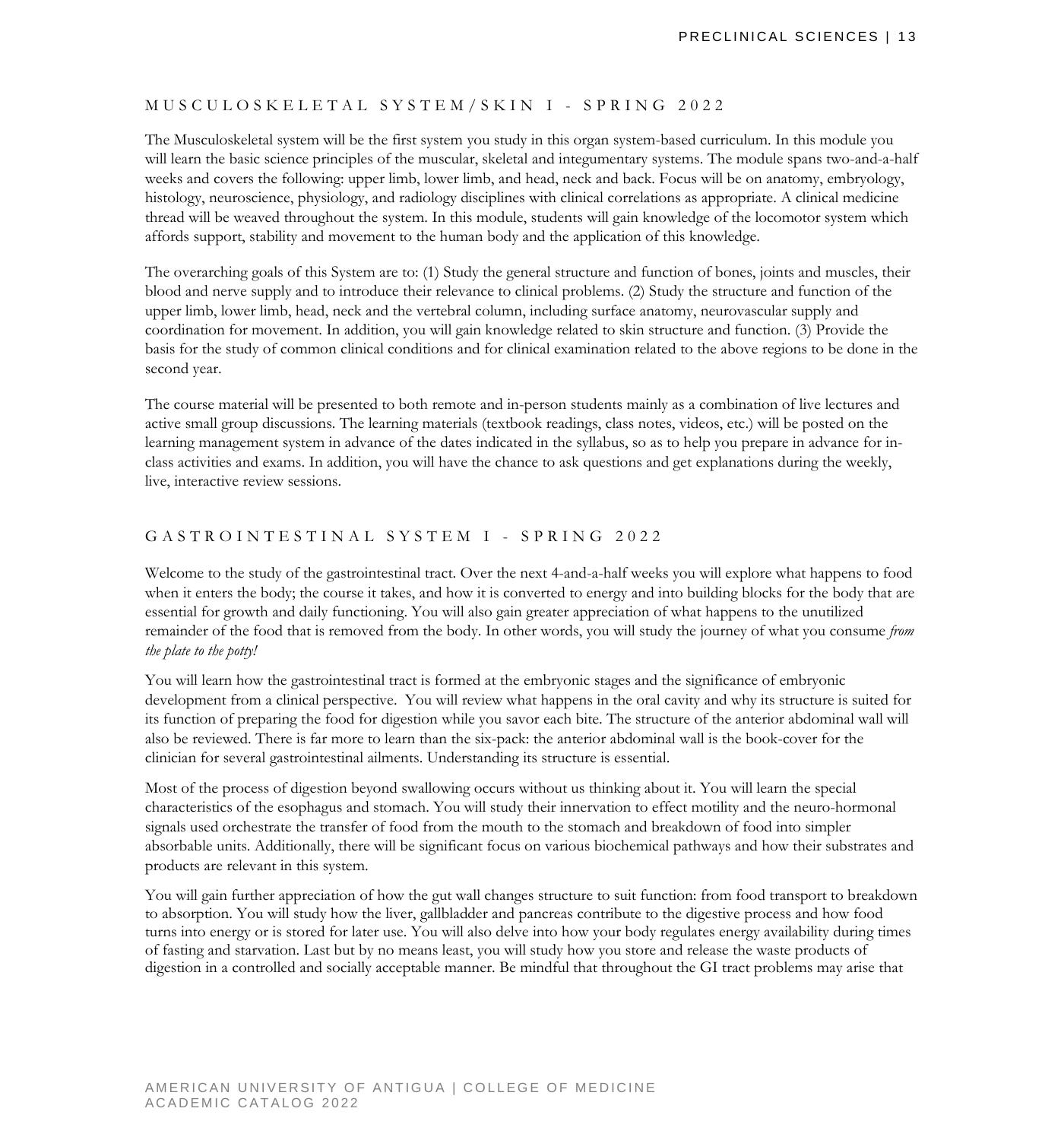will lead to disease. There are common trouble spots. Become very familiar with the normal process of digestion so that you will appreciate diseases and their causes next year.

The course material will be presented to both remote and in-person students as interactive lectures and active small group discussions guided by facilitators. Learning material (Class notes/PowerPoints/Videos, etc.) will be posted on the learning management system before lectures and small group activities so as to facilitate students' preparation for the sessions.

#### NEUROSCIENCE & BEHAVIORAL SCIENCES I - SPRING 2022

The Neuroscience & Behavioral Science System spans 4 weeks and has two major themes. The first is an introduction to Neuroscience, including both Neuroanatomy and Neurophysiology. The module will address embryonic development of the central and peripheral nervous systems. Specific emphasis will be given to the central nervous system (CNS), including the cranial and spinal nerves, the structure and function of the CNS, and the neurophysiology of sleep and hearing.

The second theme is an introduction to Behavioral Science. This includes discussion of developmental changes in and over the lifespan, classical and operant conditioning, stages of grief, and defense mechanisms.

All of this is designed to serve as a foundation for the Behavioral Science & Neuroscience System taught in the second year at AUA. The focus for that system will be on neuropathology and psychopathology.

The Behavioral Science and Neuroscience System material will be presented to both remote and in-person students. All reading assignments and other learning materials will be available on the learning management system prior to each activity.

#### YEAR ONE-PART TWO

PRE - CLINICAL SCIENCE I *Credit Hours:* 19 | *Course No:* 5216

#### CARDIOVASCULAR SYSTEM I – SPRING 2022

The Cardiovascular System I is a 4-and-a-half weeks module that explores the structural and functional aspects of the human cardiovascular system through cooperative learning activities supported by interactive lectures and textbook readings. The small group learning activities are highlighted by case-based problem-solving and team-based learning exercises. These exercises are based on the key components of the system—the heart is the source of energy for blood flow and delivery of nutrients to the body. The blood, lymph and blood vessels, which comprise the systemic circulation, are considered both as a macro-circulation and as a micro-circulation. Interactions between the cardiovascular and gastrointestinal systems are considered to understand how nutrients are delivered to each of the human body's estimated 37.2 trillion cells, including the heart itself. Interactions between the cardiovascular and nervous systems explain the tight coupling between blood flow and neural signaling which includes regulating all of a human's thoughts, emotions and behaviors. How the cardiovascular system adjusts to the stresses of physical exercise and heart failure provides a comprehensive review of the facts, concepts and interactions to demonstrate mastery of the normal cardiovascular system.

Diligent study and immersion in all of the Cardiovascular System block's learning activities are sure to build confidence and readiness to apply knowledge of its normal processes to the differential diagnosis of the system's diseases. The learning materials (Class notes/PowerPoints/Videos, etc.) will be posted in the learning management system to facilitate advanced preparation for in-class activities and exams for both remote and in-person students.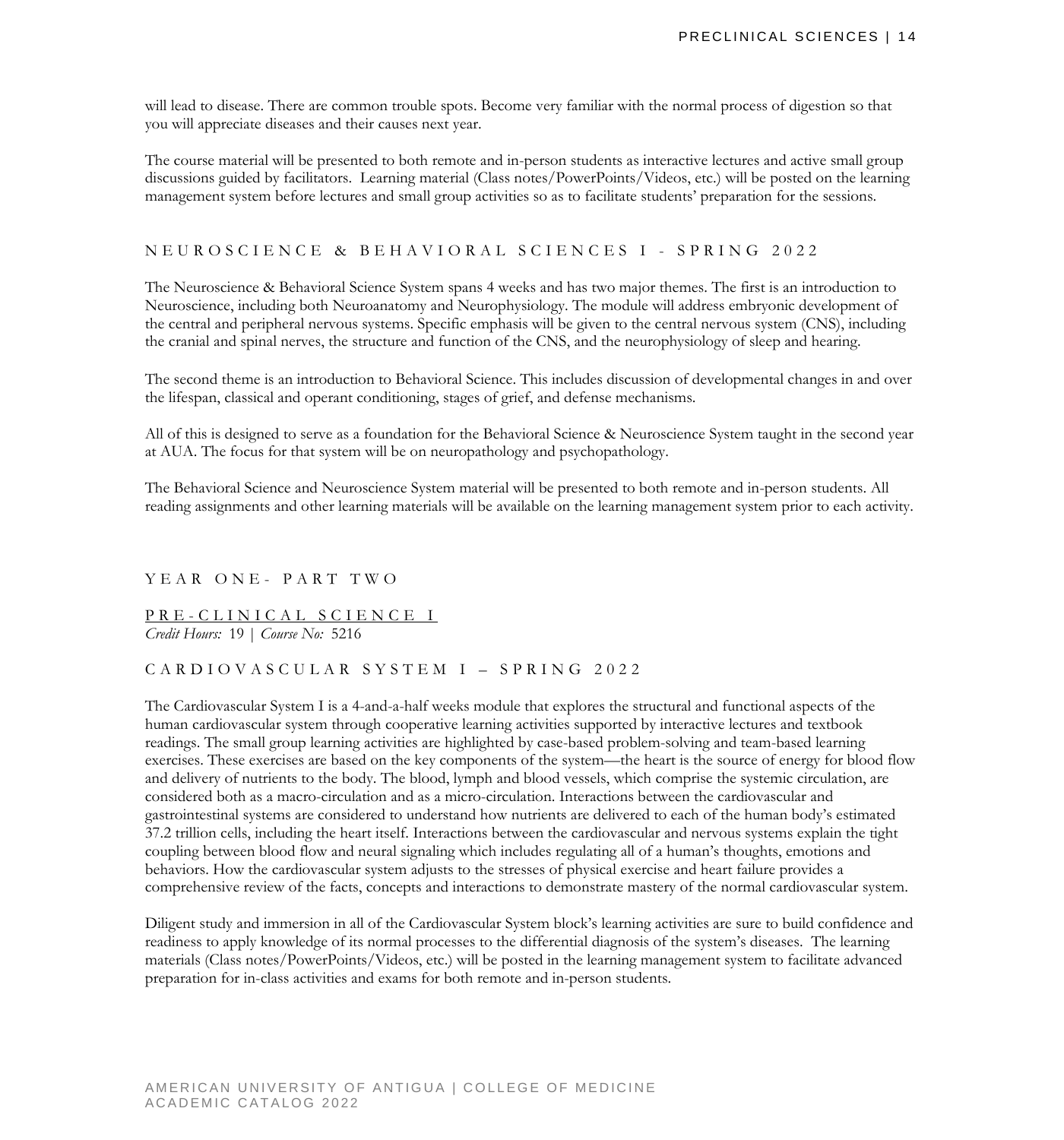#### RESPIRATORY SYSTEM I – SPRING 2022

The Respiratory system 3-week module in year one will focus mainly on the basics of structure and function along with the biomedical significance of hemoglobin. The main function of the respiratory system is to obtain oxygen from the external environment and supply it to cells, and to remove carbon dioxide from these cells. In this module, students will start learning about respiratory gross anatomy from the nose, to the upper airways, lower airways, pleura, lungs, thoracic wall, and muscles of respiration along with their development, their histology, and their visualization by radiology. The functions of this system include alveolar ventilation, mechanics of respiration, gas diffusion and transport, lung perfusion, combined ventilation and perfusion, acid-base balance, non-respiratory functions of the lung, and control of breathing. This system also deals with changes in respiration during physiologic stress and special circumstances such as at high altitudes, while diving, and during sleep.

The learning materials will be presented to both remote and in-person students mainly through interactive lectures, required readings, and active small group discussions guided by facilitators. Learning materials (class notes/ PowerPoints/ videos etc.) will be posted in the learning management system before each lecture and small group activity so as to facilitate students' advanced preparation for the sessions.

#### RENAL SYSTEM I – SPRING 2022

The Renal System 3-week module in year one provides our students with an understanding of the basic structure and function of the kidneys, as well as biochemical significance of tubular processes and dynamics. The key functions of the Renal System are to make and store urine, excrete metabolic waste products, and maintain blood pressure. In addition, the kidneys play an important endocrine role in the homeostasis of calcium and phosphates, as well as the release of erythropoietin for red blood cell formation. This block will start with Anatomy of the urinary system, followed by the Embryology and Histology of both the upper and lower urinary systems. We will then look into the physiology of the renal system extensively. Radiology is an integral part of our system providing students with anatomical appreciation of the renal system and some of the pathologies that can be easily diagnosed with imaging. The module will also cover some high yield concepts of epidemiology that are essential for understanding disease processes from a public health standpoint.

Learning material will be presented to both remote and in-person students using various platforms, including live lectures, readings, and small group activities. These materials for this module (class notes/ slides, videos, etc.) will be posted in the learning management system before the small group activities to prepare students for the sessions.

#### ENDOCRINE/REPRODUCTIVE SYSTEM I – SPRING 2022

This final, 4-week module of Curriculum Next's year one pulls together strands of the biomedical, social, and clinical sciences previously learned in other body systems. While there is an emphasis on structure, function, and cellular mechanisms in the endocrine and reproductive systems, the curriculum also integrates related clinical, cultural, and behavioral aspects associated with various physiological processes. Health and its promotion, including public health and prevention of disease, are key aspects of clinical medicine. The faculty also address how cultural differences affect people's views of sex, birth control, pregnancy, infant care and feeding, and even what to eat and how to behave for the best health outcomes.

The material will be presented to both remote and in-person students as interactive lectures and active small group discussions guided by facilitators. Learning materials (class notes/PowerPoints/videos, etc.) will be posted in the learning management system before each lecture or small group activity so as to facilitate students' advanced preparation for the sessions.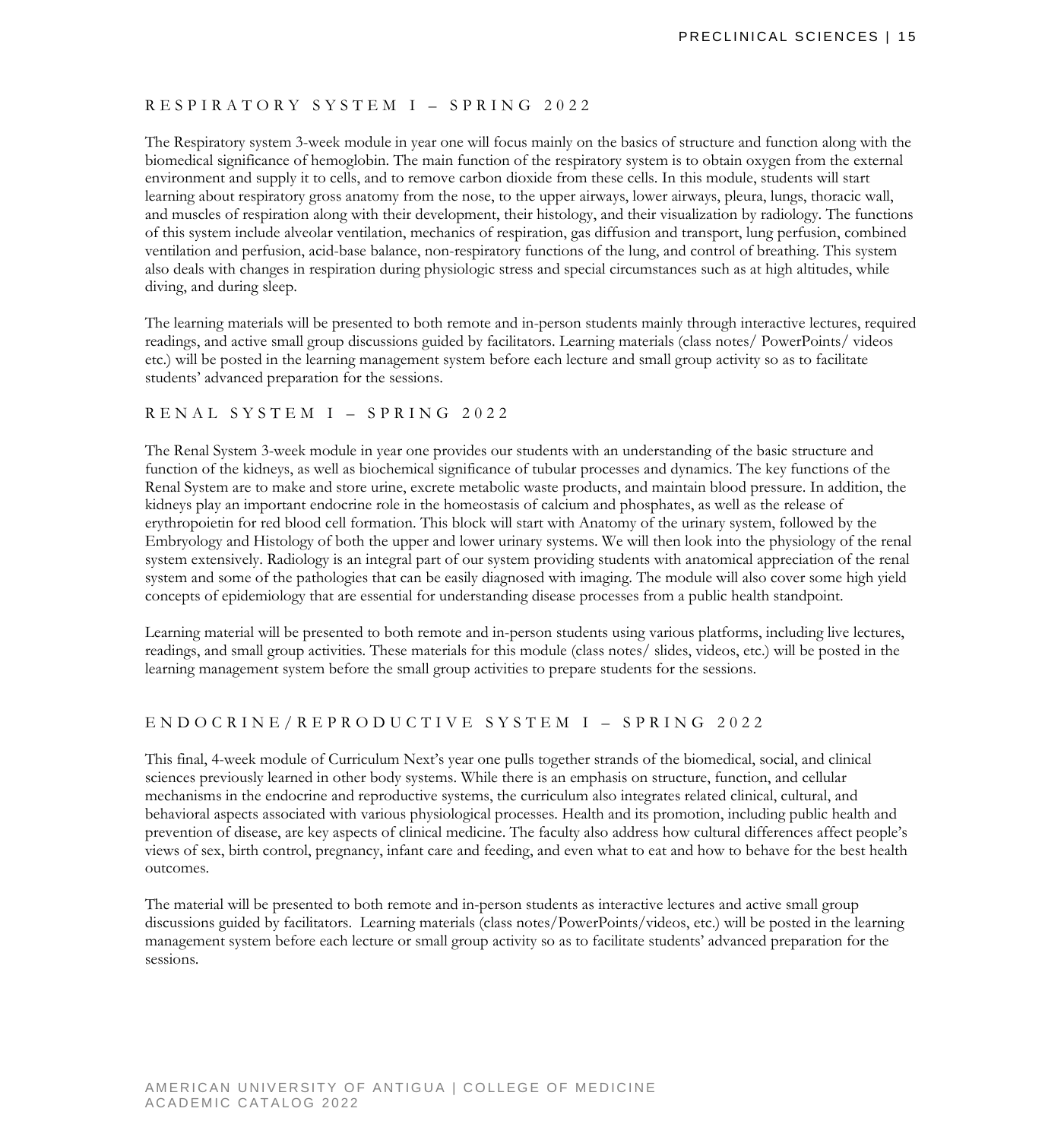YEAR TWO-PART ONE

# PRE-CLINICAL SCIENCE II

*Credit Hours:* 19| *Course No:* 6326

#### FOUNDATIONS II - SPRING 2022

The 5-week Foundations-II module in year 2 outlines the fundamental principles of disease processes. The underlying theme is "Mechanisms of defense, disease and therapeutics." The first segment introduces the mechanisms of defense and biology of tissue response to disease wherein you will learn the basic structure, production, principles and function of the normal immune response with a parallel introduction to mechanisms of cell injury, inflammation and repair. Interwoven with these concepts, will be the fundamentals of therapeutics namely, pharmacokinetics and pharmacodynamics.

The second segment outlines the mechanisms of abnormal immune response and environmental pathobiology. Here, you will go on to apply the fundamental immunologic principles to abnormalities of the immune processes and immunopharmacology. The focus then shifts to the environmental pathobiology component wherein we will cover pathobiology of genetic disorders associated with developmental and functional abnormalities, environmental mechanisms of injury, and detailed reasoning of phenotype and genotype with population genetics and its applications.

The final segment deals with impaired defenses, introduction to microbes and microbial pathogenesis. This segment introduces the basic biology of pathogenic bacteria, viruses, fungi, and parasites, and how it relates to microbial pathogenesis, together with principles of antimicrobial therapy.

Thus, Foundations II lays down a solid framework for an understanding of disease processes and management through recapitulation of the knowledge gained of normal processes in Year 1 and integration with the disciplines of Immunology, Microbiology, Genetics, Pathology, and Pharmacology. The module material will be presented as interactive lectures and active small group discussions guided by facilitators. Learning materials (class notes/PowerPoints/videos, etc.) will be posted in the learning management system before each lecture and small group activity to facilitate students' advanced preparation for the sessions.

#### HEMATOLYMPHOID SYSTEM II- SPRING 2022

The underlying themes of the 2-week Hematolymphoid System are blood and the reticuloendothelial system – the network of life. This system builds on the groundwork that has been laid (in previous periods) on hematopoiesis and coagulation. It also introduces foundational principles of neoplasia and anti-cancer drugs. It will include a study of red blood cell disorders with a focus on anemias followed by the study of platelet and bleeding disorders. This is integrated with therapeutic approaches to anemias and the role of hematinics and hematopoietic growth factors. The emphasis then shifts to non-neoplastic and neoplastic disorders involving white blood cells followed by disorders of the thymus and spleen. The last segment in this block is devoted to the study of infections of the hematopoietic system.

Thus, this system integrates the disciplines of Pathology, Pharmacology and Microbiology building on the foundational knowledge acquired in the disciplines of Physiology, Histology and Immunology. The module material will be presented as interactive lectures and active small group discussions guided by facilitators. Learning materials (class notes/PowerPoints/videos, etc.) will be posted in the learning management system before each lecture and small group activity to facilitate students' advanced preparation for the sessions.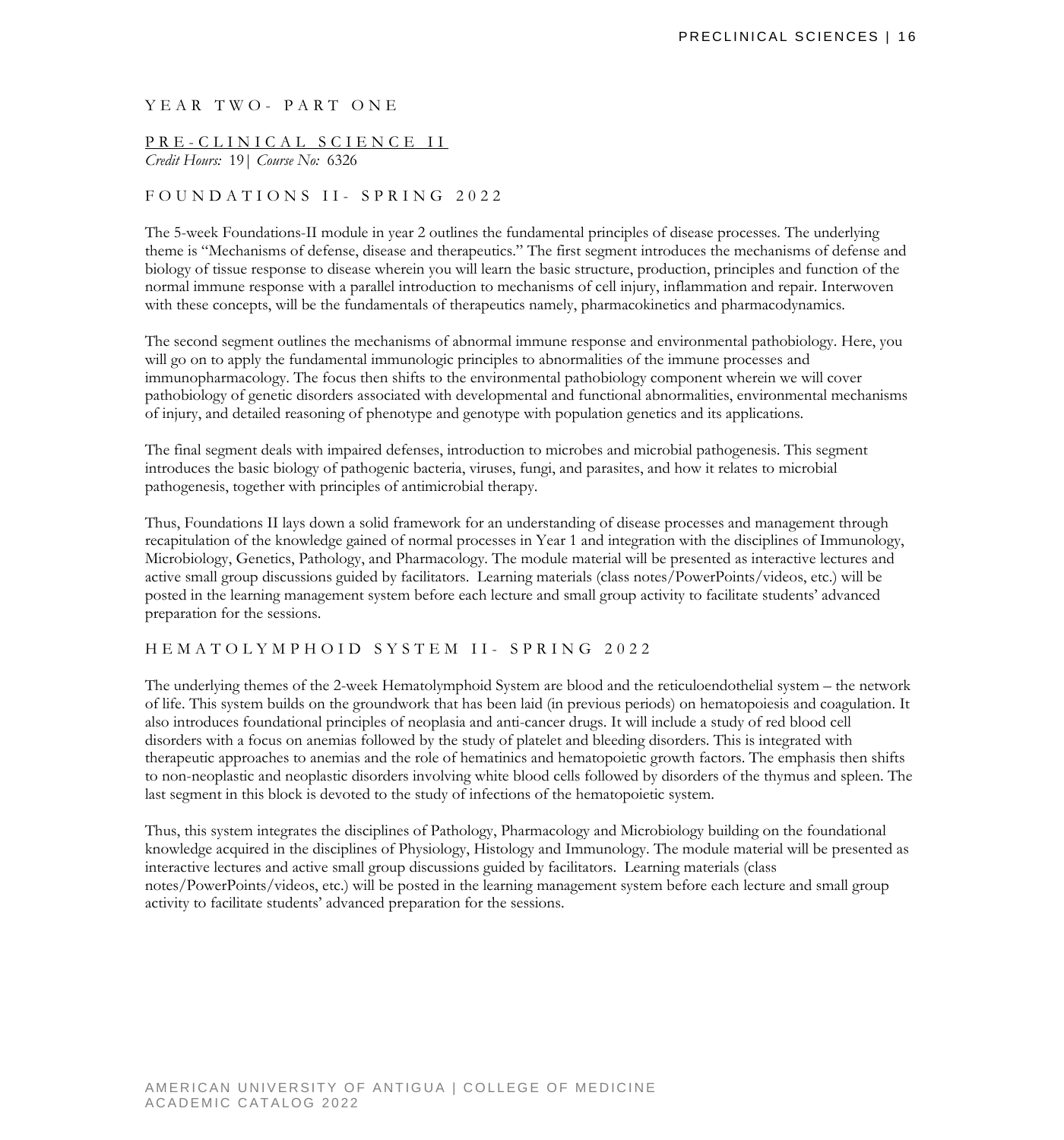#### MUSCULOSKELETAL SYSTEM/SKIN II - SPRING 2022

In this 3-week module, students will gain knowledge of the abnormal processes and diseases that can affect the normal functioning of the muscles, bones, joints and integumentary system. Focus will be on pathology, microbiology, immunology and therapeutics with clinical correlations and application of knowledge.

As you progress through this module, you will build on normal principles learned in the MSK I module in your first year of preclinical sciences and obtain an understanding of the disease processes that affect this organ system. Students will also continue to learn the skills of interviewing and examining patients with illnesses affecting this organ system.

The module material will be presented mainly as interactive lectures and active small group discussions guided by facilitators. Learning materials (reading assignments, class notes/ PowerPoints/ videos, etc.) will be posted in the learning management system before each session to facilitate students' advanced preparation.

#### NEUROSCIENCE & BEHAVIORAL SCIENCE II - SPRING 2022

The Neuroscience and Behavioral Sciences system in year 2 spans 4 weeks. The neuroscience module will address disorders of the central nervous system (CNS) and peripheral nervous system resulting from abnormal development, genetic mutations, vascular, immune, infectious and intrinsic disease, and their treatment. Special emphasis will be given to raised intracranial pressure, developmental disorders, traumatic brain injury, vascular disorders, demyelinating disorders, neurodegenerative disorders, brain tumors, peripheral nerve disorders, non-neoplastic and neoplastic conditions of the eye, seizures, infectious diseases of the CNS, drugs used in anesthesia, and miscellaneous topics, such as headache, cholesteatoma, vestibular disorders, and marine nerve toxins.

The Behavioral science module includes discussion of the neurodevelopmental disorders, mood disorders, anxiety disorders, psychotic disorders, obsessive compulsive and related disorders, trauma and stress, somatic and dissociative disorders, feeding and eating disorders, disruptive, impulse control and conduct disorders, sleep and anxiety disorders, personality disorders, substance abuse disorders, and sexual dysfunctions. Psychopharmacology, including drugs for mood disorders, antipsychotic drugs, opioid analgesics, effects of alcohol on the CNS, and sedative-hypnotics will also be covered.

The neuroscience and behavioral science system materials will be presented in both large and small group formats. All reading assignments, and other learning materials will be available prior to each activity.

#### GASTROINTESTINAL SYSTEM II - SPRING 2022

This 4-week module aims to give students a broad overview of gastrointestinal diseases, diagnostic studies and therapeutic options along with detailed information about selected disorders (selected from USMLE content outline).

Diseases involving the gastrointestinal tract (GIT), including diseases of the oral cavity, salivary glands, esophagus, stomach, intestines, liver, gallbladder, and exocrine pancreas will be covered. Some diseases involve multiple organs along with the GIT and some are unique to GIT.

The flow of the presentation of topics in this system guides students to apply knowledge of the structure and function of the salivary glands, esophagus, stomach, intestines hepatobiliary system and exocrine pancreas to an understanding of the clinico-pathologic features associated with their disorders and treatment. The topics will be delivered mainly through live lectures, small group activities, clinical medicine laboratory, imaging activities, and self-directed learning methods. By the end of the module, students should be able to: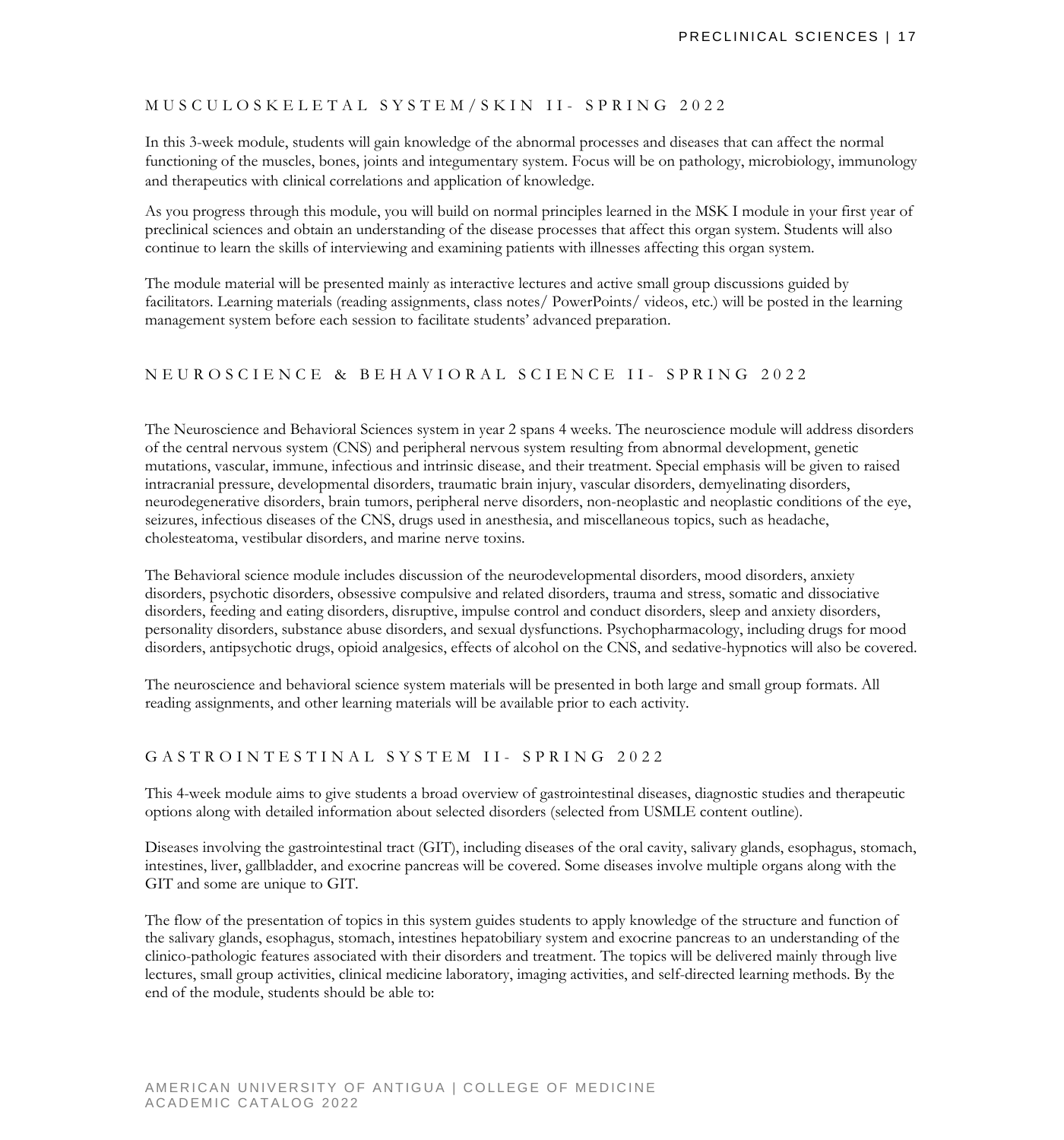1. Demonstrate an ability to develop a differential diagnosis and recognize disorders of the oral cavity, salivary glands, esophagus, stomach, intestines, liver, gallbladder, and pancreas.

2. Demonstrate an understanding of the principles of therapy including the mechanism of action, relevant pharmacokinetics, therapeutic indications, and adverse effects for the treatment of GI disorders.

Learning materials (class notes/PowerPoints/videos, etc.) will be posted in the learning management system before each session to facilitate students' advanced preparation.

#### YEAR TWO - PART TWO

#### PRE-CLINICAL SCIENCE II *Credit Hours:* 19| *Course No:* 6426

#### CARDIOVASCULAR SYSTEM II- SPRING 2022

This 4-week module is designed as an integrated introduction to the diseases of the cardiovascular system. It has been collaboratively developed by faculty to help students form a strong base of medical knowledge in cardiovascular pathophysiology, pathology, microbiology, and pharmacology. Building on this foundation, it is our goal for each student to begin to develop the analytical and cognitive skills necessary for a successful transition from basic cardiovascular physiology to the care of patients with heart disease. We expect each student will acquire a solid comprehension of basic principles and, most importantly, a practical understanding of how to approach a patient with known or suspected cardiac disease.

Didactic lectures will be integrated to include cardiovascular pathology, pathophysiology and pharmacology. The lectures have been developed to build on material from the assigned readings. The required textbook readings will provide the student with theoretical and practical concepts to complement, but not replace, material presented in lectures. Students are expected to read the relevant physiology from the assigned texts that will broaden each individual's understanding of cardiovascular disease, provide perspective, and reinforce vital clinicopathologic concepts not necessarily provided in written format.

Clinicopathological exercises are active learning opportunities designed to challenge students to apply knowledge from textbook readings and lecture in the analysis of authentic clinical scenarios for which there are multiple possible diagnoses. Students will work individually or with colleagues to formulate a pathophysiological explanation for presenting symptoms and signs, interpret electrocardiograms, develop a differential diagnosis, and make a plan for further diagnostic evaluation and/or management.

#### RESPIRATORY SYSTEM II – SPRING 202 2

This 4-week module is designed to give students an overview of upper and lower respiratory tract disorders. The module provides an overview of the abnormal processes and diseases that can affect the structure and function of the respiratory passage. This goal will be achieved by close integration of Pathology, Microbiology, Immunology, Pharmacology, and imaging modalities.

This module has been divided into the learning objectives of obstructive lung diseases, restrictive lung diseases, vascular diseases, pulmonary infections, lung neoplasia, and miscellaneous topics. The teaching and learning materials will be delivered mainly in the form of lectures, PowerPoints, live lectures, videos, reading assignments from reference textbooks, and active small group discussions guided by facilitators. Learning materials (class notes/ PowerPoints/ videos, etc.) will be posted in the learning management system before lectures and small group activities to facilitate students' advanced preparation for the sessions. By the end of this module students will be able to apply their knowledge to clinical contexts of respiratory system diseases.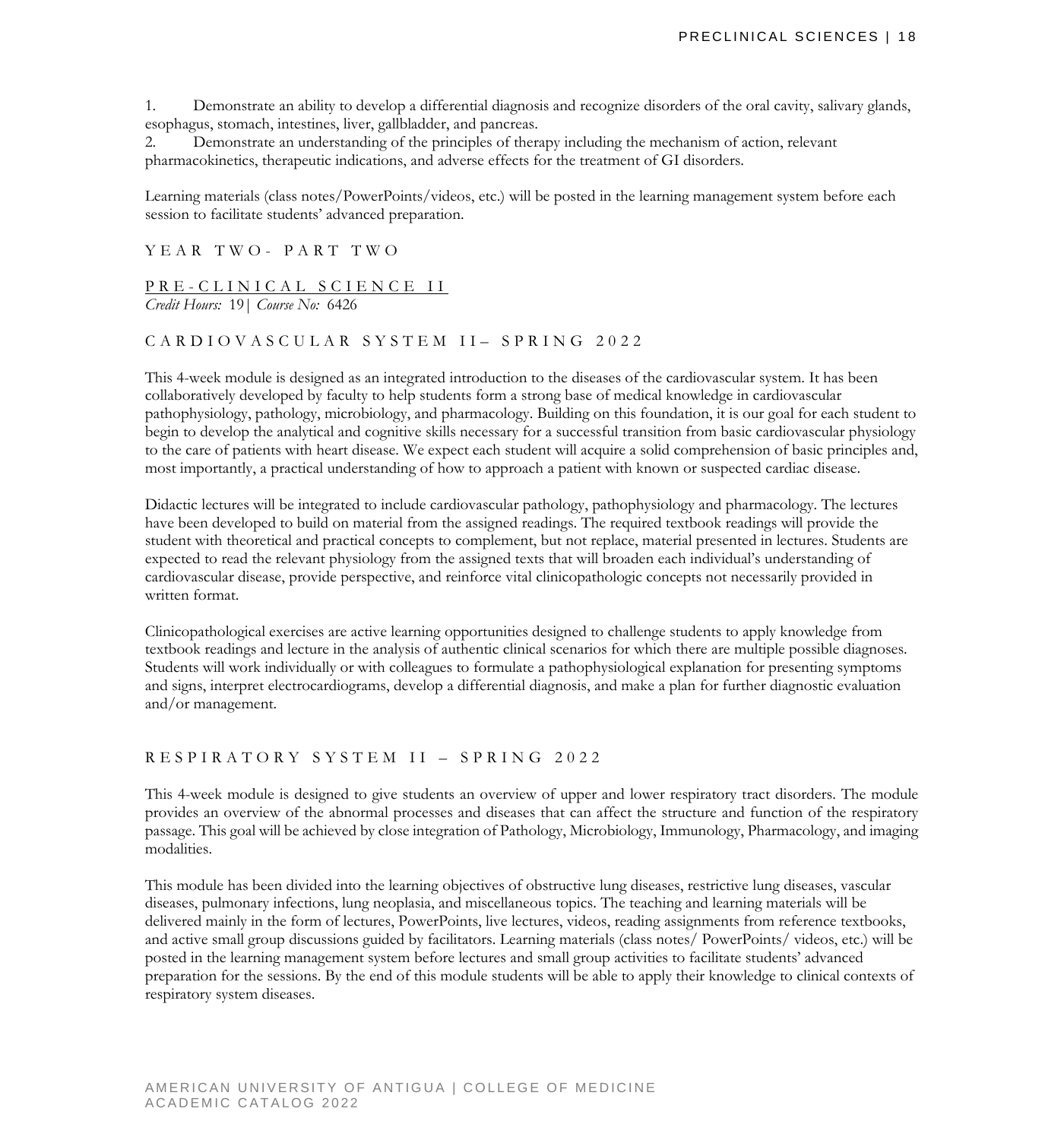#### RENAL SYSTEM II – SPRING 2022

The Renal System is a collaborative effort of the Preclinical Sciences faculty to help students understand the clinical aspects of diseases that affect the kidneys and the urinary tract. During this 2-week module, students will build a strong foundation of medical knowledge in renal pathophysiology, pathology, microbiology and pharmacology. The Renal System year one foundation was the building block for our approach in the second year. With such a dynamic, integrated system, our goal is to bridge the gap between learning and critical thinking so that students will be able to apply their analytical skills to approach the various clinical diseases that affect the kidney.

The plan to prepare the student to approach the renal system will be implemented through an integrated learning modality that consists of reading assignments, live lectures, small group activities, and a live case. At the end of the 2 weeks the student will be able to apply medical knowledge to integrate the renal system with the cardiovascular system, the endocrine system, and the central nervous system.

#### ENDOCRINE/REPRODUCTIVE SYSTEM II – SPRING 2022

The Endocrine/Reproductive System II 4-week module provides an exploration of the abnormal processes and diseases that can affect the function and structure of the endocrine and reproductive systems and their management. This goal will be achieved by close integration of knowledge of Pathology, Pharmacology, Microbiology, Imaging, and Behavioral Sciences. Students will review the principles of hormone secretion, signaling, and hormonal regulation of reproduction and learn about disorders of fertility. They will also learn about disorders of the pituitary, thyroid, parathyroid, and adrenal glands, and pancreas as well as understand the pathophysiology of glucose metabolism and the various aspects of diabetes mellitus and their management, plus adverse effects of drugs on the endocrine system. The teaching and learning material will be delivered in the form of live lectures, small group activities, interactive case-based discussions, pre-recorded lectures, PowerPoints, and reading assignments from reference textbooks.

By the end of this module, students will be able to apply their knowledge to clinical contexts. The learning objectives for the module are derived from national guidelines and US Medical Licensing Examination content outline and have been reviewed and updated. They correlate well with both the assigned readings and examination items. The learning objectives are designed to define and focus on the basic knowledge of this system that we believe is necessary to become an outstanding physician as well as to pass the national US Medical Licensing Examination.

#### INTEGRATED BASIC SCIENCE & CLINICAL REVIEW MODULE – SPRING 2022

The 1-week Integrated Basic Science and Clinical Review (IBSCR) follows the Endocrine/Reproductive System II. It is designed to engage students to integrate all systems completed from year 1 and year 2 in preparation for the Comprehensive Basic Science Examination and the USMLE STEP 1. Students will be reminded of some relevant concepts through interactive review lectures. With the help of clinical cases and vignettes, integration skills will be fostered through several active learning opportunities facilitated by experts from multiple disciplines.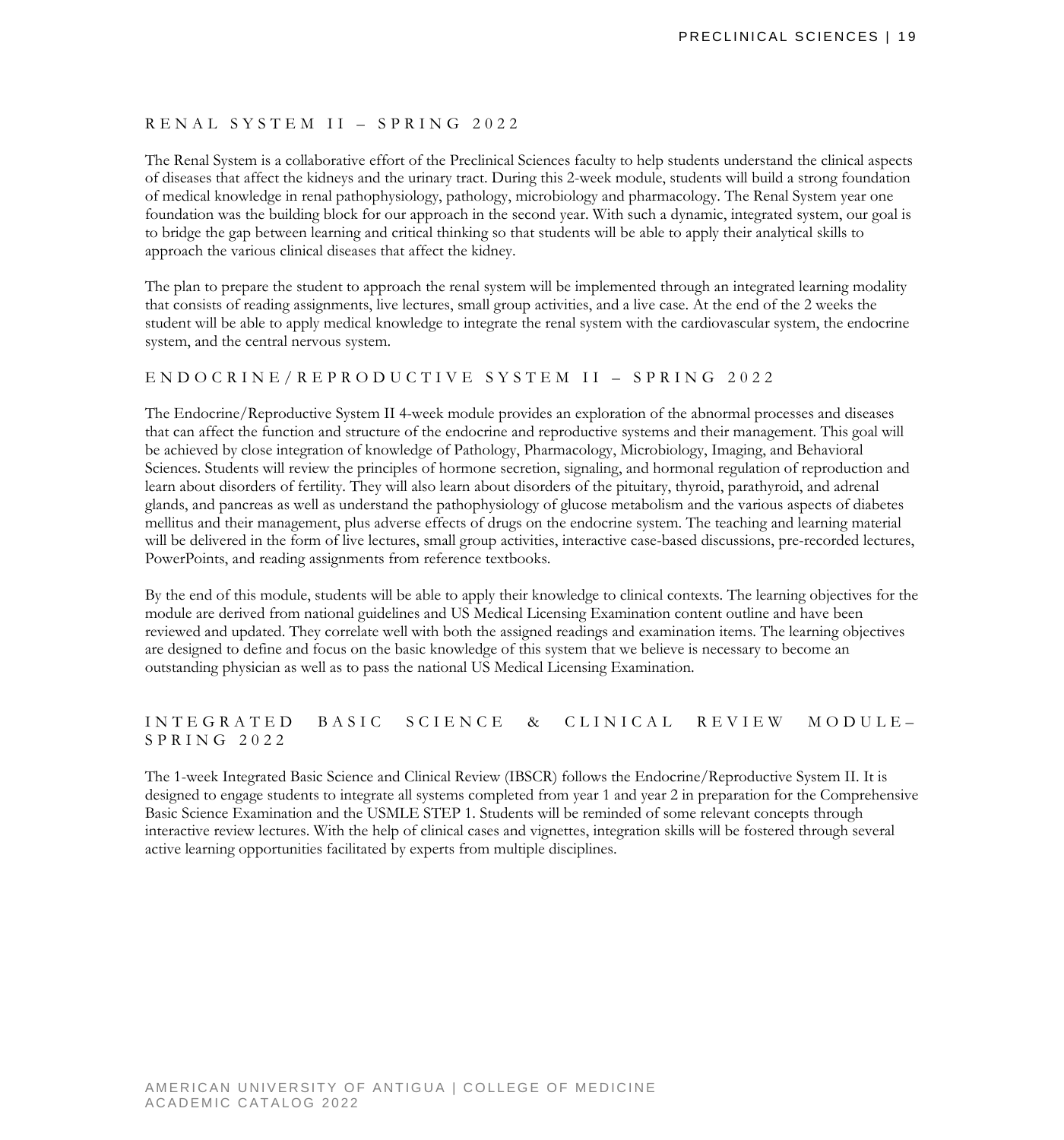#### INTERSESSION COURSE :

#### BASIC SCIENCE INTEGRATION COURSE [BSIC INTERSESSION]

*Themes:* Anatomy, Behavioral Science, Epidemiology, Biostatistics, Biochemistry and Genetics, Microbiology, Immunology, Physiology, Pathology, Pharmacology, and Integrated Clinical cases *Credit Hours:* 10| Course *No:* 6855 *Course Director: Dr.* Arun Kumar Agnihotri

The Basic Science Integration Course (BSIC) is an integrated intersession course essentially designed to reinforce, with Q & A sessions, relevant material and concepts from the Preclinical Sciences disciplines. It is also designed to enhance integration of knowledge acquired in the Preclinical Sciences, and help in the application of this knowledge to clinical scenarios. The 13-week BSIC is conducted during the intersession following the end of Year Two. After 13 weeks, the students will take the mandatory National Board of Medical Examiners (NBME) Comprehensive Basic Science Examination (CBSE).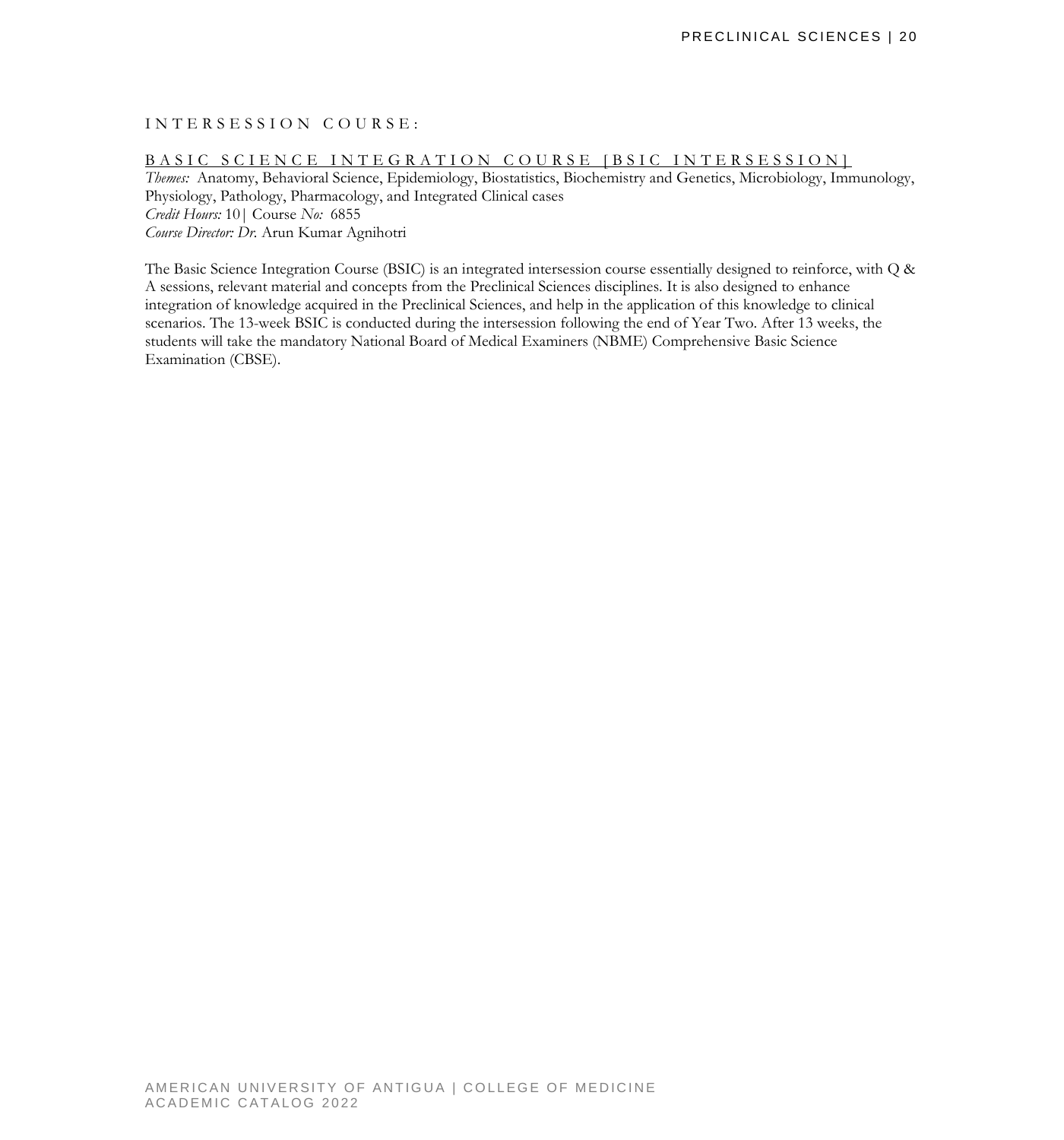# CLINICAL SCIENCES

#### OVERVIEW

During the clinical education in semesters V through VIII, students continue to develop clinical and communication skills in all areas of patient care under the direction of AUA's medical faculty at teaching hospitals in patient-centered environments.

The clinical education consists of 84 weeks of core and elective rotations.

The **FM1/IM1** -Advanced Introduction to Clinical Medicine: The first clinical rotation focuses on enhancing the skills required to perform physical examinations and to interact with patients, family, and health care providers in a U.S. medical environment. The duration is 8 weeks.

The 44 weeks of **CLINICAL CORE ROTATIONS** (Internal Medicine – 12 weeks; Surgery – 8 weeks; Family Medicine – 6 weeks; OB/GYN – 6 weeks; Pediatrics – 6 weeks; Psychiatry – 6 weeks) include in-hospital patient care (that might be combined with outpatient office experience where permitted by state law), creating a learning environment in which clinical competence can be achieved.

In addition, students have the opportunity to enhance their medical knowledge and strengthen their clinical skills during the 32 weeks of **CLINICAL ELECTIVE ROTATIONS** in subspecialties of the core subjects, other medical specialties, and research. In general, the duration of an elective rotation is four weeks.

The clinical rotations are integrated educational experiences that allow students to develop the knowledge, skills, attitudes, and professionalism essential to caring for patients effectively, efficiently, and humanely. The faculty's goal is to facilitate learning, stimulate curiosity, promote independent thinking, encourage compassion, inspire excellent care, and equip students with the tools for a lifetime of learning. The acquisition of clinical knowledge and skills during the clinical clerkship is achieved through direct interaction with clinical faculty, patients (in-person and via telemedicine formats), standardized patients, and simulation, and is supplemented by clinical core subject-specific clinical content (e.g., virtual patients) provided via the university's Blackboard e-learning platform as well as reading assignments.

#### FAMILY/INTERNAL MEDICINE (FM1/IM1)

Advanced Introduction to Clinical Medicine (FM1/IM1): The first clinical rotation focuses on enhancing the skills required to perform physical examinations and to interact with patients, family, and health care providers in a U.S. medical environment. The duration is 8 weeks.

#### CLINICAL CORE ROTATIONS

#### INT ERNAL MEDICINE – 12 WEEKS

Students gain general knowledge of internal medicine, including health promotion, disease prevention, and diagnosis and treatment of men and women from adolescence through old age, in times of health through all stages of acute and chronic illness. Additionally, students develop skills in problem-solving and decision-making, and an attitude of caring driven by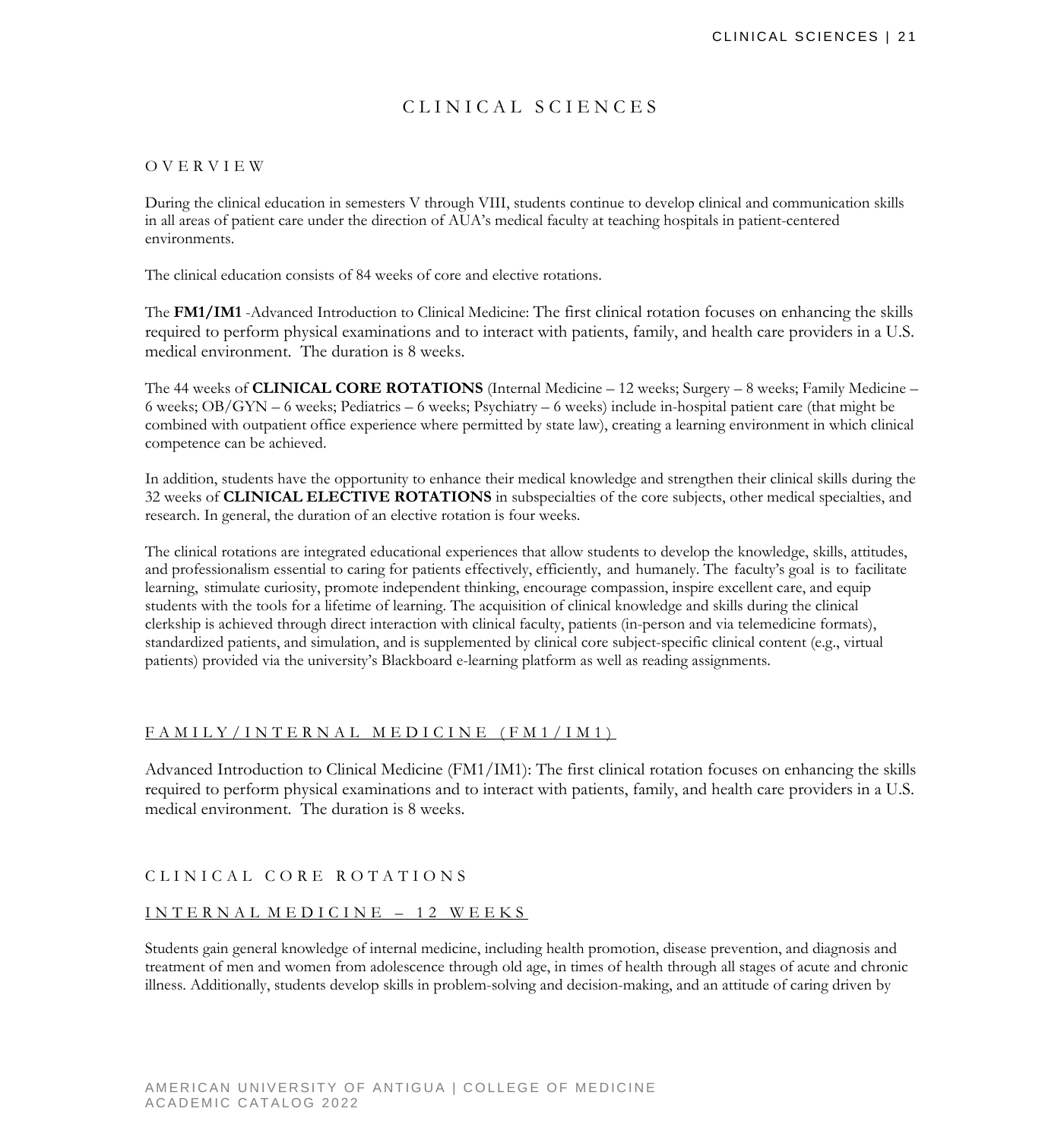humanistic and professional values. This rotation incorporates a consideration of human biology and behavior, and an understanding of the epidemiology and pathophysiology of disease and treatment modalities. Students master clinical skills in interviewing, physical examination, differential diagnosis, diagnostic testing strategies, therapeutic techniques, counseling, and disease prevention.

#### *Recommended Reading:*

Medical Students can sign up for American College of Physicians membership free of charge.

- 1. American College of Physicians and the Clerkship Directors in Internal Medicine: Internal Medicine Essentials for Students: A Companion to MKSAP® for Students, edited by Patrick C. Alguire, 3<sup>rd</sup> Ed. American College of Physicians, 2011. [978-1-9344-6543-1] \$54.95
- 2. Joseph Loscalzo, Dennis Kasper, Stephen Hauser, Anthony Fauci, Dan Longo & and J. Jameson: Harrison's Principles of Internal Medicine (2 Volumes),  $19<sup>th</sup>$  Ed. McGraw-Hill, 2015. [978-0-0718-0215-4] \$249.00
- 3. Hemant Godara: The Washington Manual of Medical Therapeutics, 34<sup>th</sup> Ed. Lippincott Williams & Wilkins, 2013. [978-1-4511-8851-6] \$74.99

#### SURGERY – 8 WEEKS

Students will gain an appreciation for the specific role of surgeons in the spectrum of medical care. This clerkship introduces the principles of surgery and the rationale for surgical therapeutic intervention through many different educational modalities. Students should have exposure to the breadth and depth of surgery under the guidance of a preceptor, and function as a contributing member of the surgical team. Students should demonstrate an understanding of surgical procedures and the elements required to establish surgical diagnoses. Preoperative evaluation, perioperative care, and postoperative follow-up – with documented progress in each component of care – are emphasized. Relevant information should be described in the brief postoperative note. There should be evidence of understanding the legal aspects of the medical record. The Surgery Clerkship will foster student growth in areas of patient care, medical knowledge, interpersonal and communication skills, practice-based learning and improvement, professionalism, and systems-based practice.

#### *Recommended Reading:*

- 1. Cornelius Dyke & Eric J. DeMaria: Surgical Attending Rounds, 3rd Ed. Lippincott Williams & Wilkins, 2004. [978-0- 781-75046-2] \$68.99
- 2. Alden H. Harken: Abernathy's Surgical Secrets, 6<sup>th</sup> Ed. Mosby, 2009. [978-0-323-05711-0] \$44.95
- 3. Mary E. Klingensmith & Abdulhameed Aziz: The Washington Manual of Surgery, 6<sup>th</sup> Ed. Lippincott Williams & Wilkins, 2011. [978-1-4511-1594-9] \$68.99
- 4. F. Brunicardi, et al: Schwartz Principles of Surgery,  $10^{th}$  Ed. McGraw-Hill, 2015. [978-0-0717-9675-0] \$199.00

#### FAMILY MEDICINE – 6 WEEKS

The clerkship in family medicine will introduce students to the aspects of family medicine that are applicable to all fields of medical practice, including the comprehensive and continuous care provided by family physicians to patients of all ages. The clerkship will enhance the students' ability to recognize the importance of family systems and the impact of chronic illness on patients and their families. The health of individual family members, cultural issues, family systems, and their cumulative effect on health outcomes will be highlighted. Students will become familiar with end-of-life issues and palliative care and the role of the physician in these decision-making processes. The clerkship will emphasize the importance of recognizing symptoms and acquiring medical knowledge in providing patients with the highest-quality medical care. The family medicine clerkship will promote the highest standards of professional behavior and clinical competence while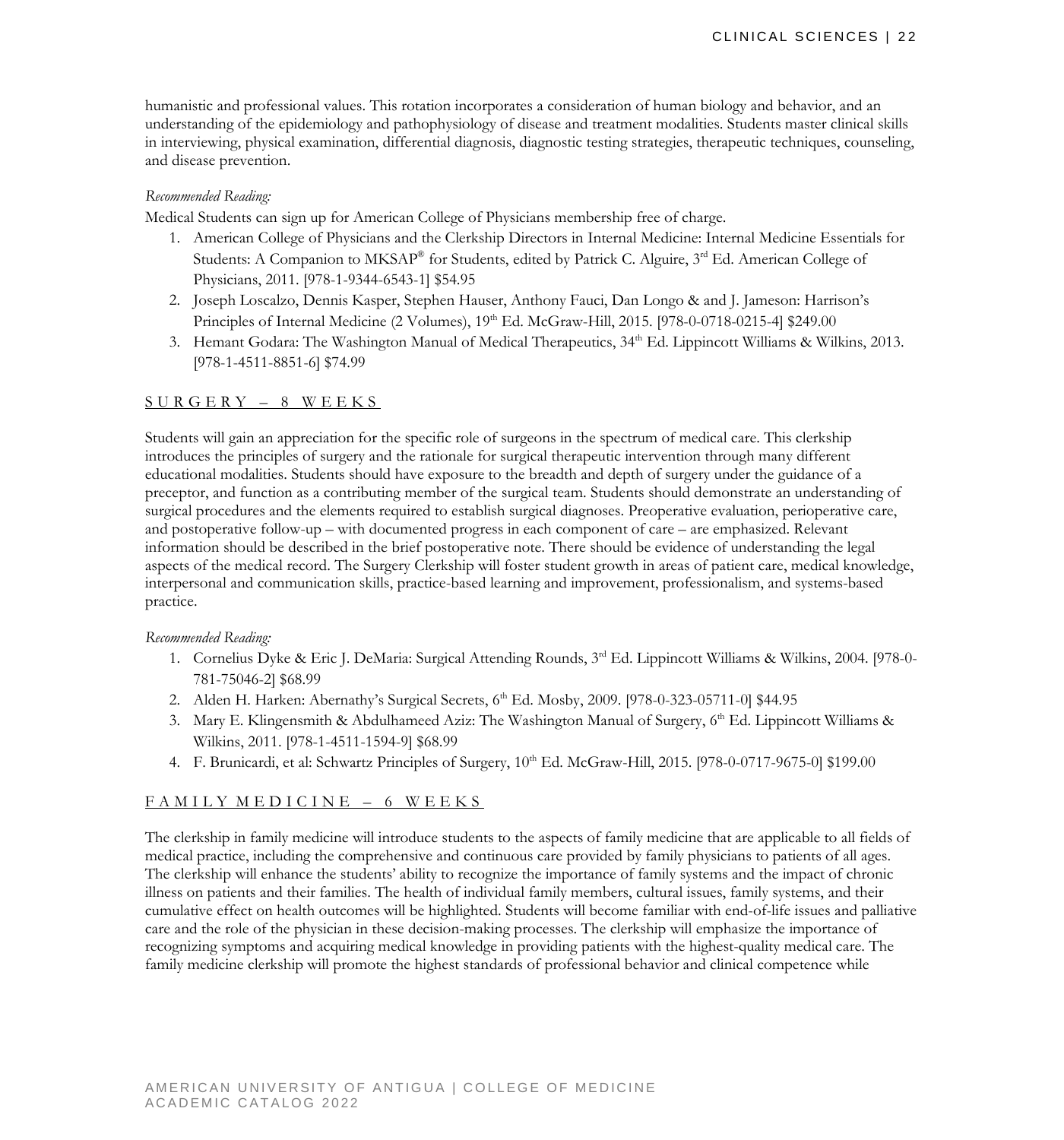preparing students for the practice of family medicine to diverse patient populations. The clerkship will enhance students' knowledge and awareness of the common diagnoses and the impact of cultural issues and family systems upon the patient.

#### *Recommended Reading:*

- 1. Robert E. Rakel & David Rakel: Textbook of Family Medicine, 9<sup>th</sup> Ed. Elsevier, 2015. [978-0-323-23990-5] \$169.99
- 2. Martin S. Lipsky & Mitchell S. King: Blueprints Family Medicine. Lippincott Williams & Wilkins, 2010. [978-1- 6083-1087-6] \$45.99
- 3. [Alfred F. Tallia,](http://www.amazon.com/s/ref=dp_byline_sr_book_1?ie=UTF8&field-author=Alfred+F.+Tallia+MD++MPH&search-alias=books&text=Alfred+F.+Tallia+MD++MPH&sort=relevancerank) [Joseph E. Scherger](http://www.amazon.com/s/ref=dp_byline_sr_book_2?ie=UTF8&field-author=Joseph+E.+Scherger+MD++MPH&search-alias=books&text=Joseph+E.+Scherger+MD++MPH&sort=relevancerank) & [Nancy Dickey:](http://www.amazon.com/s/ref=dp_byline_sr_book_3?ie=UTF8&field-author=Nancy+Dickey+MD&search-alias=books&text=Nancy+Dickey+MD&sort=relevancerank) Swanson's Family Medicine Review, 7<sup>th</sup> Ed. Elsevier, 2013. [978-1-4557-0790-4] \$89.95

*All students in the Family Medicine clinical rotation must complete all FM cases during their clinical rotation. FM cases have proven to be an invaluable teaching tool for clinical training and especially for NBME (shelf) exams. Please complete all FM cases in their entirety.* 

#### OBSTETRICS AND GYNECOLOGY – 6 WEEKS

During this rotation, students will acquire a set of basic educational and technical skills related to the maintenance of women's health. They will learn to take an obstetrical and gynecological history and physical examination, with emphasis on the breasts, abdomen, and pelvis. Students will develop a basic understanding of the pathophysiology in women as they occur, from menarche through the reproductive years and menopause. This will include an appreciation of specific obstetric and gynecologic issues encountered at different stages of a woman's life. Inpatient obstetrical and gynecological admissions and surgical procedures, as well as ambulatory outpatient clinic or private practice experience provide the necessary core fundamentals of the clerkship. Students are required to master their understanding of the physiology of endocrinology during pregnancy, renal function and basic anatomy.

#### *Recommended Reading:*

- 1. Tamara Callahan & Aaron Caughey: Blueprints Obstetrics and Gynecology (Blueprints Series), 6<sup>th</sup> Ed. Lippincott Williams & Wilkins, 2013. [978-1-4511-1702-8] \$46.99
- 2. Matthew Kaufman, Latha Ganti, Jeane Holmes & Priti Schachel: First Aid for the Obstetrics and Gynecology Clerkship, 3rd Ed. McGraw-Hill, 2010. [978-0-0716-3419-9] \$49.00
- 3. Charles R. B. Beckmann, William Herbert, Douglas Laube, Frank Ling & Roger Smith: OBGYN, 7<sup>th</sup> Ed. Lippincott Williams & Wilkins, 2013. [978-1-4511-4431-4] \$72.99
- 4. Neville F. Hacker, Joseph C. Gambone & Calvin J. Hobel: Hacker & Moore's Essentials of Obstetrics and Gynecology, 5<sup>th</sup> Ed. Elsevier, 2010. [978-1-4160-5940-0] \$67.95
- 5. APGO-Uwise [7 units, 250 comprehensive questions.](https://www.apgo.org/student/uwise2.html) [https://www.apgo.org/student/uwise2.html]
- 6. USMLE World Qbank- [Obstetrics & Gynecology -](http://www.kaptest.com/Medical-Licensing/Step1/s1-qbank.html?gclid=COLGiNHSxcACFQwV7AodAUgAwg) 205 Questions. [http://www.kaptest.com/Medical-Licensing/Step1/s1-qbank.html?gclid= COLGiNHSxcACFQwV7AodAUgAwg]

#### PEDIATRICS – 6 WEEKS

This clerkship provides students with the basic skills and knowledge required to care for children and their families. The focus of the pediatric clerkship is to teach students about issues unique to the infant, child, and adolescent. There is a major emphasis on disease prevention, treatment, and the impact of disease and treatment on the child. During the six weeks, the students develop the communication, physical examination, and problem-solving skills required to evaluate the health status of a pediatric patient from birth to 18 years of age. Review of all relevant basic sciences including genetics, embryology, biomedical sciences, complications during pregnancy, and physiology is expected.

*Recommended Reading*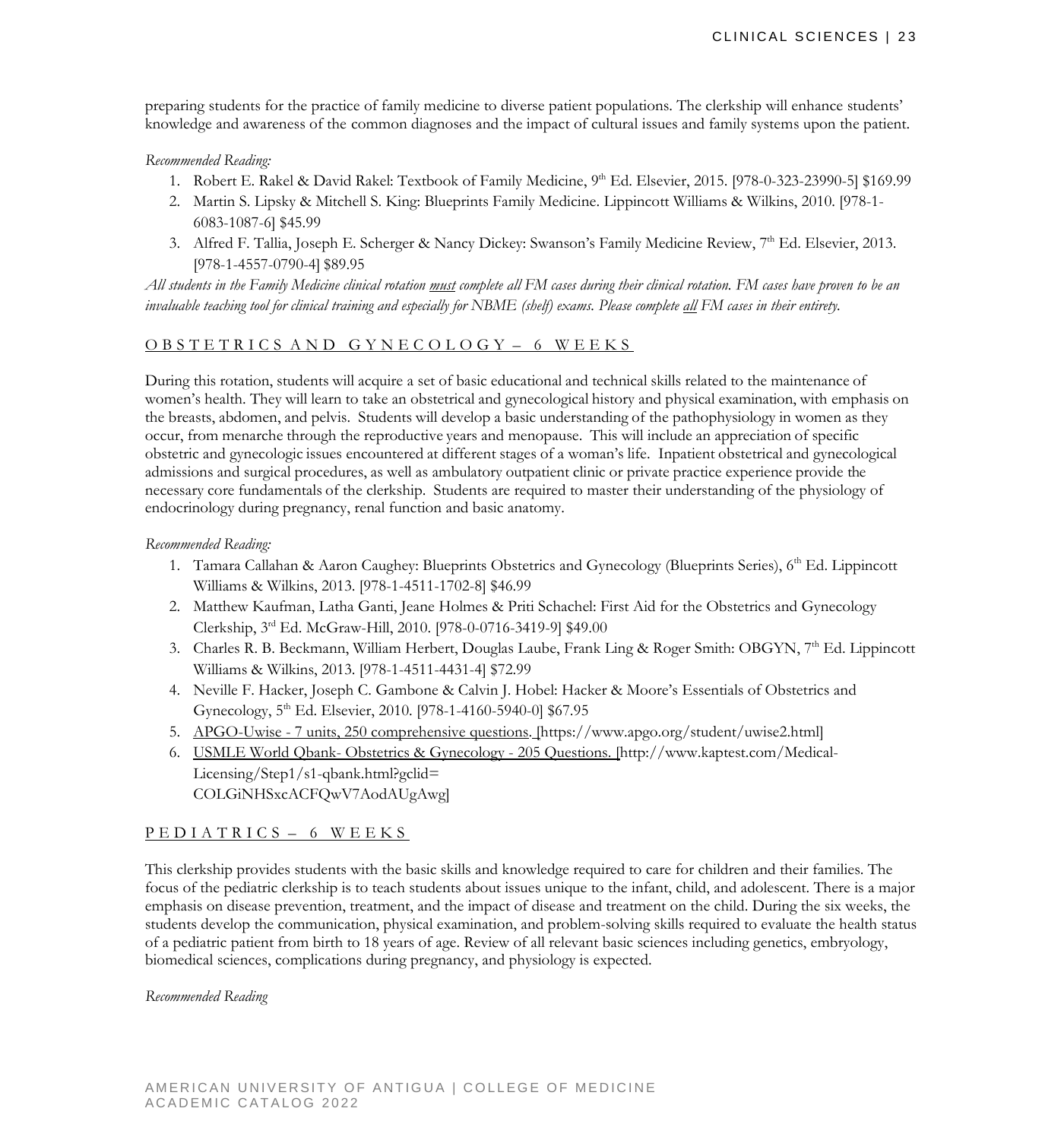- 1. Robert M. Kliegman, Bonita Stanton, Joseph St. Geme & Nina F Schor: Nelson Textbook of Pediatrics (2 Volumes), 20th Ed. Elsevier, 2016. [978-1-4557-7566-8] \$169.99
- 2. Michael South & David Isaacs: Practical Paediatrics, 7<sup>th</sup> Ed. Elsevier, 2012. [978-0-7020-4292-8] \$95.95
- 3. Daniel Bernstein & Steven P. Shelov: Pediatrics for Medical Students, 3rd Ed. Lippincott Williams & Wilkins, 2011. [978-0-7817-7030-9] \$65.99
- 4. Sheela Lahoti, Eugene Toy, Robert Yetman, et al.: Case Files Pediatrics, 4<sup>th</sup> Ed. McGraw-Hill, 2012. [978-0-0717-6973-0] \$34.00
- 5. Bradley S. Marino & Katie S. Fine: Blueprints Pediatrics, 6<sup>th</sup> Ed. Lippincott Williams & Wilkins, 2013. [978-1-4511-1604-5] \$46.99
- 6. Baby OSCE.

#### PSYCHIATRY – 6 WEEKS

The objective of the psychiatric rotation is to prepare the student to recognize, assess, and treat a wide range of mental health problems that may present during an individual's lifetime. Emphasis is placed on assessment of the patient's mental status and personality traits as they relate to the patient's health practices, and on legal issues such as mental competency, dangerousness, and civil commitment and their relevance to clinical management of other medical conditions. The student should be able to use the interview situation to obtain an in-depth history, perform a comprehensive mental status examination, and establish a positive professional doctor–patient relationship. This knowledge should be the basis of the student's ability to make a comprehensive diagnosis of common psychiatric conditions. The student is required to review and understand all aspects of neurophysiology, neuroanatomy, neuropharmacology, and behavioral sciences. The student should also acquire knowledge of the various therapeutic modalities, including pharmacological, psychotherapeutic and social interventions, and be aware of their indications and limitations. By becoming more skilled in assessing the personal strengths and vulnerabilities of a patient's mental state, the student should become more competent in interviewing in all medical settings.

#### *Recommended Reading:*

- 1. Myrl R. S. Manley: Psychiatry Clerkship Guide, 2nd Ed. Elsevier [Mosby], 2007. [978-1-4160-3132-1] \$54.95
- 2. Benjamin J. Sadock & Virginia A. Sadock: Kaplan and Sadock's Concise Textbook of Clinical Psychiatry. Lippincott Williams & Wilkins, 2008. [978-0-7817-8746-8] \$84.99
- 3. American Psychiatric Association: Diagnostic and Statistical Manual of Mental Disorders, 4<sup>th</sup> Ed., Text Revision (DSM-IV-TR). American Psychiatric Association, 2000. [978-0-8904-2025-6]
- 4. American Psychiatric Association: Diagnostic and Statistical Manual of Mental Disorders, 5<sup>th</sup> Ed. American Psychiatric Association, 2013. [978-0-89042-554-1] \$199.00
- 5. Laura Weiss Roberts & Alan K. Louie: Study Guide to DSM-5. American Psychiatric Association, 2014. [978-1- 5856-2464-5] \$70.00
- 6. Michael R. Privitera & Jeffrey M. Lyness: Psychiatry Mentor: Your Clerkship & Shelf Exam Companion. F. A. Davis, 2009. [978-0-8036-1692-9] \$46.95

#### *Study Guides*

Most students use one of the examination study guides such as Pretest, First Aid, or Case Files. Students should be aware that the sample questions in these books are easier than the Shelf Examination questions. However, these books do ensure that students thoroughly review popular examination question topics.

#### *Psychiatric Memoirs*

1. Kay Redfield Jamison: An Unquiet Mind [Autobiography], Vintage Books, 1995. [978-0-6794-4374-2]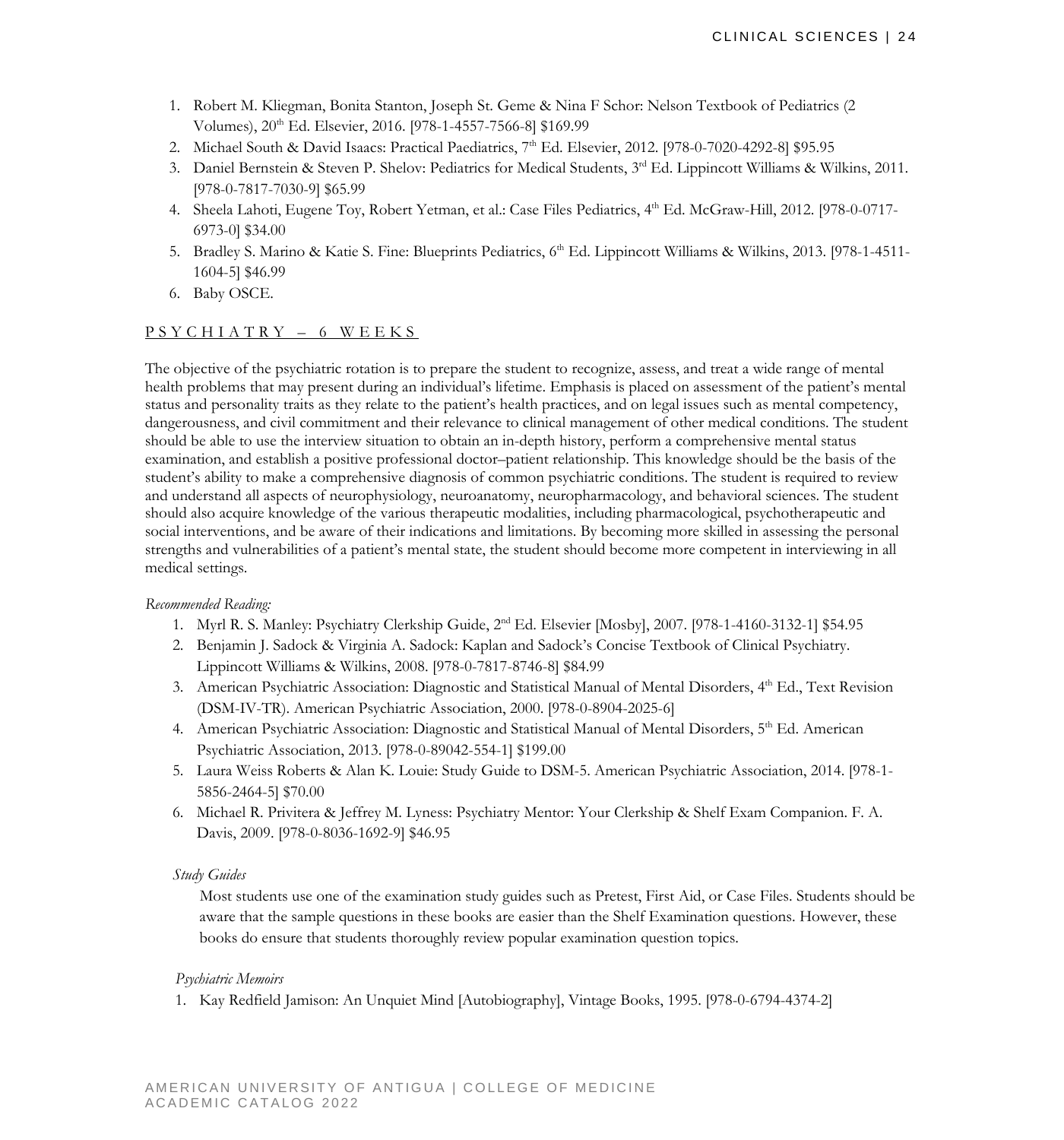# CLINICAL ELECTIVE ROTATIONS – 4 WEEKS PER ROTATION

#### ADDICTION MEDICINE/C HEMICAL DEPENDENCY

The incidence of substance abuse and substance dependency is increasing throughout the country. These are commonly seen in patients receiving inpatient medical services and in medical practices, and are frequently comorbid with other medical and psychiatric disorders. In spite of public education and outreach efforts, considerable societal stigma exists toward patients with addictive disorders; healthcare providers frequently have negative attitudes toward these patients as well. Many believe that it is a social issue, not a medical issue. As we are aware, the identification, assessment, and referral for treatment of patients are strongly influenced by physician attitudes and life experiences with personal, family, or prior patients' substance use. Effective tools and strategies help clinicians recognize the physiological and behavioral red flags of addiction and elicit a substance use history in a nonjudgmental manner, enabling the physician to make the appropriate diagnosis and develop a patient-specific plan for treatment and referral.

#### ADULT PAIN MANAGEMEN T

Pain management uses a multidisciplinary approach to reduce acute and chronic pain in pediatric and adult patients. Local, regional, and general anesthetic procedures are used in combination with psychological and other techniques such as chiropractic manipulations or acupuncture.

#### A D V A N C E D O U T P A T I E N T A N D I N P A T I E N T

This elective is designed for with opportunities to expand the student's exposure to general and specialty psychiatry and allow further development of competencies in diagnosing and treating psychiatric disorders.

Students will be exposed to a broad range of psychopathology in diverse clinical practice settings including outpatient psychiatry in a medical school affiliated college mental health clinic, community-based clinic, an acute inpatient psychiatric hospital and a state psychiatric hospital. Clinical case conferences and/or didactics will supplement the clinical experience.

#### AMBULATORY MEDICINE

This rotation will provide an educational experience in primary care community practice settings. This will provide exposure to community medicine physicians and role models, different practice models and practice styles, and aid in future career planning. Students will learn the management of urgent problems encountered in primary care practices. Students will also be able to perform problem-focused evaluations in an efficient manner.

#### ANESTHESIOLOGY

Anesthesia is an intervention that allows the performance of surgical or other painful procedures in pediatric and/or adult patients using local, regional, or general anesthesia techniques. Perioperative care and acute and chronic pain management are also components of anesthesia.

#### BURN SURGERY

The treatment of burns is a time-consuming and all-encompassing endeavor. During this elective rotation, students are exposed to the burn unit and its various components.

#### CARDIOLOGY

The goal of this rotation is for the student to develop the ability to independently evaluate, treat, and monitor ACS, atrial fibrillation, CHF, ventricular arrhythmias, HTN, hyperlipidemia, valvular heart disease, and aortic dissection. At the completion of this elective, the student should be able to describe the diagnostic evaluation and management of common cardiac conditions.

#### CHILD/ADOLESCENT PSY CHIATRY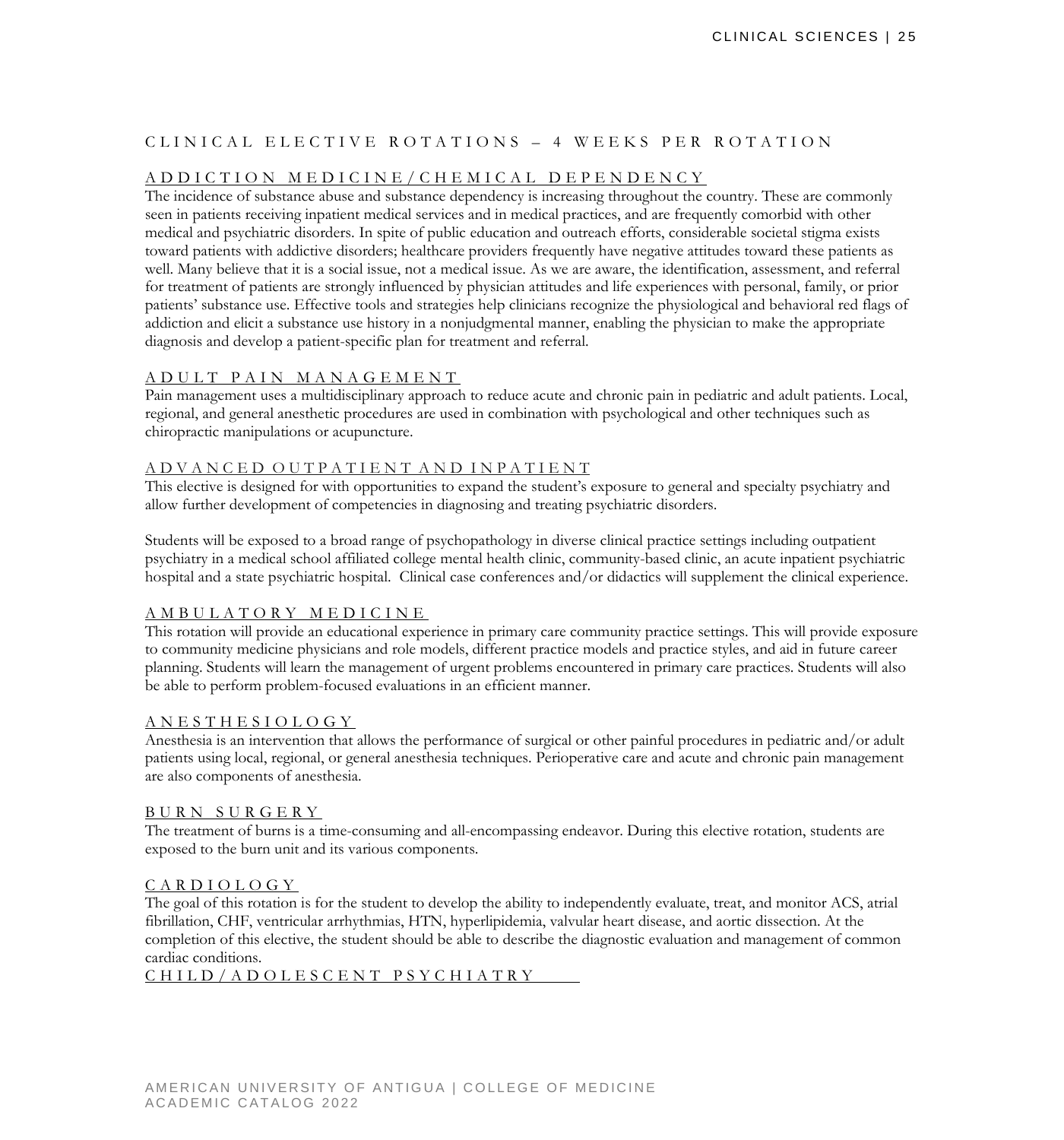The range of problems that may be encountered in child and adolescent psychiatry are, in part, covered by reports describing addictions and substance abuse, emergency psychiatric interventions, consultation liaison, school problems, and family disruptions. The orientation of an elective in child and adolescent psychiatry could cover a wide range of clinical problems. All of these areas of study and patient care demand the ability to relate with patients in creative ways, to know the range of diagnostic and treatment options available, and to prioritize one's intervention in a practical and safe manner. Though family involvement is often required in the evaluation and treatment of adults, in child and adolescent psychiatry this involvement is required and is often essential. An elective in psychiatry therefore covers an immense range of problems including the possible placement of the child on a temporary or even permanent basis.

#### CLINICAL RESEARCH

AUA clinical students may opt to take a research elective in medical research. This is typically a four-week experience. Initially, each student selects a preceptor/supervising physician who will guide and supervise the research experience. The specific activities required of the student will vary depending on the medical research topic and the stage of the research project. In some cases, the student may be completing a review of the literature, including an evaluation of the methodological strengths and weaknesses of that literature. In other cases, they may be developing a research proposal or collecting and analyzing data. Once this plan is reviewed and approved by the clinical student and the supervising physician, it must be submitted to the AUA Research Council for review and recommendation to the executive dean of Clinical Sciences. The research elective cannot proceed without approval from the executive dean of Clinical Sciences.

#### COLORECTAL SURGERY

This rotation exposes students to a team specializing in colorectal pathologies. Diagnostic and therapeutic evaluations of all colorectal pathologies that plague a large portion of our population are emphasized. Tumors, both benign and malignant, along with inflammatory bowel pathologies, are the mainstay of pathologies seen. Students will gain essential knowledge about management of colon pathologies including Crohn's disease, ulcerative colitis, and benign and malignant colon tumors.

#### COMMUNITY MEDICINE

This elective rotation is conducted in collaboration with teaching hospitals and allows students to serve their communities in hospitals, clinics and public health settings in order to address public health issues especially during the Covid-19 pandemic. Students, under supervision, will participate in projects to advocate and communicate public health policies to the general public and assist public health authorities and hospitals in their effort to fight the Covid-10 pandemic.

#### COMPREHENSIVE PSYCHI ATRIC EMERGENCY PROG RAM (CPEP)

Students are exposed to a variety of psychiatric emergencies including suicide attempts, drug overdoses, and other emergent acute psychiatric, psychotic disorders.

#### CONSULTATION AND LIAISON PSYCHIATRY

Consultation-liaison psychiatry, also known as psychosomatic medicine, is a subspecialty of psychiatry that focuses on the care of patients with comorbid psychiatric and general medical conditions. Consultation-liaison psychiatry deals with the understanding and advancement of medical science, education, and the provision of healthcare for medically ill patients. This rotation in consultation-liaison psychiatry can expose students to different psychiatric manifestations of medical illness and their treatments and about care for medically ill patients who have psychiatric disorders.

#### CRITICAL CARE

Clinical experiences in critical care medicine are intended to assist students' understanding of the unique life-threatening conditions faced by critically ill patients. These include, but are not limited to, organ failure, coma, shock, ventilatory support, and end-of-life transitions. The purpose of the elective is for students to become familiar with and comfortable in critical care units caring for a diverse population of surgical, neurological, and medical patients.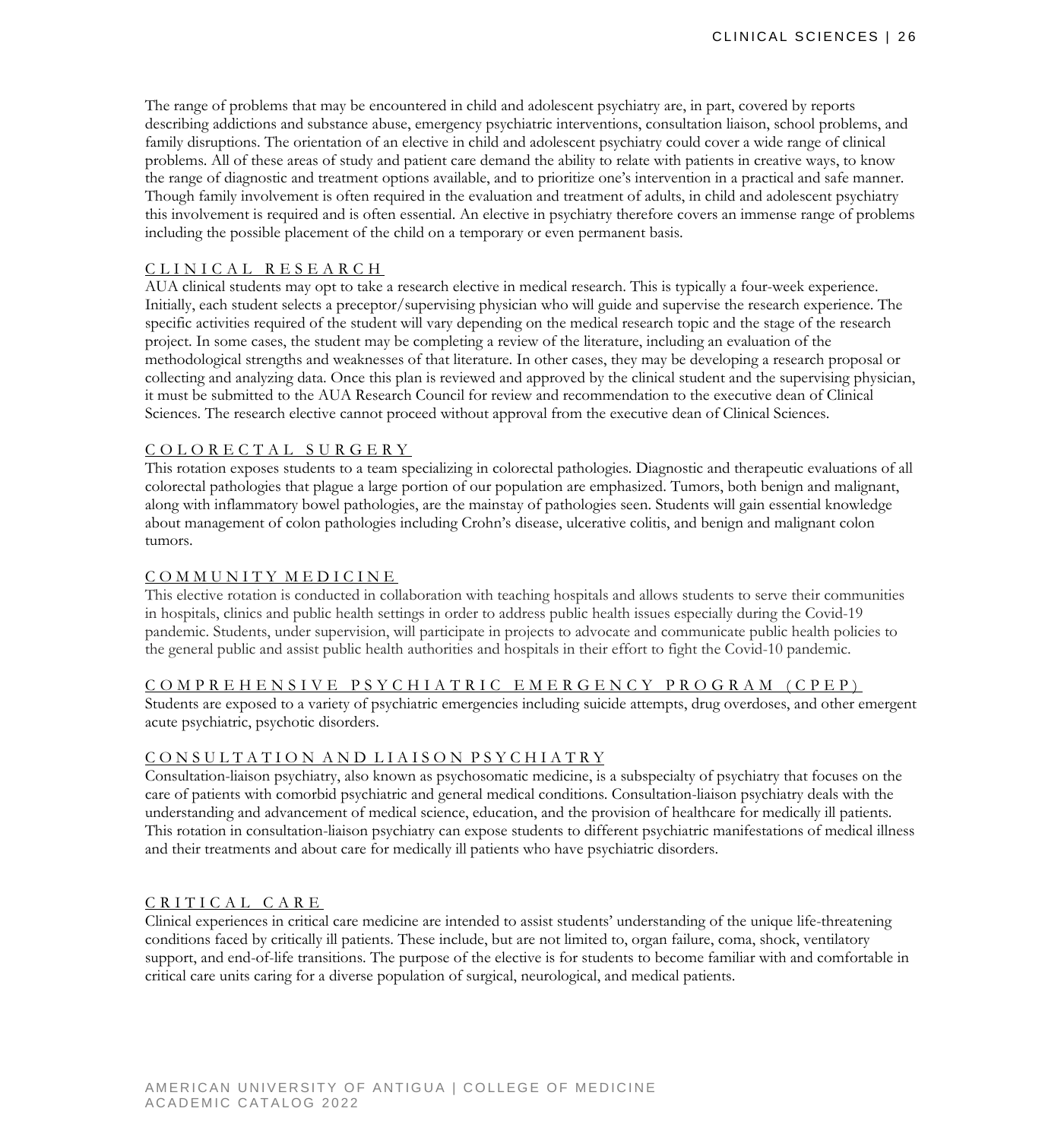#### DERMATOLOGY

Dermatology is the specialty of medicine concerned with management of disorders of the skin, mucous membranes, and adnexal structures, including hair and nails. This elective is designed to expose medical students to various aspects of dermatology and to gain a working knowledge of how to recognize skin signs of systemic diseases, normal findings (including benign growths of the skin), and common skin malignancies. The rotation will consist primarily of outpatient encounters, with some inpatient consultation with an attending physician and/or dermatology resident. A broad spectrum of disease entities will be seen that range in patient stage from initial diagnosis to those patients that have diseases that have been refractory to treatment.

Students will be exposed to inflammatory, infectious, neoplastic, metabolic, congenital, and structural disorders, and will be involved in the discussion of differential diagnoses, diagnostic evaluation, and outline of treatment plans. The goal is to have students understand how dermatologists apply an interdisciplinary approach to the management of skin disorders in a professional and compassionate manner.

#### EMERGENCY MEDICINE

This rotation is typically done in a full-service emergency room, but students may spend some time in an urgent care center. The key in this rotation is the art of triage. Students shall be exposed to patients with pediatric psychiatric and adult medical-surgical emergencies. Students will observe their attending physicians, decide whether to admit and treat a patient on an inpatient basis, or arrange outpatient care of the patient. The treatment of many acute conditions, such as trauma and heart failure, requires a broad medical knowledge.

#### EMERGENCY/TELEPSYCHI ATRY

Many psychiatric problems present as emergencies and often occur in places with no local psychiatric services. Significant help in diagnosis and treatment can be carried out at a distance through telephonic means.

#### ENDOCRINOLOGY

The goal of the endocrine elective is for students to develop the ability to independently evaluate, treat, and monitor common endocrine disorders (e.g., diabetes, thyroid dysfunction, lipid abnormalities, metabolic bone disease, and calcium disorders) and to become familiar enough with the less common endocrinopathies (e.g., adrenal disease, pituitary disease, and gonadal dysfunction) to recognize the abnormality and initiate proper evaluation and treatment.

#### ENT

This rotation will expose students to pathologies of the ears, nose, and throat. These pathologies include otitis media and externa. Students will be exposed to both benign and malignant tumors of the ears, salivary glands, thyroid, parathyroid, vocal cords, and pharynx, and hypopharynx. Students will learn to evaluate these structures to determine the presence or absence of neck masses.

### FAMILY MED ICINE

The purpose of this elective is to provide the students with experience in an intern-like role in a Family Medicine training program. This advanced inpatient experience provides an opportunity for students to challenge themselves with an in-depth experience in family medicine. The objectives of this elective are an expansion of the Family Medicine core clerkship.

#### FORENSIC PATHOLOGY

This rotation immerses students into a medical legal environment, typically in a medical examiner's office. The chain of evidence and time and cause of death will be studied in this rotation. The pathologist determines, through the use of scientific deduction, the immediate and contributory cause and time of death, along with the identification of victim.

#### GASTROENTEROLOGY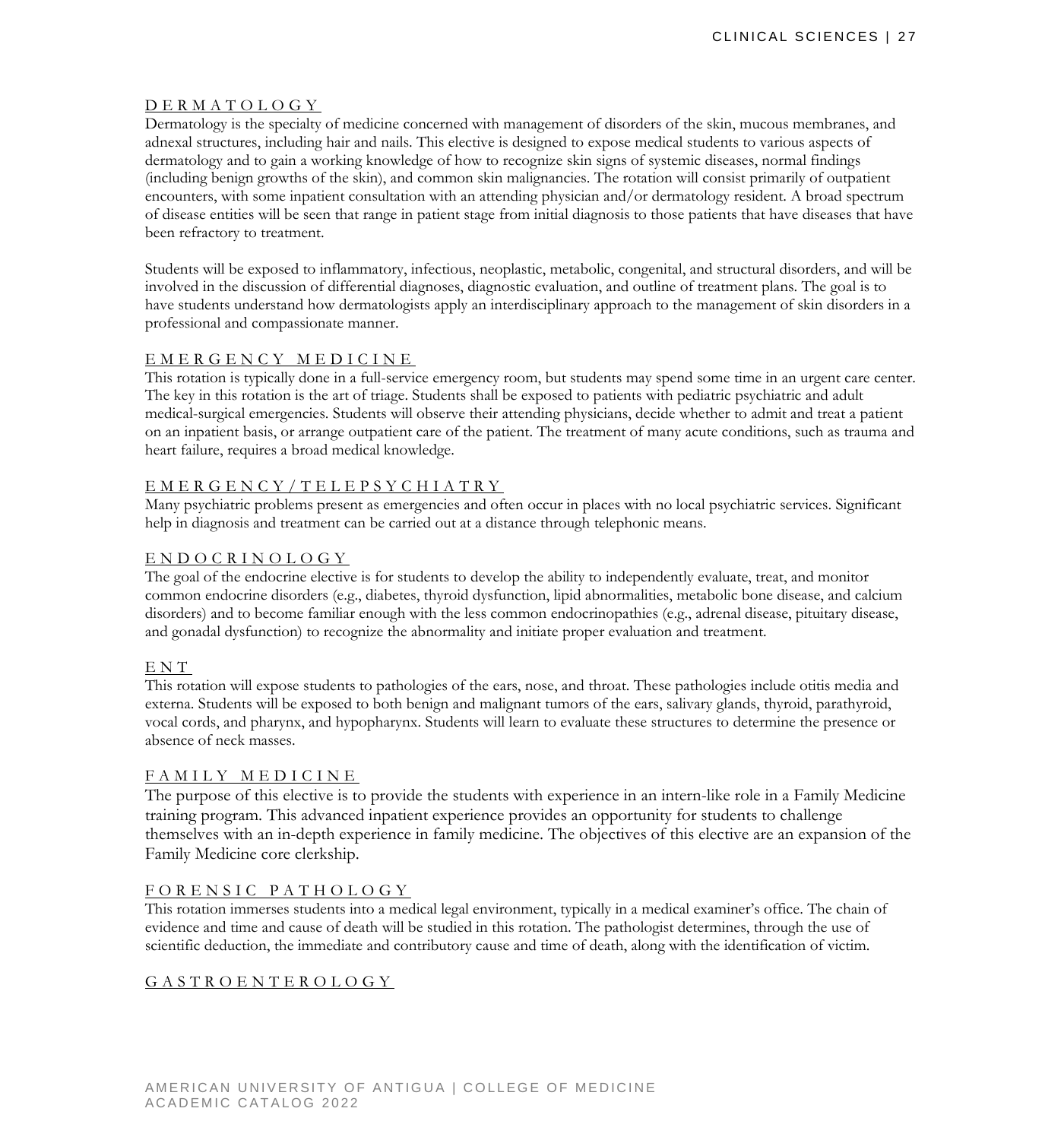The gastroenterology elective is designed to provide medical students with a well-rounded learning experience in gastroenterology and hepatology that is integral to the specialty of internal medicine. The goal of this elective is for students to develop the ability to independently evaluate, treat, and monitor the broad range of diseases in general gastroenterology and hepatology, including transplant hepatology, and to understand the use of advanced endoscopy in both inpatient and outpatient settings.

#### GENERAL SURGERY

This is typically an extension of the core rotation. All the basic skills required in your basic rotation are finessed here. This would be the place to have more extensive exposure to the OR and more bedside procedures and teaching. Students typically round with the team and perform tasks similar to those of first-year residents. This is an ideal rotation for those students who are interested in surgical specialties.

#### GERIATRIC MEDICINE

The geriatric/gerontology elective rotation fosters geriatric community experiences improving the understanding of persons over the age of 65 years, enhancing clinical skills assessments in geriatric areas and increasing students' interest in geriatric care.

#### GYN ONCOLOGY

GYN oncology is an elective involving diagnosis and treatment of gynecologic neoplasms. The rotation will be supervised by the gynecologic oncologist in the office/clinic setting for diagnosis and medical treatment, as well as surgical procedures for invasive disease. The elective may also involve co-management with radiation oncology for radiation treatment and hematology oncology for chemotherapy options while treating invasive gynecologic neoplasms.

#### HEMATOLOGY/ONCOLOGY

The hematology and oncology elective is designed to facilitate students' understanding of common clinical presentations, evaluation, and management of blood dyscrasias and neoplastic disorders. Students will learn the proper evaluation and care of the oncology patient, from diagnosis and tumor staging to chemotherapy and palliation. Simultaneously, students will learn the proper evaluation of hematological disorders, including interpretation of diagnostic tests and initiation of treatment.

#### INFECTIOUS DISEASE

The purpose of the infectious disease rotation is to assist students in understanding the evaluation and treatment of both chronic and acute infectious illnesses. In the supervised setting, students will learn to isolate infectious sources and choose appropriate antimicrobial therapies based on evidence gathered from multiple sources, including patient history and physical, as well as blood work, radiological studies, and empiric data. At the completion of this elective, the student should be able to describe the diagnostic evaluation and management of common infectious diseases.

#### INTERNAL MEDICINE

The purpose of the elective in internal medicine is for the medical student to gain further experience in the elements of patient care. This elective will focus on the more detailed aspects of histories, physical examinations, various elements used in diagnosis (imaging procedures, lab tests, invasive testing, etc.), and the development and implementation of diagnostic and therapeutic plans.

#### INTERVENTIONAL CARDIOLOGY

The goal of the interventional cardiology elective is to introduce students to a branch of cardiology that deals specifically with the catheter-based treatment of structural heart diseases.

#### INTRODUCTION TO DISA STER MANAGEMENT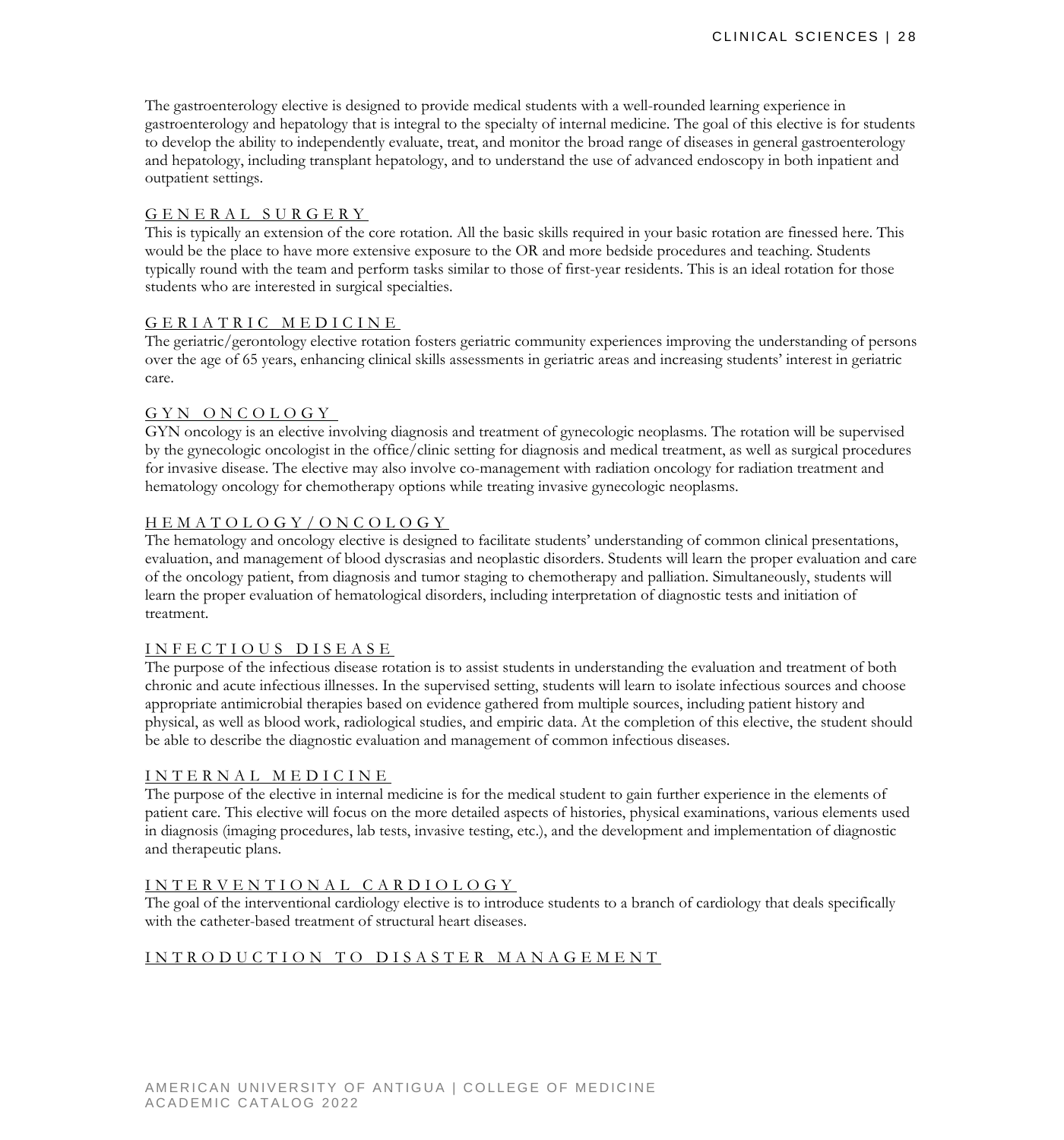This elective is an introduction to the concept of disaster management, and serves as a framework to prepare future physicians for effective disaster management. Topics include disaster lifecycles and associated costs, preparedness, disaster psychology, the role of the community in disaster mitigation, team organization, and incident command systems.

#### MEDICAL AND POPULATION SCIENCES RESEARCH COURSE

This elective is intended for students interested in population-level health services research. Coursework includes the study of basic theoretical concepts of scientific research, the elements of a research plan, data analysis, research protocol, and summarizing said research in a structured abstract.

Students will obtain hands-on experience in scientific research in health in this elective offered by the Division of Medical and Population Sciences Research, Herbert Wertheim College of Medicine, Florida International University - (FIU HWCOM). This will be achieved by developing a short project in the role of co-principal investigators.

#### MULTI - DISCIPLINARY G RAND ROUNDS – 5 WEEKS

The objective of the Multi-disciplinary Grand Rounds is to provide a remote option during the pandemic to familiarize the students with each of the specialties/subspecialties during their clinical education and to further deepen their clinical knowledge. The MDGRs are available to all clinical students after FM1/IM1 and involve clinical scenarios, didactic lectures, case presentations, and web-based and evidence-based medicine learning tools used to deliver the content remotely over a 6-week period. One week each is dedicated per core specialty (IM, FAM, OB/GYN, PEDS, and PSY), and faculty will cultivate dedicated sessions including core content topics, subspecialty highlights, and discussions on providing equitable care within a complex health system.

#### NEONATOLOGY

The purpose of the neonatology elective is to give students the experience in learning about normal and ill newborns. In a supervised setting, students will have hands-on training in handling both the infants and the equipment.

#### NEPHROLOGY

The nephrology elective is designed to help students understand the signs, symptoms, and management of common renal syndromes, including acute renal failure, chronic renal failure, glomerulonephritis, and nephrotic syndrome. Additionally, students will become familiar with the management of fluid, electrolyte and acid-base disorders, and the diagnosis and management of primary and secondary hypertension.

#### NEUROLOGY

Neurology is a field based on knowledge of brain and peripheral nerve function that is essential for both neurologists and all clinicians. It includes many diseases of the central nervous system, such as temporal lobe epilepsy, that can present with prominent psychiatric symptoms that have a known organic basis. During this elective rotation students will become familiar with the diagnostic evaluation and treatment of patients with common neurologic disorders, including peripheral neuropathy and cerebrovascular accident.

#### NEUROPSYCHIATRY

Students will utilize his/her basic knowledge of neurology and psychiatry to become proficient in understanding several illnesses that present symptoms and signs of a clear organic origin and a syndrome with primary behavioral symptoms.

#### NEUROSURGERY

Students will become familiar with a proper neurologic exam while assigned to a neurosurgical team. Exposure to a wide array of neurosurgical procedures and pre- and postoperative care will be provided. This rotation is a unique experience for any student; students will acquire skills in neurologic evaluation that will serve them well in their medical careers.

#### OCCUPATIONAL MEDICINE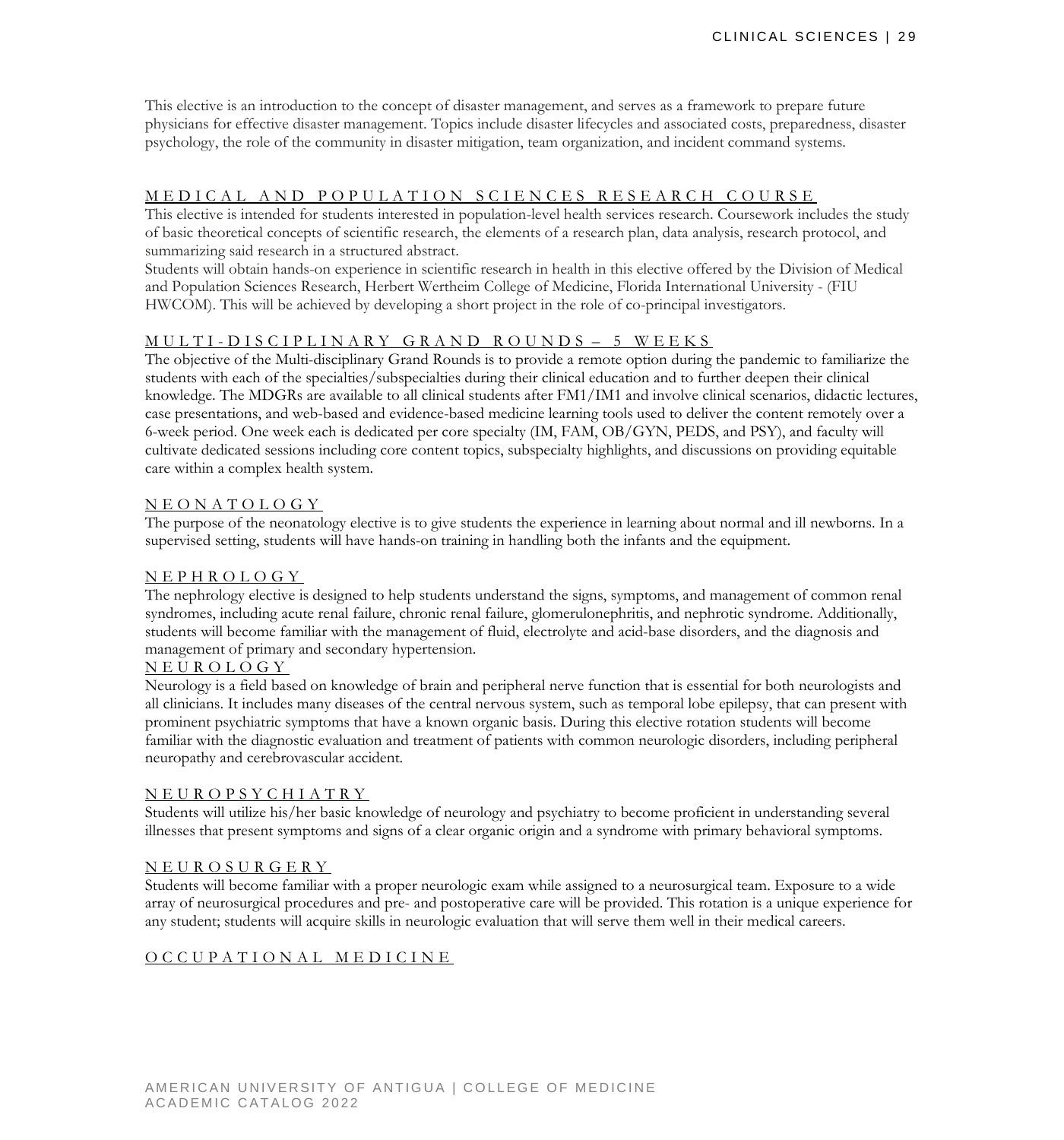The occupational and environmental health elective is the area of family medicine dedicated to the prevention and management of occupational and environmental injury, illness and disability, and the promotion of health and productivity of workers, their families and communities.

#### OPHTHALMOLOGY

The goal of this elective is to provide students with a strong foundation in clinical ophthalmology, including an understanding of the anatomy of the eye and orbit, the basics of a complete eye examination (i.e., vision acuity, pupil response, intra-ocular pressure, ocular motility, visual field, anterior segment, and fundus examination), the basics of common eye diseases (e.g., cataract, glaucoma, macular degeneration), and the basics of ophthalmic manifestations of systemic diseases (e.g., diabetes, thyroid disease).

### ORTHOPEDIC/SPORTS MEDICINE

The goal of this elective rotation is to expose students to common problems encountered in sports medicine, including their presentation, diagnosis, and management. The student will be given the opportunity to learn and refine musculoskeletal physical examination skills and become familiar with common procedures used in sports medicine (e.g., injection techniques, fracture care, splinting/casting).

#### ORTHOPEDIC SURGERY

This clerkship will emphasize the study and prevention of musculoskeletal diseases through a four-week rotation with an orthopedic team. Students will participate in assessment of X-rays and examination of fractures and arthrosis. Students will also participate in orthopedic surgeries as a team member.

#### PATHOLOGY

This elective is designed to expose students to the fields of anatomic and clinical pathology, including surgical pathology, cytopathology, hematopathology, and laboratory medicine. It will also introduce students to the practice of pathology and the role of the pathologist in diagnosis and management of disease.

#### PEDIATRICS

The purpose of the pediatric elective is to give students further exposure and experience with children from birth to age 18. Under supervision, students will be given the opportunity to examine, manage, and follow patients, as well as learn to perform common procedures such as venipuncture and lumbar puncture.

#### PERINATOLOGY

Perinatology, also known as maternal fetal medicine (MFM), is a four-week elective encompassing high-risk pregnancies. The rotation will be supervised by the perinatologist, and performed alongside attending obstetricians and residents involved with high-risk antepartum, intrapartum, and postpartum care. The majority of the elective will be spent in the antepartum testing unit learning high-risk fetal surveillance (NST, BPP, USS) along with management and treatment of medical complications of high-risk patients on the antepartum floor and L&D.

# PERIOPERATIVE MEDICINE

During this rotation, students will round with surgical and medical teams caring for surgical patients pre- and postoperatively. Students will observe the optimization preoperatively of patients with multiple comorbidities. Students will gain experience in operative procedures on these patients and the care in the immediate postoperative period. Students will be exposed to the operating room and critical care units.

# PHYSICAL MEDICINE & REHABILITATION

During this rotation, students will be exposed to the basics of rehabilitation medicine as it applies to the performance of ambulation, activities of daily living, and occupational activities.

#### PLASTIC SURGERY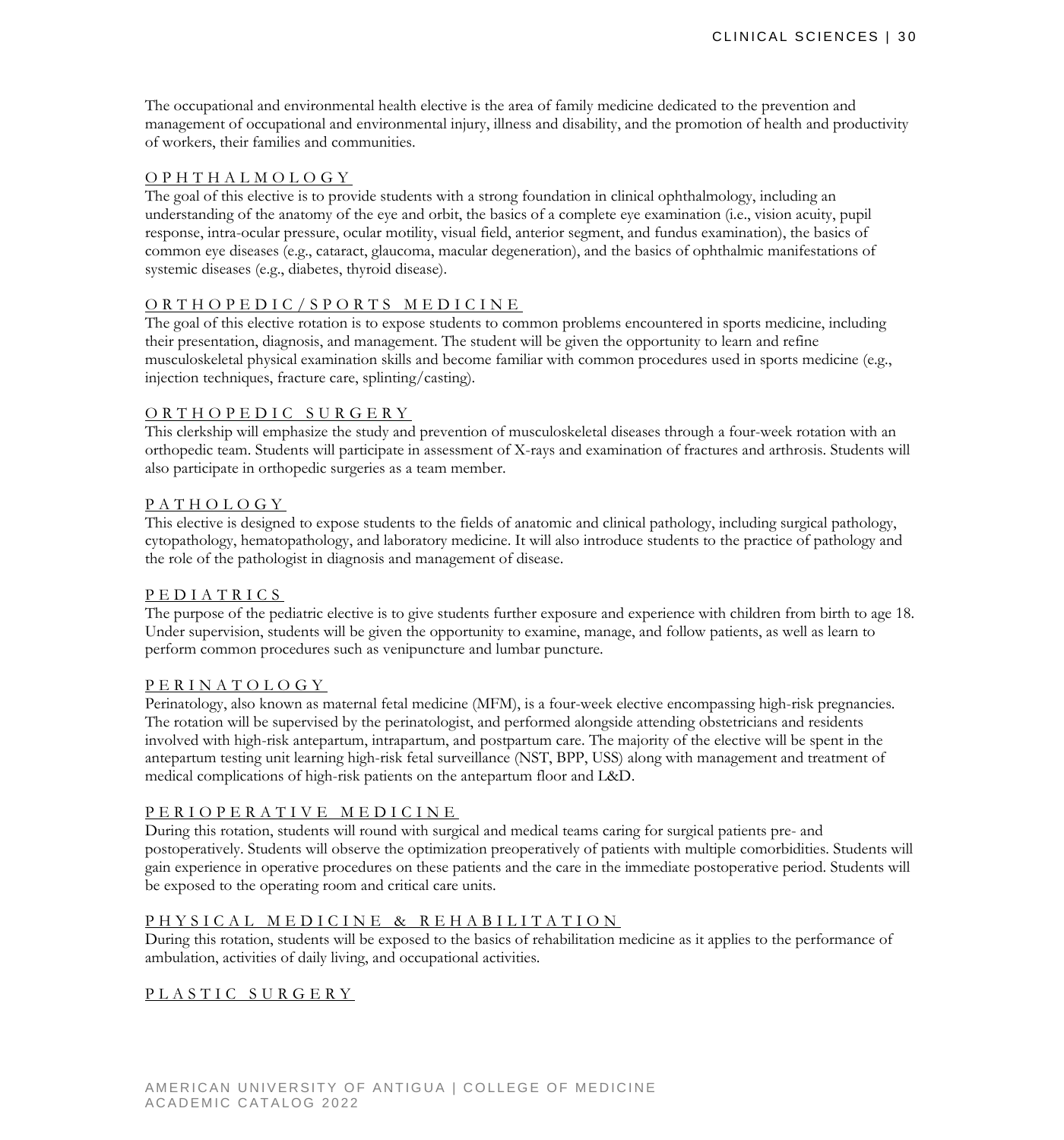Students will have the opportunity to experience the workings of a plastic surgery specialty, exposing them to reconstructive and cosmetic procedures. Students will participate in the assessment of and reconstruction of postoperative cancer patients. Students will become familiar with the preparation and planning of wound treatments and reconstructive procedures. Cosmetic procedures will also be introduced.

#### PREVENTIVE & SOCIAL MEDICINE/PUBLIC HEALTH

This elective will provide students with an interest in general preventive medicine and public health a unique opportunity to gain insight into the practice of clinical and population-based preventive medicine. The students will observe and discuss preventive medicine and public health issues with preventive medicine-trained physicians; their role in population health will be emphasized.

#### PULMONARY ICU

The goal of the pulmonary ICU elective is to facilitate students' understanding of the common clinical presentations, evaluation, and management of pulmonary disorders requiring treatment in the intensive care unit. Students will learn the evaluation and treatment of acute and chronic pulmonary diseases ranging from the familiar (COPD) to the infrequent (sarcoidosis).

#### RADIOLOGY

The goal of this elective is to provide a comprehensive overview of the practice and application of modern diagnostic radiology. The role of the radiologic subspecialties in diagnosis and treatment in both outpatient and inpatient settings is emphasized.

#### REPRODUCTIVE ENDOCRINE/INFERTILITY

Reproductive endocrine/infertility (REI) is a four-week elective with emphasis on common endocrine and infertility issues involved with reproductive and menopausal patients. The rotation will take place mainly in an office/clinic setting, include minimally invasive laparoscopic procedures for certain diagnoses (e.g., endometriosis, chronic pelvic pain, unexplained infertility) and be supervised by the reproductive endocrinologist.

#### RHEUMATOLOGY

The goal of the rheumatology elective is to introduce students to the diagnostic approach, workup, and management of the connective tissue diseases, inflammatory arthropathies, crystalline arthropathies, and vasculitides. This rotation will form the foundation for understanding the often complex nature of autoimmune and musculoskeletal diseases.

#### SPORTS MEDICINE

The goal of this elective rotation is to expose the student to common problems encountered in Sports Medicine, including their presentation, diagnosis and management. The student will be given the opportunity to learn and refine musculoskeletal physical examination skills and become familiar with common procedures used in Sports Medicine (i.e. injection techniques, fracture care, splinting/casting)

#### S URGICAL ICU

This rotation will provide students with a complete exposure to the day-to-day workings of a surgical ICU. Students will learn the management of postoperative patients. While on the SICU rotation, students will understand the management of respirators, chest tubes, central lines, drains, etc. Students will be exposed to the use of a variety of pharmacologic agents including pressors and understand the day-to-day evaluation of critically ill postoperative patients and possible complications, including sepsis and multi-organ failure. These learned skills will serve students well regardless of his/her ultimate chosen field of medicine.

#### SURGICAL ONCOLOGY

Students will be involved in the care of surgically treated oncology patients. These patients will include, but not be limited to, those with some of the more common surgically treated cancers. Breast, GI, colon, skin (including melanoma), and lung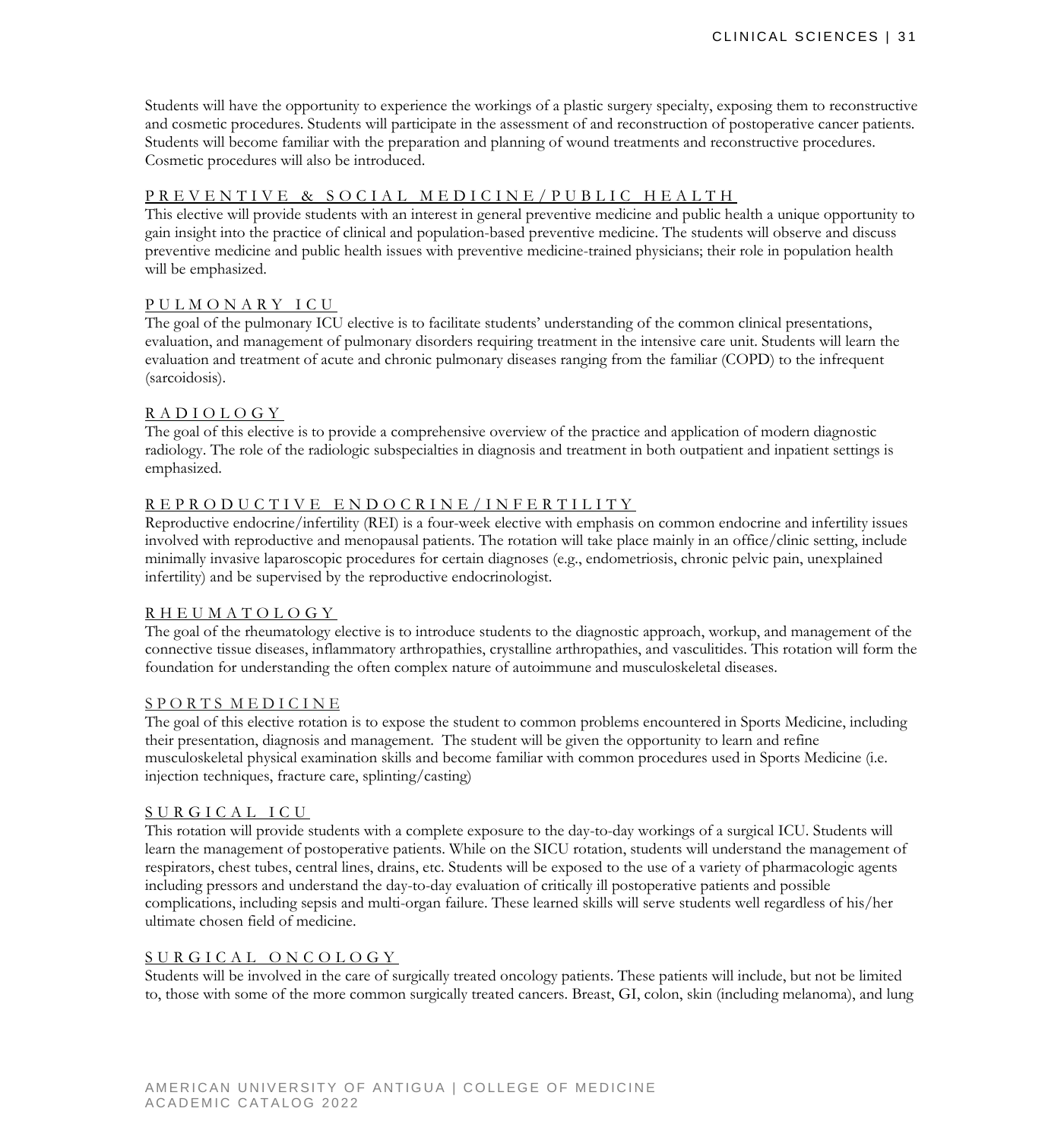cancers will be part of the student's day-to-day practice. The student will understand and work with radiation and medical oncologists.

#### TELEMEDICINE

This remote elective rotation will provide students an introduction to telemedicine. Students will evaluate patients with a variety of common chronic and acute complaints and make initial management recommendations in conjunction with their supervising physician. Patients will be seen in a remote ambulatory setting for initial evaluation or continuity of care. Students will be exposed to the core principles in patient care in various disciplines with further development of clinical reasoning and patient management. Students will learn about the community in which they serve patients and how that community and the individual's social determinants of health may affect health care outcomes. Students will observe common outpatient procedures and point of care diagnostic testing.

#### TRAUMA

Students will be placed with a trauma team. Trauma protocols and evaluation (i.e., triage) of trauma patients will be learned. These patients have varied injuries. Students will learn basic ATLS. Students' immersion in this rotation will teach them to properly prioritize trauma patients.

#### URGENT CARE

Students on the urgent care rotation work in the ambulatory setting. Patients are scheduled with urgent concerns and for follow-up visits after emergency department or inpatient care. Working closely with the supervising attending physicians, the urgent care learner is expected to develop skills necessary to provide excellent patient care in the urgent care setting.

#### UROGYNECOLOGY/MINIMA LLY INVASIVE SURGERY

Urogynecology, also known as pelvic reconstructive surgery, is an elective involving the diagnosis and treatment of urinary incontinence and pelvic floor disorders. The rotation will be supervised by the urogynecologist along with gynecologists and residents who treat urogynecologic conditions medically in an office/clinic setting and surgically utilizing minimally invasive techniques (e.g., laparoscopy, vaginal colposuspensions).

#### UROLOGY

During this rotation, students will rotate with a urology team. Evaluation of urogenital function in both male and female patients with a concentration on renal, bladder, ureter, and urethral pathologies is provided. Students will learn to evaluate the flow dynamics of the bladder and urethra with a special concentration in prostate pathologies. Both benign and malignant tumors associated with these structures, including the testes, will be evaluated.

#### VASCULAR SURGERY

This rotation usually involves students with a vascular team. The day-to-day evaluation of vascular patients includes invasive and noninvasive vascular testing. The examination of these patients will include determination of claudication, tissue loss and impeding gangrene, and the selection of appropriate therapies, be they endovascular, open vascular, or medical options

#### WOMEN'S HEALTH CARE & AMBULATORY GYNECOLO GY (WHC)

Ambulatory gynecology, also known as women's healthcare (WHC), is supervised by the gynecologist and/or family practitioner in an office/clinic setting for common ambulatory outpatient gynecologic conditions (e.g., abnormal bleeding, vaginitis, colposcopy for abnormal pap smears), as well as preventive care counseling (e.g., STIs, contraception, domestic violence). Students are exposed to a large variety of diseases and are expected to become familiar with the evaluation and treatment of these disorders.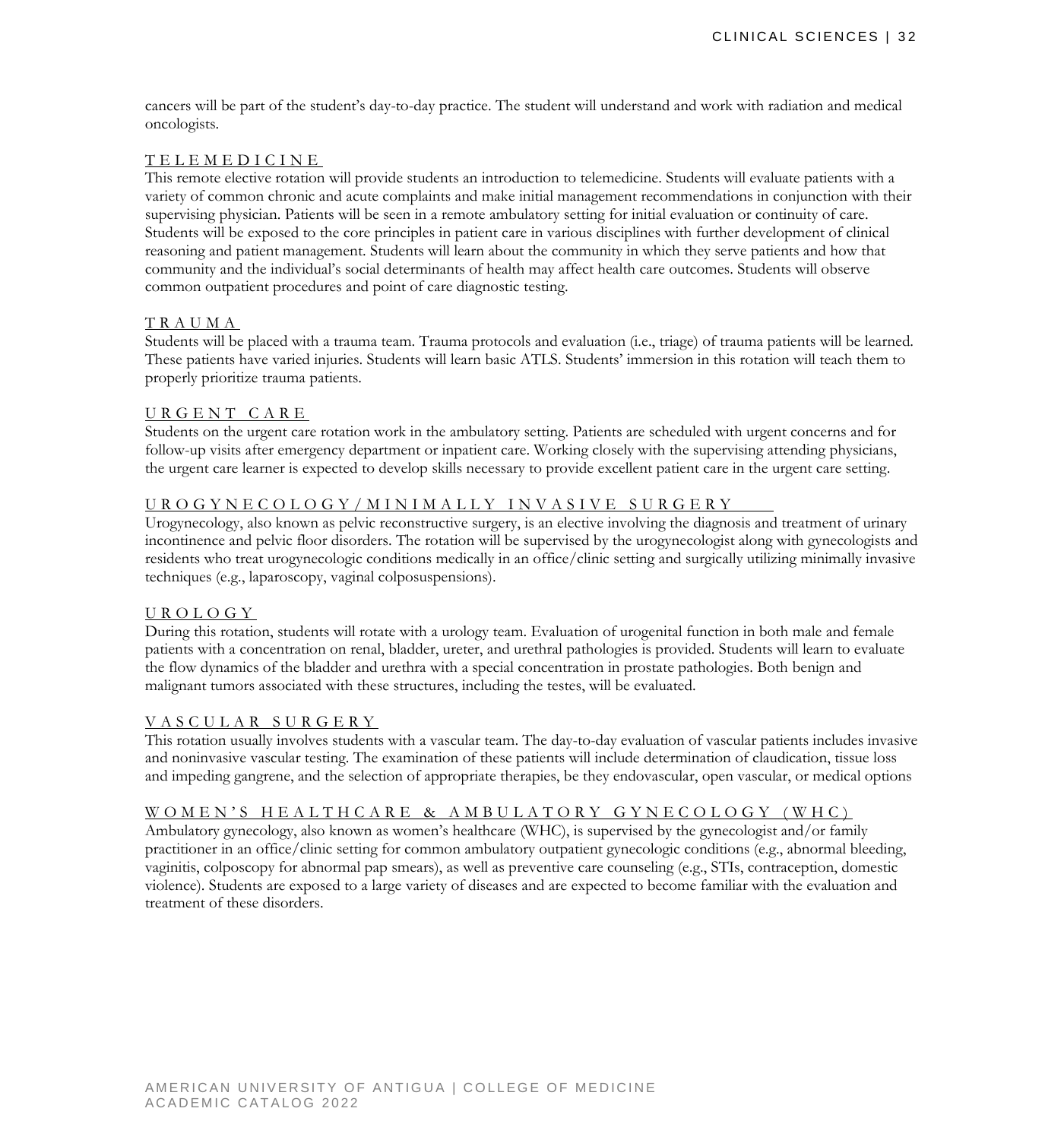# TRANSFER CREDITS AND COURSES

#### TRANSFER CREDIT

American University of Antigua College of Medicine (AUACOM) does not accept transfer credits.

Transfer of credits received from AUACOM to another institution are accepted solely at the discretion of the accepting institution. AUACOM makes no representation that credits earned at AUACOM will be accepted by any other educational institution.

#### COURSE NUMBERING SYSTEM

Course Range:

5000–6999 are associated with Preclinical Sciences.

- 5000–5999 being Academic Year I
- 6000–6800 being Academic Year II

The individual breakdown of the four-digit course number

- 1st integer represents professional level course
- 2nd integer represents term number where course belongs
- 3rd integer represents academic year
- 4th integer represents course sequence

6850 to 7100 are associated with BSIC and  $5<sup>th</sup>$  semester.

• All exams and courses are associated in this range.

7110 to 7200 are associated with clinical core clerkships. 7200 to 9000 are associated with clinical elective clerkships.

An American University of Antigua College of Medicine student carrying nine or more credits in a term is considered a fulltime student. Any student taking less than full-time or nine credits is considered a part-time student at AUACOM.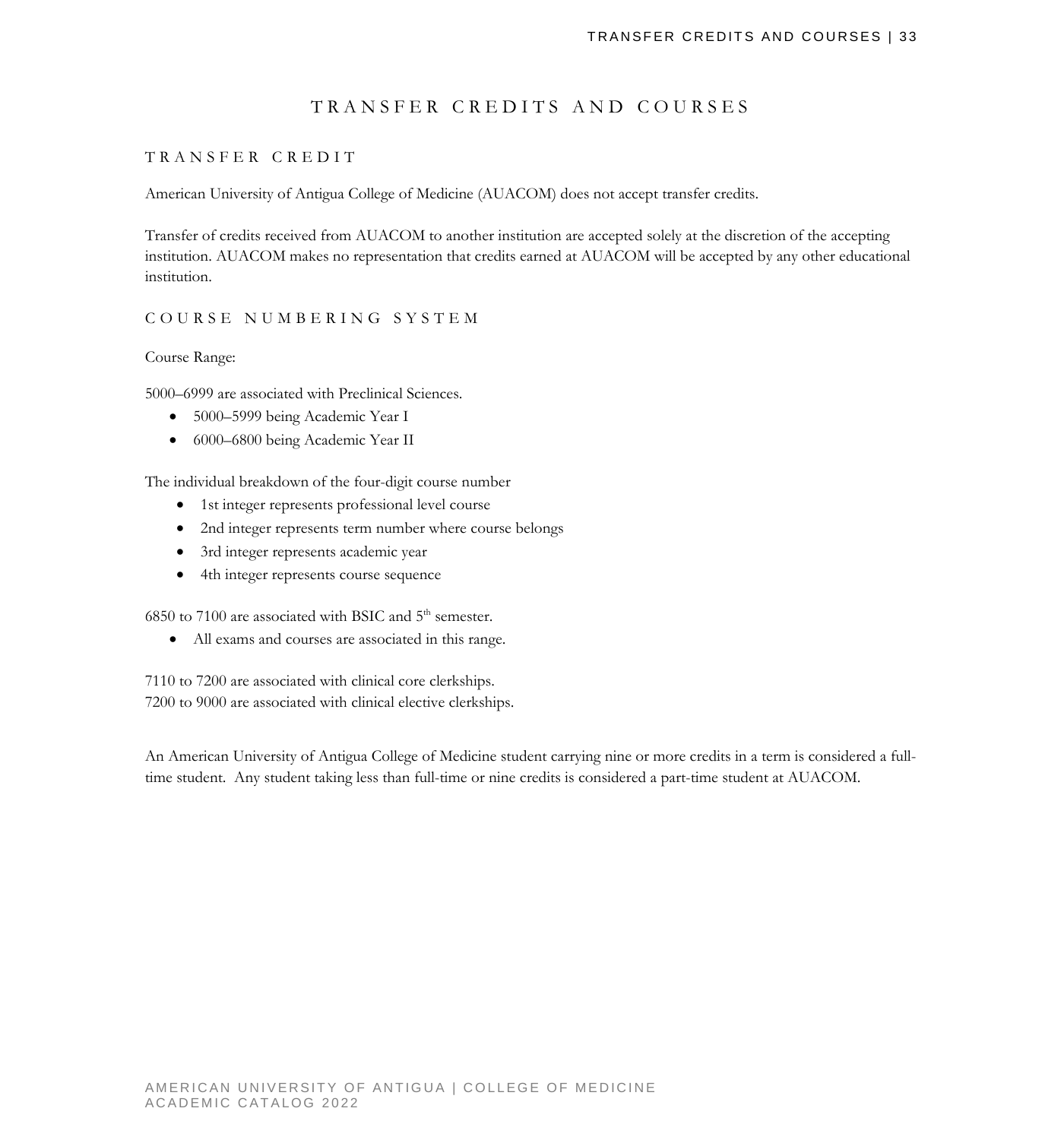# TERM CREDIT HOURS

American University of Antigua (AUA) defines a credit hour as the following:

A Credit Hour is an amount of work represented in intended learning outcomes and verified by evidence of student achievement that is an AUA established equivalency that reasonably approximates not less than-

- 1. one hour of classroom or direct faculty instruction or other academic activities as established by AUA and two hours of out of classroom work each week for no fewer than 15 weeks for one term or the equivalent amount of work over a longer period of time within a term as AUA shall determine; or,
- 2. At least an equivalent amount of work as required in paragraph 1. of this definition for other academic activities as AUA shall establish and/or require including laboratory work, clerkships, internships, practica, studio work, and other academic work leading to the award of credit hours.

CREDIT HOURS FOR PRECLINICAL SCIENCES COURSES [ SPRING 202 2 ]

#### YEAR ONE, PART I - CURRICULUM NEXT

| COURSE                              | <b>CREDIT HOURS</b> |
|-------------------------------------|---------------------|
| Pre-Clinical Science I              | 19                  |
| <b>Total Credit Hours:</b>          | 19                  |
| YEAR ONE, PART II - CURRICULUM NEXT |                     |
| COURSE                              | <b>CREDIT HOURS</b> |
| Pre-Clinical Science I              | 19                  |
| <b>Total Credit Hours:</b>          | 19                  |
| YEAR TWO, PART I - CURRICULUM NEXT  |                     |
| COURSE                              | <b>CREDIT HOURS</b> |
| Pre-Clinical Science II             | 19                  |
| <b>Total Credit Hours:</b>          | 19                  |
| YEAR TWO, PART II - CURRICULUM NEXT |                     |
| COURSE                              | CREDIT HOURS        |
| Pre-Clinical Science II             | 19                  |
| <b>Total Credit Hours:</b>          | 19                  |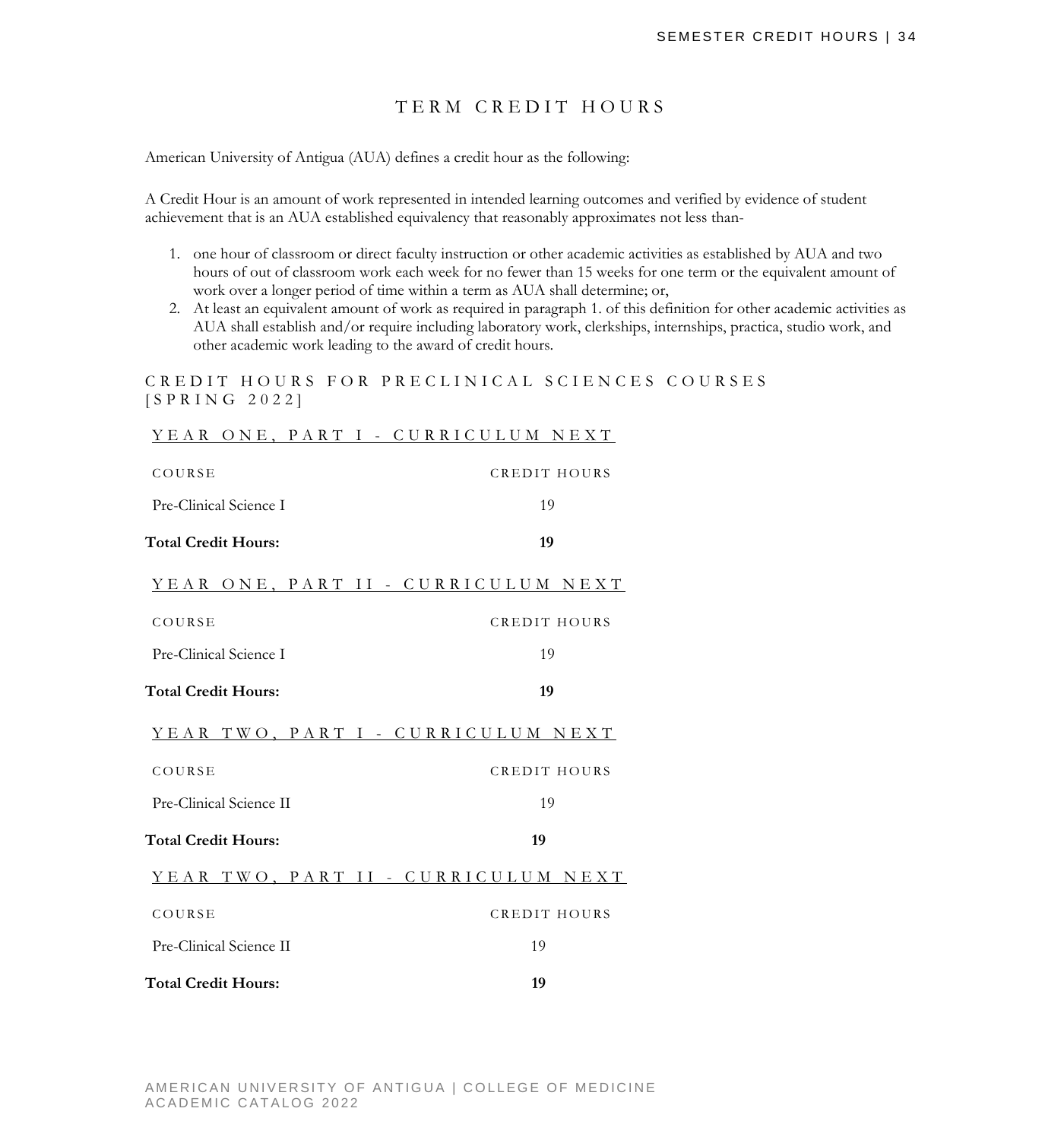# BSIC INTERSESSION

| COURSE                                          | CREDIT HOURS |
|-------------------------------------------------|--------------|
| Basic Science Integration Course (BSIC)         | 10           |
| <b>Total Credit Hours:</b>                      | 10           |
| <b>SEMESTER V</b><br><b>Total Credit Hours:</b> | 21           |
| SEMESTER VI<br><b>Total Credit Hours:</b>       | 21           |
| SEMESTER VII<br><b>Total Credit Hours:</b>      | 21           |
| SEMESTER VIII<br><b>Total Credit Hours:</b>     | 21           |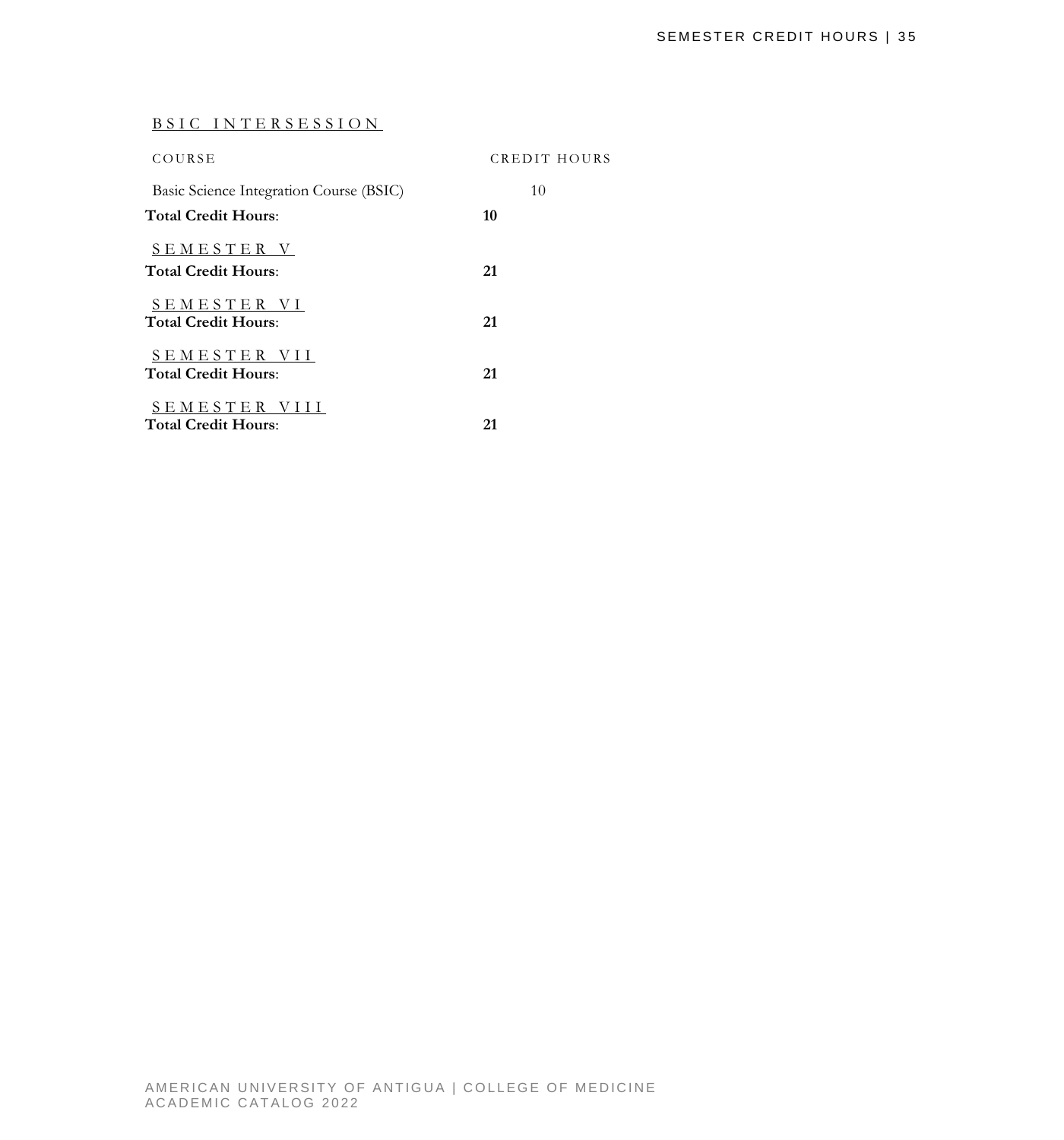| American University of Antigua-College of Medicine - Estimated Cost of Attendance - Fall 2021/Spring 2022                      |                            |                            |                            |                            |                     |
|--------------------------------------------------------------------------------------------------------------------------------|----------------------------|----------------------------|----------------------------|----------------------------|---------------------|
|                                                                                                                                |                            | Year 1                     |                            | Year <sub>2</sub>          | <b>Intersession</b> |
|                                                                                                                                | <b>Basic Sciences 1</b>    | <b>Basic Sciences 2</b>    | <b>Basic Sciences 3</b>    | <b>Basic Sciences 4</b>    | <b>BSIC</b>         |
| <b>Institutional:</b>                                                                                                          |                            |                            |                            |                            |                     |
| <b>Tuition</b>                                                                                                                 | \$22,250                   | \$22,250                   | \$22,250                   | \$22,250                   | \$18,950            |
| <b>Fees</b>                                                                                                                    | \$1,350                    | \$1,350                    | \$1,350                    | \$1,350                    | \$1,350             |
| <b>Total</b>                                                                                                                   | \$23,600                   | \$23,600                   | \$23,600                   | \$23,600                   | \$20,300            |
| <b>Living Expenses:</b>                                                                                                        |                            |                            |                            |                            |                     |
| <b>Med Insurance</b>                                                                                                           | \$1,000                    | \$1,000                    | \$1,000                    | \$1,000                    | \$1,000             |
| Room                                                                                                                           | \$7,350                    | \$7,350                    | \$7,350                    | \$7,350                    | \$3,675             |
| <b>Board (Food)</b>                                                                                                            | \$3,600                    | \$3,600                    | \$3,600                    | \$3,600                    | \$1,800             |
| <b>Transportation</b>                                                                                                          | \$1,830                    | \$1,830                    | \$1,830                    | \$1,830                    | \$1,305             |
| <b>Exam Fees</b>                                                                                                               | \$85                       | \$0                        | \$0                        | \$250                      | \$1,575             |
| Personal                                                                                                                       | \$960                      | \$960                      | \$960                      | \$960                      | \$480               |
| <b>Total</b>                                                                                                                   | \$14,825                   | \$14,740                   | \$14,740                   | \$14,990                   | \$9,835             |
| <b>Loan Fee Est.</b>                                                                                                           | \$1,400                    | \$1,400                    | \$1,400                    | \$1,400                    | \$1,000             |
| <b>Total Cost of Attendance</b>                                                                                                | \$39,825                   | \$39,740                   | \$39,740                   | \$39,990                   | \$31,135            |
| <b>Institutional:</b>                                                                                                          | <b>Clinical Sciences 5</b> | <b>Clinical Sciences 6</b> | <b>Clinical Sciences 7</b> | <b>Clinical Sciences 8</b> | <b>AUACOM Total</b> |
| <b>Tuition</b>                                                                                                                 | \$29,750                   | \$29,750                   | \$29,750                   | \$29,750                   | \$226,950           |
| <b>Fees</b>                                                                                                                    | \$1,350                    | \$1,350                    | \$1,350                    | \$1,350                    | \$12,150            |
| <b>Total</b>                                                                                                                   | \$31,100                   | \$31,100                   | \$31,100                   | \$31,100                   | \$239,100           |
| <b>Living Expenses:</b>                                                                                                        |                            |                            |                            |                            |                     |
| <b>Med Insurance</b>                                                                                                           | \$1,000                    | \$1,000                    | \$1,000                    | \$1,000                    | \$9,000             |
| Room                                                                                                                           | \$7,800                    | \$7,800                    | \$7,800                    | \$7,800                    | \$64,275            |
| <b>Board (Food)</b>                                                                                                            | \$3,600                    | \$3,600                    | \$3,600                    | \$3,600                    | \$30,600            |
| <b>Transportation</b>                                                                                                          | \$2,000                    | \$2,000                    | \$2,000                    | \$2,000                    | \$16,625            |
| <b>Exam Fees</b>                                                                                                               | \$20                       | \$0                        | \$1,425                    | \$1,600                    | \$4,955             |
| <b>Personal</b>                                                                                                                | \$960                      | \$960                      | \$960                      | \$960                      | \$8,160             |
| <b>Total</b>                                                                                                                   | \$15,380                   | \$15,360                   | \$16,785                   | \$16,960                   | \$133,615           |
| <b>Loan Fee Est.</b>                                                                                                           | \$1,600                    | \$1,600                    | \$1,600                    | \$1,600                    | \$13,000            |
| <b>Total Cost of Attendance</b><br>*tuition for ALIA-Global Health Track (GHT) is an additional \$2,200 per periods 1-4 & BSIC | \$48,080                   | \$48,060                   | \$49,485                   | \$49,660                   | \$385,715           |

# ESTIMATED COST OF ATTENDANCE

\*tuition for FIU students enrolled during periods 5-8 is an additional \$400 per week

\*fees includes all educational resources required to complete coursework; no additional textbooks will be needed

\*students studying remotely may have their estimated cost of attendance reduced to the extent of travel expenses

Not all the above are obligations owed to the University but are estimated charges of outside providers. Subject to change.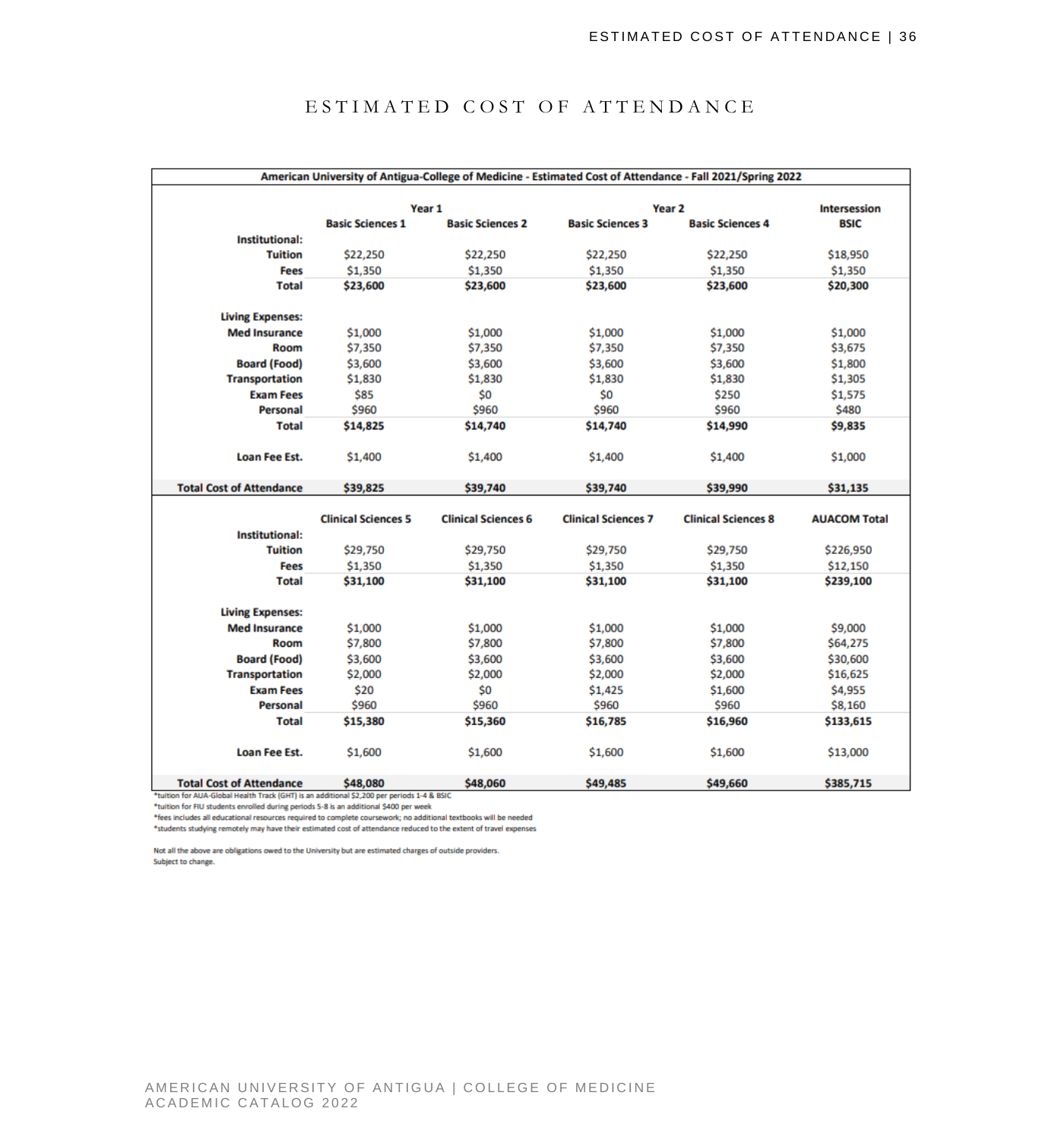# SCHOLARSHIP OPPORTUNITIES

**For details on continuing scholarship eligibility, please refer to the corresponding section in this catalog.**

#### **ACADEMIC SCHOLARSHIP AWARDS**

#### **HIGH ACHIEVERS SCHOLARSHIP**

AUA recognizes that earning and maintaining a high GPA is an incredible achievement and is proud to offer the High Achievers Scholarship. *AUA offers three award tiers for the High Achievers Scholarship. Award amounts are dependent on both prerequisite and undergraduate GPAs.*

#### **Tier 1 Award Amount**

\$90,000, awarded \$9,000 per payment period (1-4) plus intersession, then \$11,250 per payment period (5-8)

#### **Eligibility Requirements**

- Prerequisite GPA between 3.71 and 3.80
- Undergraduate GPA between 3.71 and 3.80

#### **Tier 2 Award Amount**

\$95,000, awarded \$9,500 per payment period (1-4) plus intersession, then \$11,875 per payment period (5-8)

#### **Eligibility Requirements**

- Prerequisite GPA between 3.81 and 3.90
- Undergraduate GPA between 3.81 and 3.90

#### **Tier 3 Award Amount**

\$100,000, awarded \$10,000 per payment period (1-4) plus intersession, then \$12,500 per payment period (5-8)

#### **Eligibility Requirements**

- Prerequisite GPA between 3.91 and 4.0
- Undergraduate GPA between 3.91 and 4.0

#### **PROVOST SCHOLARSHIP**

AUA recognizes that earning a competitive MCAT score while maintaining a high GPA is an incredible achievement and is proud to offer the *Provost Scholarship.*

#### **Award Amount**

\$100,000, awarded \$10,000 per payment period (1-4) plus intersession and \$12,500 per payment period (5-8)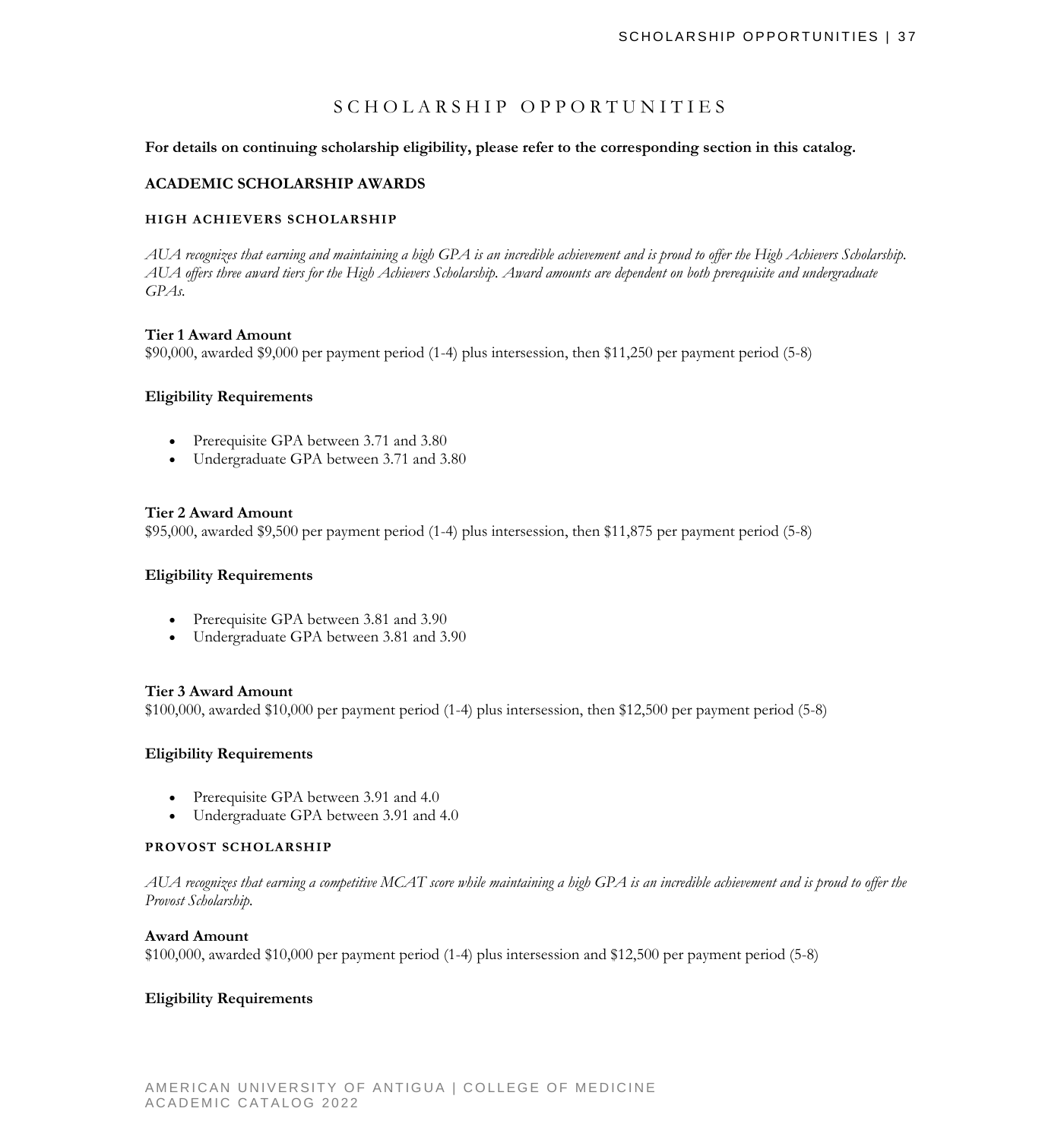- MCAT score of 505 and above (28 and above on scores before 2015)
- Pre-requisite and undergraduate GPA of 3.50 and above
- Hold an undergraduate degree (equivalent to U.S. bachelor's degree)

*Students need not apply for this scholarship as they are automatically awarded if qualified.*

#### **DEAN'S ACHIEVEMENT SCHOLARSHIP**

AUA recognizes the time and effort students have invested in taking the MCAT. Although we do not consider your MCAT score in admissions *decisions, we will consider high scores for a scholarship.*

#### **Award Amount**

\$80,000, awarded \$8,000 per payment period (1-4) plus intersession and \$10,000 per payment period (5-8)

#### **Eligibility Requirements**

- MCAT score of 505 and above (28 and above on scores before 2015)
- Hold an undergraduate degree (equivalent to U.S. bachelor's degree

*Students need not apply for this scholarship as they are automatically awarded if qualified.*

#### **PHYSICIAN DIVERSIFICATION INITIATIVE SCHOLARSHIP**

*AUA believes a diverse patient population requires a physician who trained in a diverse community. To embrace a more diverse community, AUA is proud to offer a limited number of Physician Diversification Initiative Scholarships to qualified applicants.*

**Award Amount:** \$50,000, awarded \$5,000 per period (1-4) plus intersession and \$6,250 per period (5-8)

#### **Eligibility Requirements**

- Applicants must submit a completed application along with:
	- o An essay of no more than 500 words
	- o A list of certificates and awards
	- o A copy of their passport
	- o A letter of recommendation separate from ones used during the enrollment process
- Pre-requisite and undergraduate GPA of 3.25 and above
- Must be a U.S. citizen or permanent resident
- Prove qualification as one of the underrepresented categories as defined by AAMC [\(https://www.aamc.org/initiatives/urm\)](https://www.aamc.org/initiatives/urm)

#### **ADMISSIONS COMMITTEE SCHOLARSHIP (THREE TIERS)**

*The foundation of a successful physician begins with strong academic undergraduate performance. AUA recognizes the academic success of its accepted applicants and is proud to offer the Admissions Committee Scholarship.*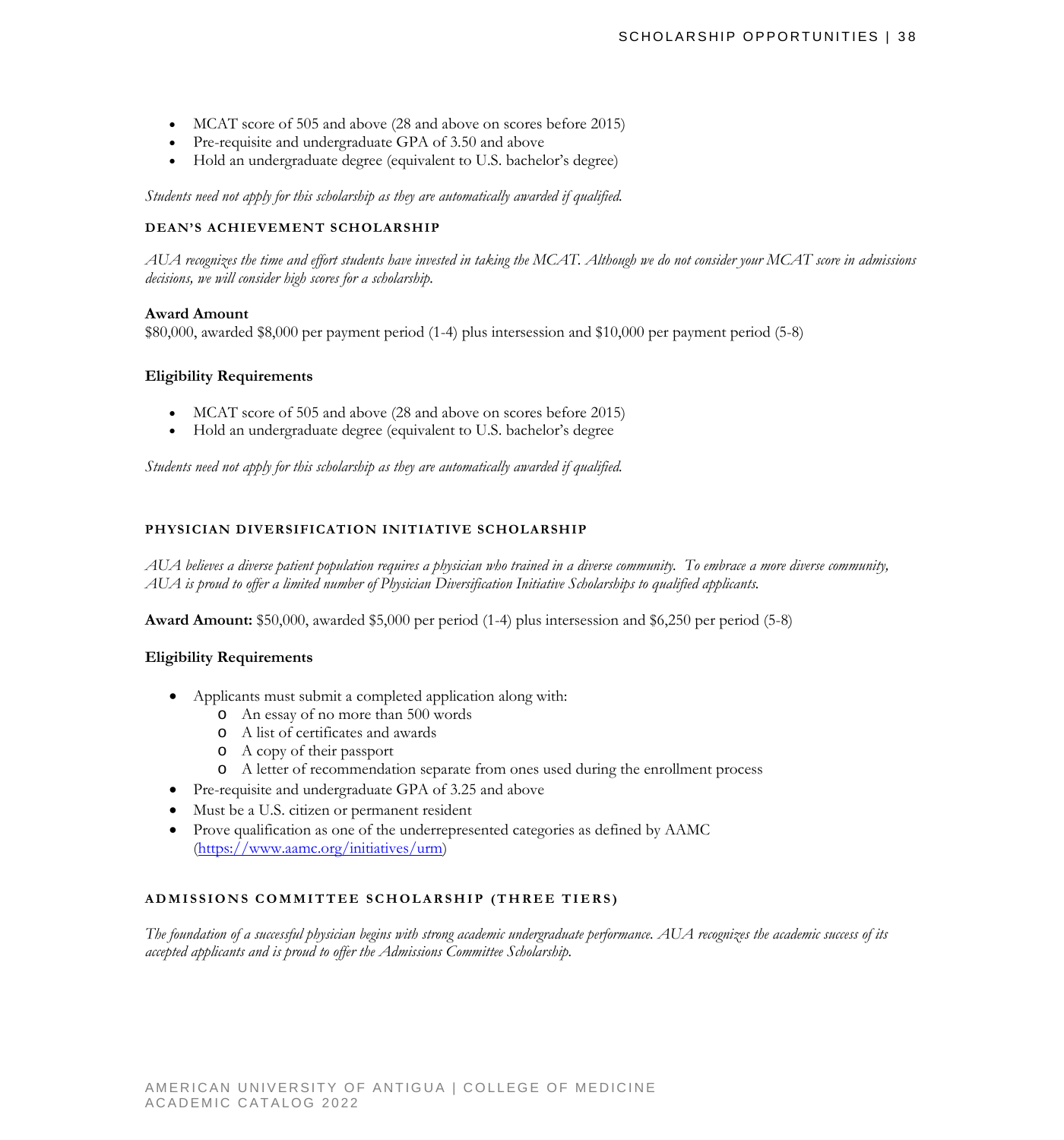*AUA offers three award tiers for the Admissions Committee Scholarship. Award amounts are dependent on both prerequisite and undergraduate GPAs.*

#### **Tier 1 Award Amount**

\$55,000, awarded \$11,000 per payment period (1-4) plus intersession

#### **Eligibility Requirements**

- Prerequisite GPA between 3.0 and 3.5
- Undergraduate GPA between 3.0 and 3.5

#### **Tier 2 Award Amount**

\$65,000, awarded \$13,000 per payment period (1-4) plus intersession

#### **Eligibility Requirements**

- Prerequisite GPA between 3.51 and 3.60
- Undergraduate GPA between 3.51 and 3.60

#### **Tier 3 Award Amount**

\$70,000, awarded \$14,000 per payment period (1-4) plus intersession

#### **Eligibility Requirements**

- Prerequisite GPA between 3.61 and 3.70
- Undergraduate GPA between 3.61 and 3.70

*Students need not apply for these scholarships as they are automatically awarded if qualified.*

#### **NEW YORK SCHOLARS HIP**

*AUA graduates earn more residencies in New York than in any other state. Our graduates are from diverse cultural and economic backgrounds and often pursue much needed primary care fields. In an effort to continue to serve the state of New York with qualified physicians, AUA is pleased to offer the New York Scholarship.*

**Award amount:** \$20,000 awarded \$4,000 per period (1-4) plus intersession

- Pre-requisite GPA of 3.00 and above
- Undergraduate GPA of 3.25 and above
- Resident of New York State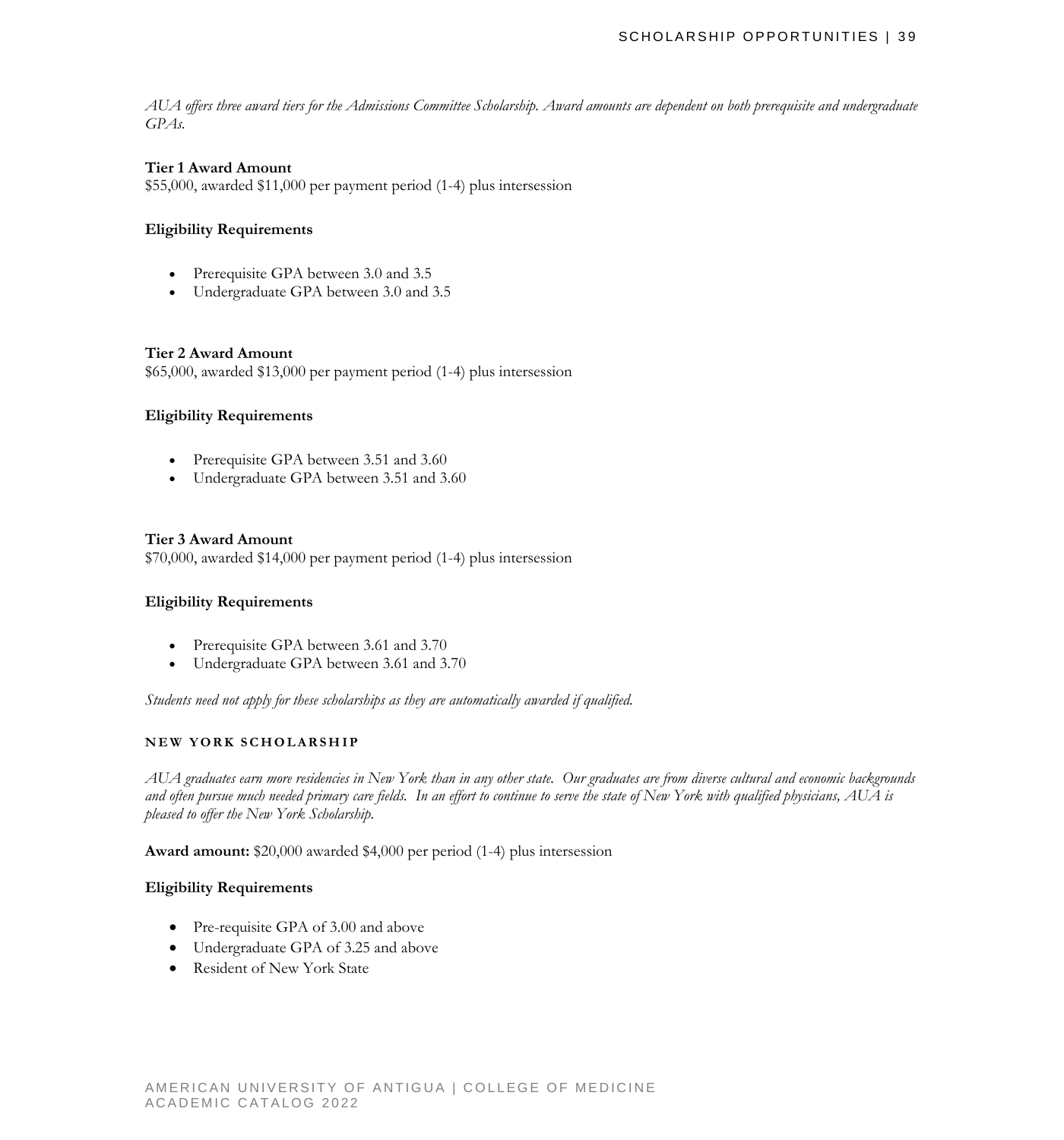*Students need not apply for this scholarship as they are automatically awarded if qualified.* 

#### **CANADIAN SCHOLARS HIP**

*AUA is proud to offer a pathway for Canadian students to become licensed, practicing physicians. The Canadian Scholarship, offered to a limited number of incoming, new students, recognizes the academic achievements of exceptional Canadian students.*

**Award amount:** \$36,000, awarded \$4,000 per period (1-8) plus intersession

#### **Eligibility Requirements**

- Pre-requisite GPA of 3.00 and above
- Undergraduate GPA of 3.25 and above
- Resident of Canada

#### **INTERNATIONAL UK GRANT**

AUA is proud to offer the International UK Grant to students from the United Kingdom who join AUA via the International Track.

#### **Award Amount**

\$55,000, awarded \$5,500 per payment period (1-4) plus intersession and \$6,875 per payment period (5-8)

### **Eligibility Requirements**

- Must be a citizen or permanent resident of the United Kingdom upon acceptance to AUA's International Track
- However, if a qualifying applicant has First Class Honours and Second Class Honours, First Division, he or she will receive an additional \$10,000, for a grand total of \$65,000

#### **SERVICE AWARDS**

#### **U.S. MILITARY VETERANS GRANT**

*AUA recognizes the service and sacrifice performed by the U.S. Military and is pleased to offer a limited number of U.S. Military Veterans Grants.*

**Award amount:** \$12,500, awarded \$2,500 per period (1-4) plus intersession

- Military veterans who have served in the U.S. Armed Forces on active duty, either currently or with an honorable discharge
- Applicants must submit a completed application along with a DD214 form demonstrating eligibility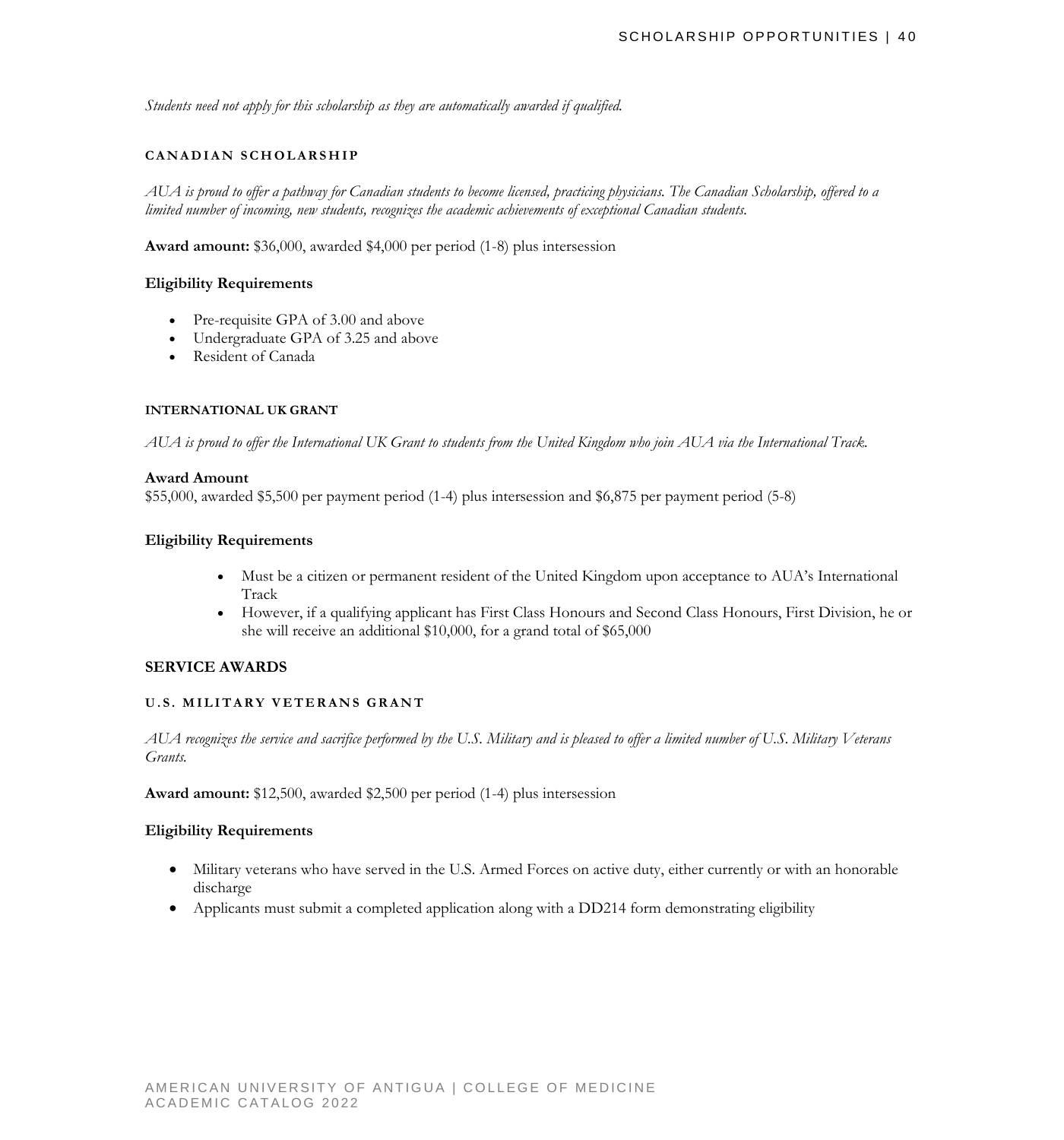#### **JONATHAN ROHR GRANT**

*Jonathan was completing medical school at the time of his death. He was a very popular, straight-A student at AUA. In addition to the tremendous workload of a medical student, Jonathan was a lead TA at the school where he mentored other medical students in Anatomy, his favorite subject. He was also heavily involved in local triathlon activities. He helped organize the first triathlon race held in Antigua. The Jonathan Rohr Grant is awarded to one qualified student per period that embodies the spirit of Jonathan Rohr.* 

**Award Amount:** \$5,125, one-time award; includes entry to the Tinman Rohr Triathlon

#### **Eligibility Requirements**

- Personal statement describing a passion for and commitment to athletics, community service, and teaching
- Letter of recommendation from a service organization and/or athletic coach
- Complete the grant award application

#### **CAREER ADVANCEMENT GRANT**

*AUA recognizes students who have contributed to the health and well-being of others through other health professions and are now ready to expand on their medical knowledge and expertise.* 

**Award amount:** \$2,500, one-time award for first payment period

#### **Eligibility Requirements**

- Applicants must submit a completed application along with:
	- Proof of current certification
	- Proof of full-time employment for at least 6 months in a recognized health profession (including but not limited to: RN, EMT, PA, PT, Chiropractor, Pharmacist, X-ray Tech, Phlebotomy)
	- Letter of recommendation from a supervisor separate from ones used during the enrollment process

#### **GLOBAL EDUCATION SERVICE GRANT**

*Awarded during intersession to allow student travel to an underserved area to work with a physician to fulfill their enhancement project criteria.*

**Award amount**: Up to \$1,500, awarded toward the cost of a global enhancement project

- Applicants must submit a completed application and personal statement discussing the student's interest in and understanding of the needs of the underserved nations; must include a description of the work the student will be doing to meet the enhancement requirement
- Students must have successfully completed their first, second, or third period
- Awarded by the Dean of Preclinical Sciences
- Students may be selected only once for this award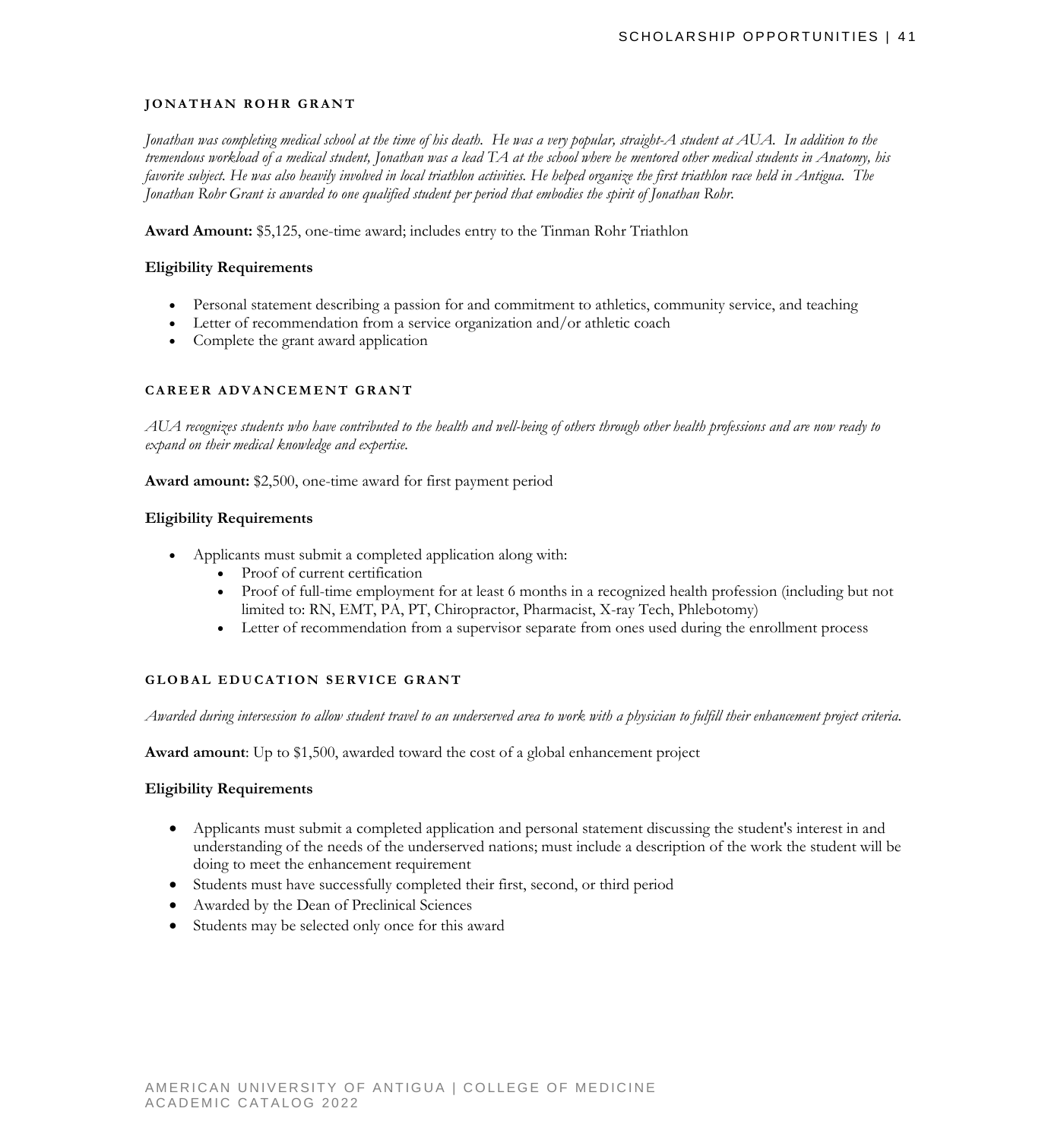#### **AUA RESEARCH GRANT**

*The AUA Research Grant is awarded to clinical students who are involved in research opportunities that have been published or presented at the regional, national, or international levels.*

**Award amount:** \$500, a one-time grant awarded during clinicals

#### **Eligibility Requirements**

- Students must be presently enrolled in a clinical period and in good standing with AUA
- Students must identify the research paper which should identify (in the acknowledgements) AUA as the student's affiliation
- Awarded by the Dean of Clinical Sciences and the Chair of the Research Committee

#### **ALUMNI FRIENDS AND FAMILY GRANT**

*AUA is pleased to assist the career aspirations of students from the Caribbean community (CARICOM) by offering a special tuition grant.*

**Award Amount:** \$5,000, awarded \$1,000 per period (1-4) plus intersession

#### **Eligibility Requirements**

- Students need to be referred to attend AUA by someone who has graduated either from AUA or from a Manipal MBBS program (Kasturba Medical College, Manipal; Kasturba Medical College, Mangalore; or Sikkim Manipal Institute of Medical Sciences, Sikkim)
- An individual alumnus or alumna can only refer two potential enrollments per academic period

#### **PREFERRED PARTNER GRANT**

*The AUA Preferred Partner Grant is awarded to students who have matriculated from an undergraduate school that has officially partnered with AUA. [View AUA's university partnerships.](https://www.auamed.org/why-aua/university-partnerships/)*

**Award Amount:** \$5,000, awarded \$1,000 per period (1-4) plus intersession

#### **Eligibility Requirements**

• Must have graduated from one of AUA's [undergraduate university partners](https://www.auamed.org/why-aua/university-partnerships/)

#### **ALUMNI FAMILY AND FRIENDS GRANT**

The Alumni Friends & Family Grant is awarded to entering students who are referred to attend AUA by an alumnus/alumna of either *AUA or of a Manipal MBBS program.*

#### **Award Amount**

\$5,000, awarded \$1,000 per payment period (1-4) plus intersession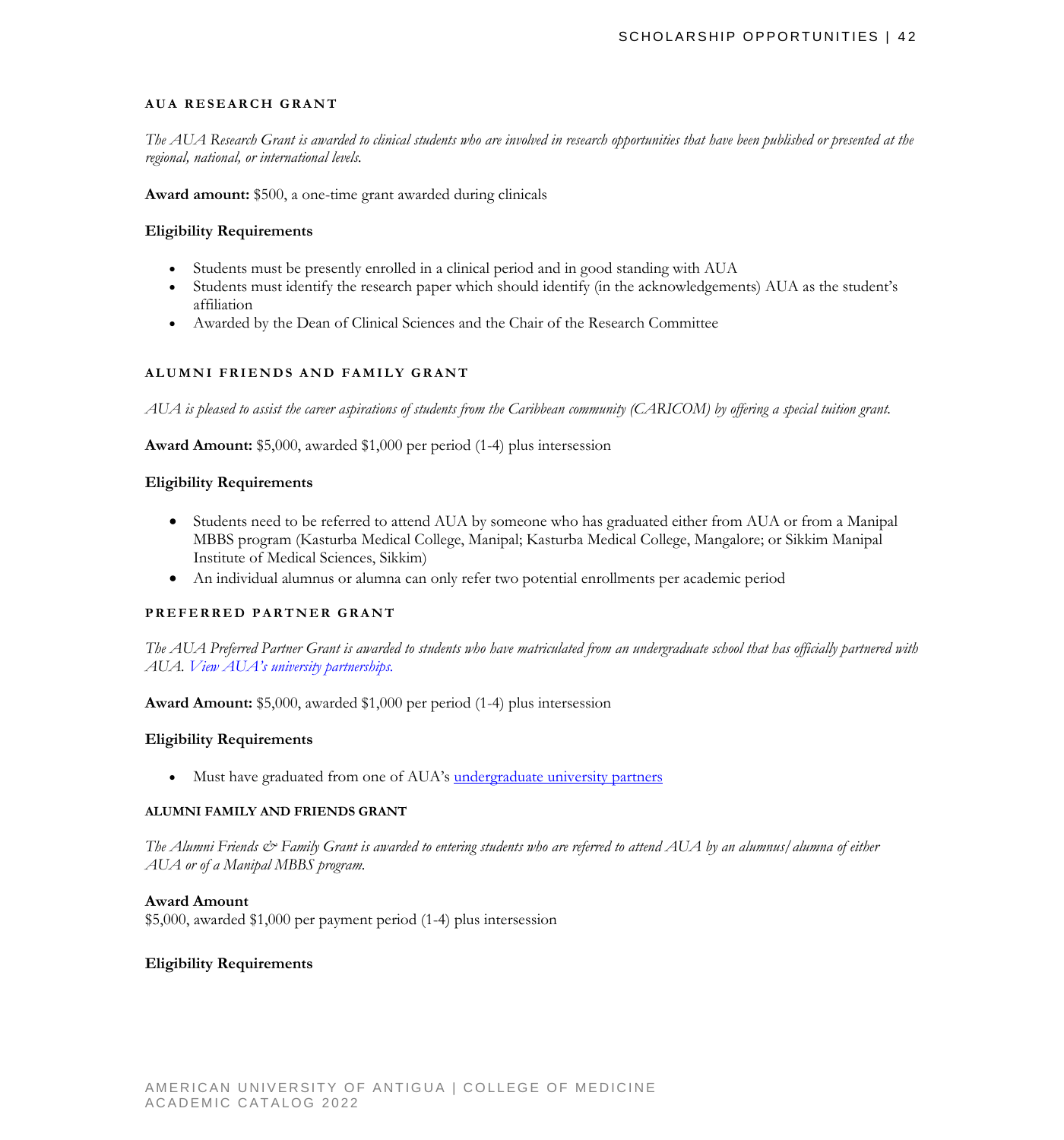- Students need to be referred to attend AUA by someone who has graduated either from AUA or from a Manipal MBBS program (Kasturba Medical College, Manipal; Kasturba Medical College, Mangalore; or Sikkim Manipal Institute of Medical Sciences, Sikkim)
- An individual alumnus or alumna can only refer two potential enrollments per academic period

#### **CULTURAL AWARDS**

#### **CANADIAN CITIZEN ' S GRANT**

AUA is proud to offer a pathway for Canadian students to become licensed, practicing physicians. The Canadian Citizen Grant is offered to a *limited number of incoming students to help offset the cost of their medical education.*

#### **Award Amount**

\$35,000, awarded \$7,000 per payment period (1-4) plus intersession

#### **Eligibility Requirements**

• Resident of Canada

There are no GPA requirements for this award.

#### **THE AMERICAN ASSOCIATION OF PHYSICIANS OF INDIAN ORIGIN (AAPI) GRANT**

*AUA is the only medical school recognized by the American Association of Physicians of Indian Origin (AAPI). We're proud to recognize our long-standing relationship with this prestigious physicians' group with the AAPI Grant, a financial award offered to a limited number of qualified applicants to AUA who represent the bonds our organizations share as educators and physicians.*

**Award Amount:** \$25,000, awarded \$5,000 per period (1-4) plus intersession

#### **Eligibility Requirements**

- Must show proof of Antiguan citizenship
- Contact the Prime Minister's office and or the Ministry of Education's office to apply for this scholarship
- Students must sign a contract outlining the grant conditions

#### **THE ANTIGUAN TUITION GRANT**

*AUA is committed to building the island supporting our students and campus community. To that goal, AUA is pleased to offer the Antiguan Tuition Grant to a limited number of Antiguan citizens.*

**Award Amount:** Full tuition and institutional fees for the entire medical education program leading to an MD degree; does not cover room, board, transportation, insurance, and other living expenses

- Selected by the Admissions Committee
- Must show proof of Antiguan citizenship
- Contact the Prime Minister's office and or the Ministry of Education's office to apply for this scholarship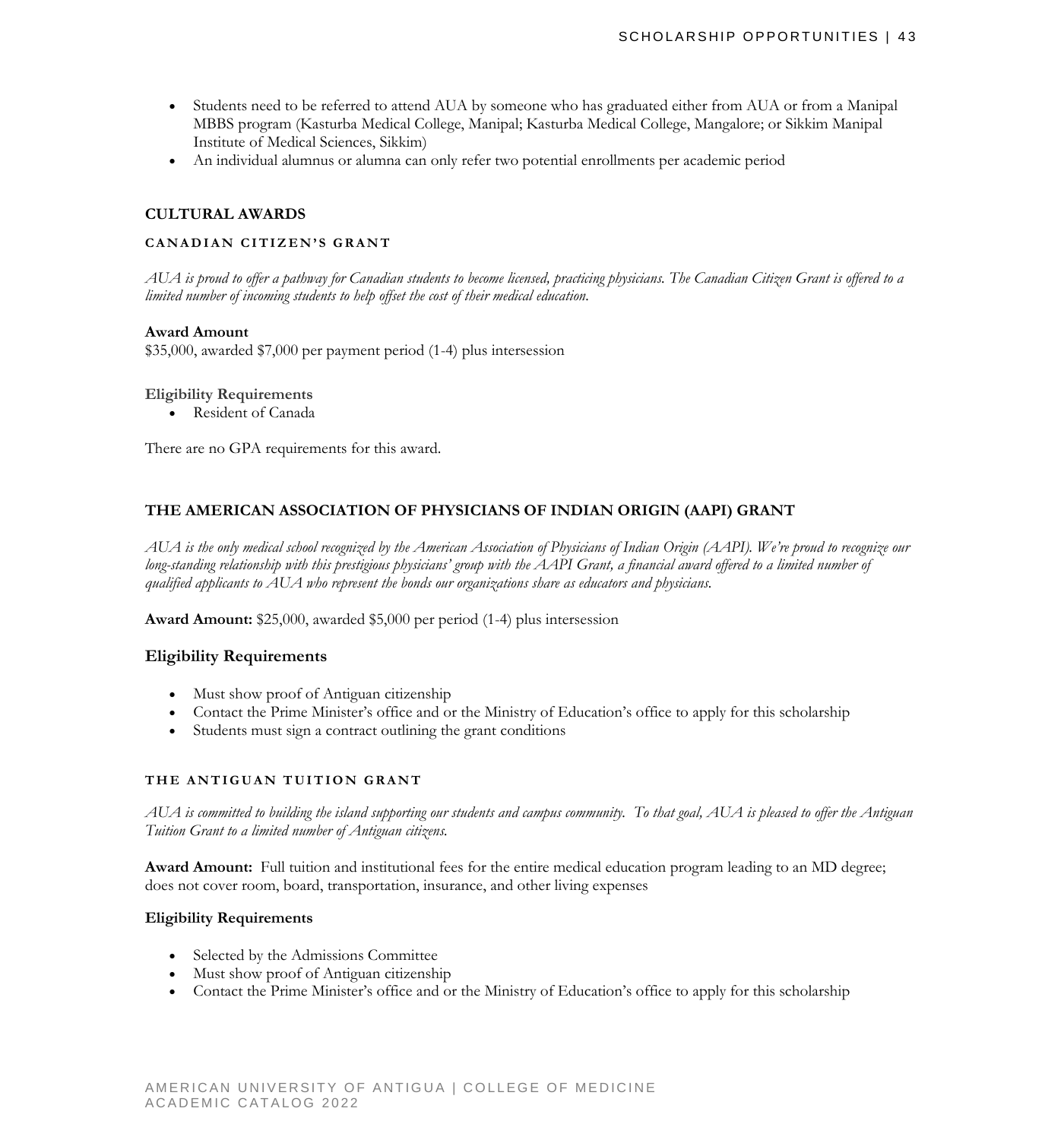*AUA cannot guarantee clinical placement in the United States, as immigration to the United States is at the discretion of the U.S. immigration authorities. Some or all clinical rotations may be scheduled at sites in CARICOM nations.*

*The grant only covers base tuition costs; for other programs like the Global Health Track during Preclinical Sciences and intersession or the Graduate Clinical Core Rotation Certificate Program during Clinical Sciences, the difference in tuition will be the responsibility of the student.* 

#### **THE MONTSERRAT TUITION GRANT**

*One grant per every calendar year is awarded to a citizen of Montserrat enrolling into AUA.*

**Award Amount:** Full tuition and institutional fees for the entire medical education program leading to an MD degree; does not cover room, board, transportation, insurance, and other living expenses

#### **Eligibility Requirements**

- Must show proof of Montserrat citizenship
- Contact the Premier's office to apply for this scholarship
- Students must sign a contract outlining the grant conditions

*AUA cannot guarantee clinical placement in the United States, as immigration to the United States is at the discretion of the U.S. immigration authorities. Some or all clinical rotations may be scheduled at sites in CARICOM nations.*

*The grant only covers base tuition costs; for other programs like the Global Health Track during Preclinical Sciences and intersession or the Graduate Clinical Core Rotation Certificate Program during Clinical Sciences, the difference in tuition will be the responsibility of the student.* 

#### **GRANT FOR SOUTH ASIAN CITIZENS AND RESIDENTS**

**Award Amount:** \$86,500, awarded \$9,500 per period (1-4) plus intersession and \$9,750 per period (5-8)

#### **Eligibility Requirements**

- Applicants must submit a completed application along with:
	- Applicants must be citizens and residents of any of the South Asian Countries (Afghanistan, Bangladesh, Bhutan, India, the Maldives, Nepal, Pakistan, and Sri Lanka)
	- A copy of their passport
	- One-page personal statement indicating why they should be considered for the scholarship
- Applicants who have taken college-level coursework in the United States or Canada are ineligible for this scholarship

*AUA cannot guarantee clinical placement in the United States; immigration to the United States is at the discretion of the U.S. immigration authorities.* 

#### **INTERNATIONAL GRANT**

**Award Amount:** \$65,000, awarded \$13,000 per payment period (1-4) plus intersession

#### Eligibility Requirements

Resident of a country that is **not** the United States, Canada, United Kingdom, or a South Asian country (Afghanistan, Bangladesh, Bhutan, India, the Maldives, Nepal, Pakistan, and Sri Lanka)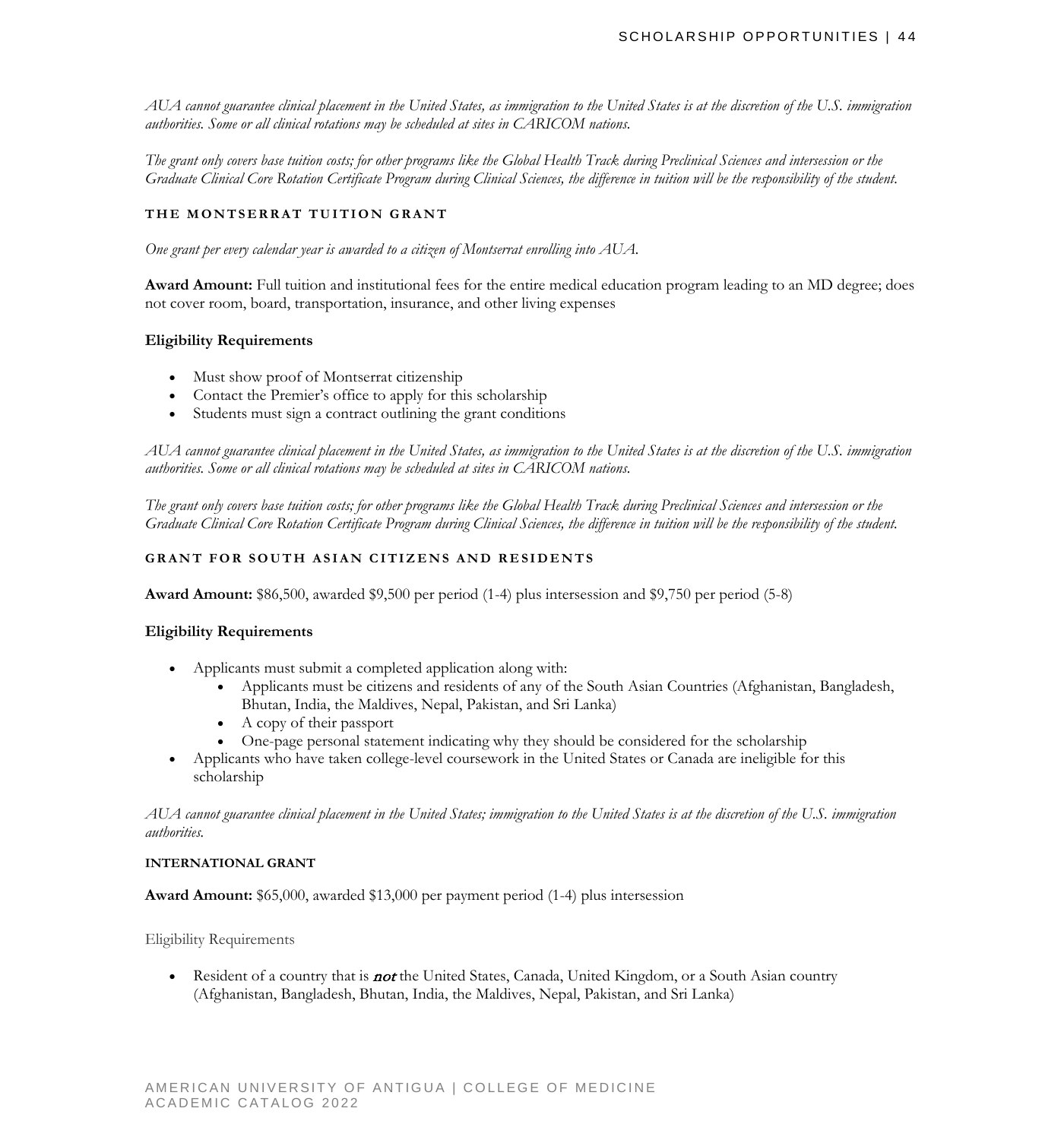- Applicants must submit a completed application along with:
	- • Proof of residency (no older than two months from the application date)
	- A copy of their passport

There are no GPA requirements for this award.

#### **NEW YORK MINORITY PHYSICIAN GRANT**

*In an effort to create a more diverse physician workforce, AUA is proud to offer undergraduate African-American/black, Puerto Rican, Hispanic, and Asian students from New York State with this grant.*

**Award amount:** \$50,000, awarded \$5,000 per period (1-4) plus intersession and \$6,250 per period (5-8)

#### **Eligibility Requirements**

- Applicants must submit a completed application along with:
	- Government issued ID showing proof of residence in New York State
	- A letter of recommendation from a member of the New York State Black, Puerto Rican, Hispanic and Asian Legislative Caucus

#### **SIBLING /SPOUSE GRANT**

*AUA and AICASA are pleased to offer a grant to siblings or a spouse who are enrolled concurrently in a full-time program at AUACOM or AICASA. In order to qualify for the grant, all siblings or spouses must be enrolled full-time for each period of eligibility.*

**Award Amount:** 20% tuition discount on the lowest tuition of one sibling or spouse; or 10% for each sibling or spouse when tuition is the same

#### **Eligibility Requirements**

- For siblings: a copy of your birth certificates or other legal documentation showing you have the same parent
- For spouses: a copy of your marriage certificate, legal civil union, or registered domestic partnership at the time of the qualifying partner's acceptance to AUACOM or AICASA; couples who are legally joined after matriculation are not eligible
- Siblings or spouses may be enrolled in separately in AUACOM and AICASA to qualify for this grant

#### **CARICOM TUITION GRAN T**

*AUA is pleased to assist the career aspirations of students from the Caribbean community (CARICOM) by offering a special tuition grant.*

**Award Amount:** \$27,500, awarded \$5,500 per period (1-4) plus intersession

- A copy of passport, birth certificate, and proof of address
- Must be a resident of the CARICOM country and cannot be a US citizen or resident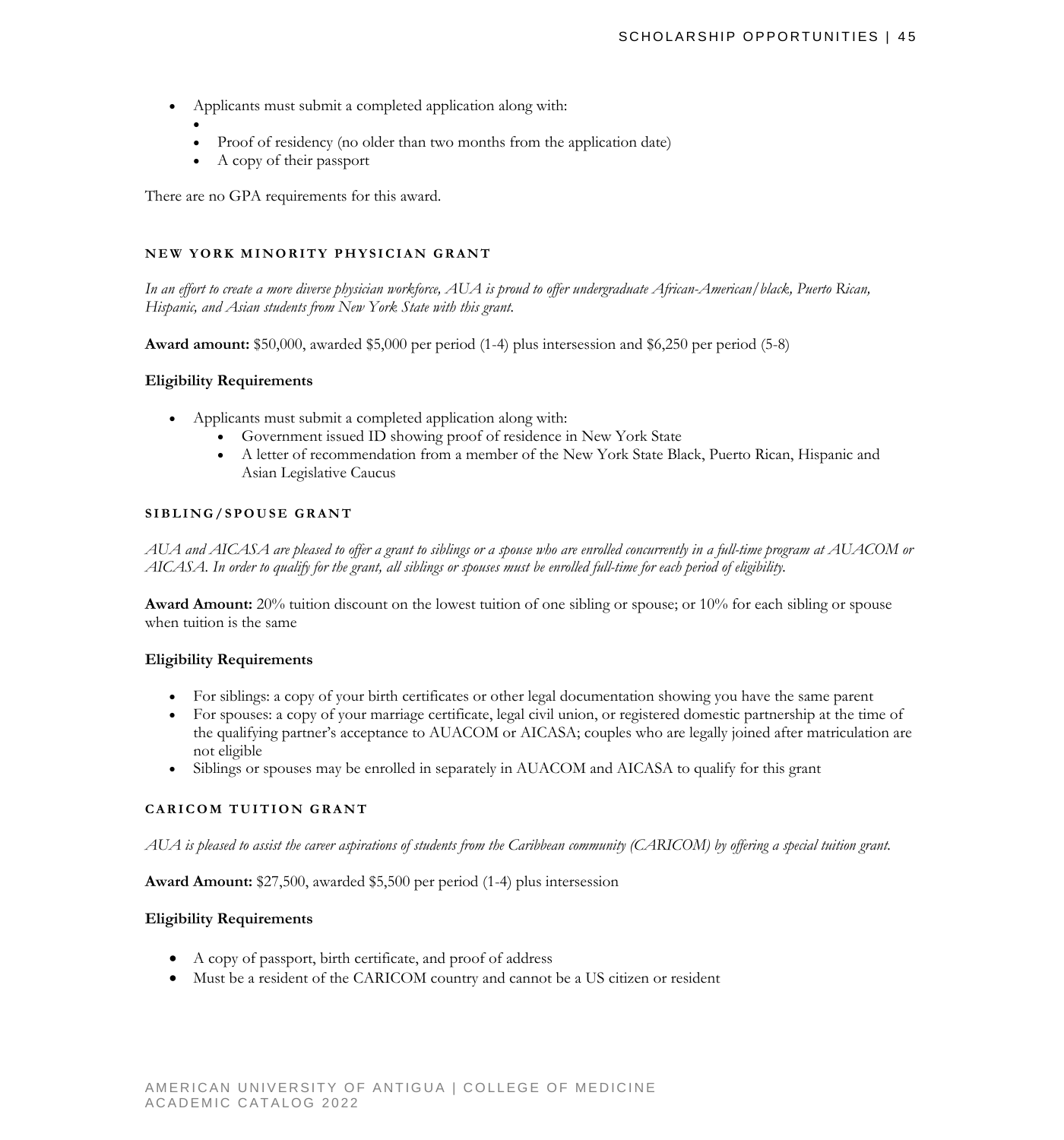# **CONTINUING ELIGIBILITY REQUIREMENTS**

#### *Cultural or Service Awards*

- Cultural and service awards do not have continuing eligibility requirements, and will be automatically renewed each payment period for as long as the student remains enrolled
- If the student fails a class, he or she will receive an additional grant allotment, as listed in the award amount, for the retaken class, in addition to the failed class
- Students receiving the Antiguan Tuition Grant and the Montserrat Tuition Grant must sign a grant contract. Students are allowed a one-time continuation to repeat either a semester or a year, but will lose the grant for any further repeats. Further details are outlined in the grant contract.

#### *Academic Awards*

- Students must maintain a High Pass grade during the Preclinical Sciences for continued eligibility
	- o Preclinical Sciences grades are assessed twice: first upon completion of Med 2, then again upon completion of Med 4. Continuing scholarship eligibility will be assessed only at those times
- If the student fails a class before a grade is officially assigned, he or she will receive an additional scholarship allotment, as listed in the award amount, for the retaken class, in addition to the failed class
- If eligibility is lost, it can be regained if the student earns a High Pass or higher for the next assigned grade

*Basic Sciences Integration Course (BSIC):* During BSIC, continuing scholarship eligibility will be measured based on the student's official, post-appeals BSIC grade.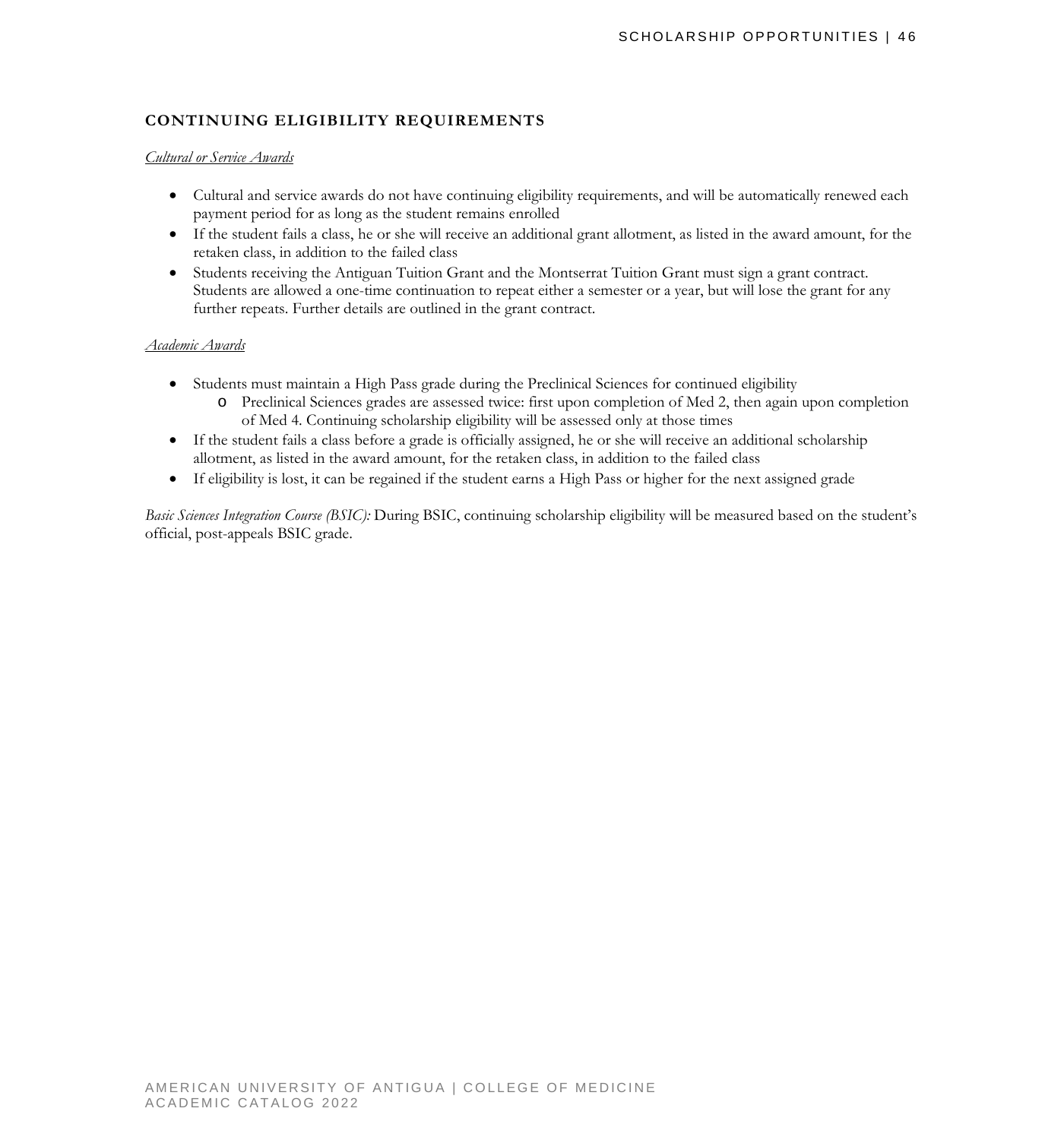#### ORGANIZATION, CONTROL & ADMINISTRATION

#### LEGAL ORGANIZATION AND CONTROL

American University of Antigua is a corporation duly authorized and existing under the laws of Antigua and Barbuda. It is owned and operated by Manipal Education Americas, LLC, a New York limited liability company.

### OFFICERS AND DIRECTORS

**Neal Simon,** President and Director **Seetharaman Vaitheeswaran,** Director **Dr. Ranjan Pai,** Director **Gopal Devanahalli**, Chief Executive Officer **Prabhu Marudheri,** Chief Operations Officer and Chief Financial Officer **Leonard A. Sclafani, Esq.,** Sr. V.P., and General Counsel **Vernon Solomon,** V.P. for Administration and Community Affairs **Craig Hauser,** V.P. for Academic Administration **Trinae Mack**, V.P. for Human Resources **Andrew Starr**, A.V.P. for Operations Kelley Taptich, A.V.P. Student Acquisition

#### UNIVERSITY ADMINISTRATORS

| Peter Bell, MD             | Provost College of Medicine & V.P. for Global Medical Education    |
|----------------------------|--------------------------------------------------------------------|
| Robert Mallin, MD          | University Provost                                                 |
| David Graham, MD, MBA      | <b>Executive Dean of Preclinical Sciences</b>                      |
| Matthew Hogan, MD          | Dean Clinical Sciences                                             |
| Reza Sanii, PhD            | Dean of Graduate Studies & Student Affairs                         |
| Nandini Rao, PhD           | Acting Senior Associate Dean for Medical Education                 |
| James Rice, RhD            | Associate Dean of Admissions and Associate Dean of Student Affairs |
| Bharati Balachandran, MBBS | Associate Dean of Faculty Affairs                                  |
| Larry McCollum             | Executive Director-Programming/Systems                             |
| Melissa Morell             | University Registrar & Executive Director                          |
|                            | for Clinical Sciences Administration                               |
| Mamta Purbey               | Executive Director-Enrollment Mgmt.                                |
| Jessica Ferron             | Director of Graduate Affairs                                       |
| Anita O'Brien              | Director of Special Projects                                       |
| Stanley Jean-Louis         | Manager of Financial Aid                                           |
|                            |                                                                    |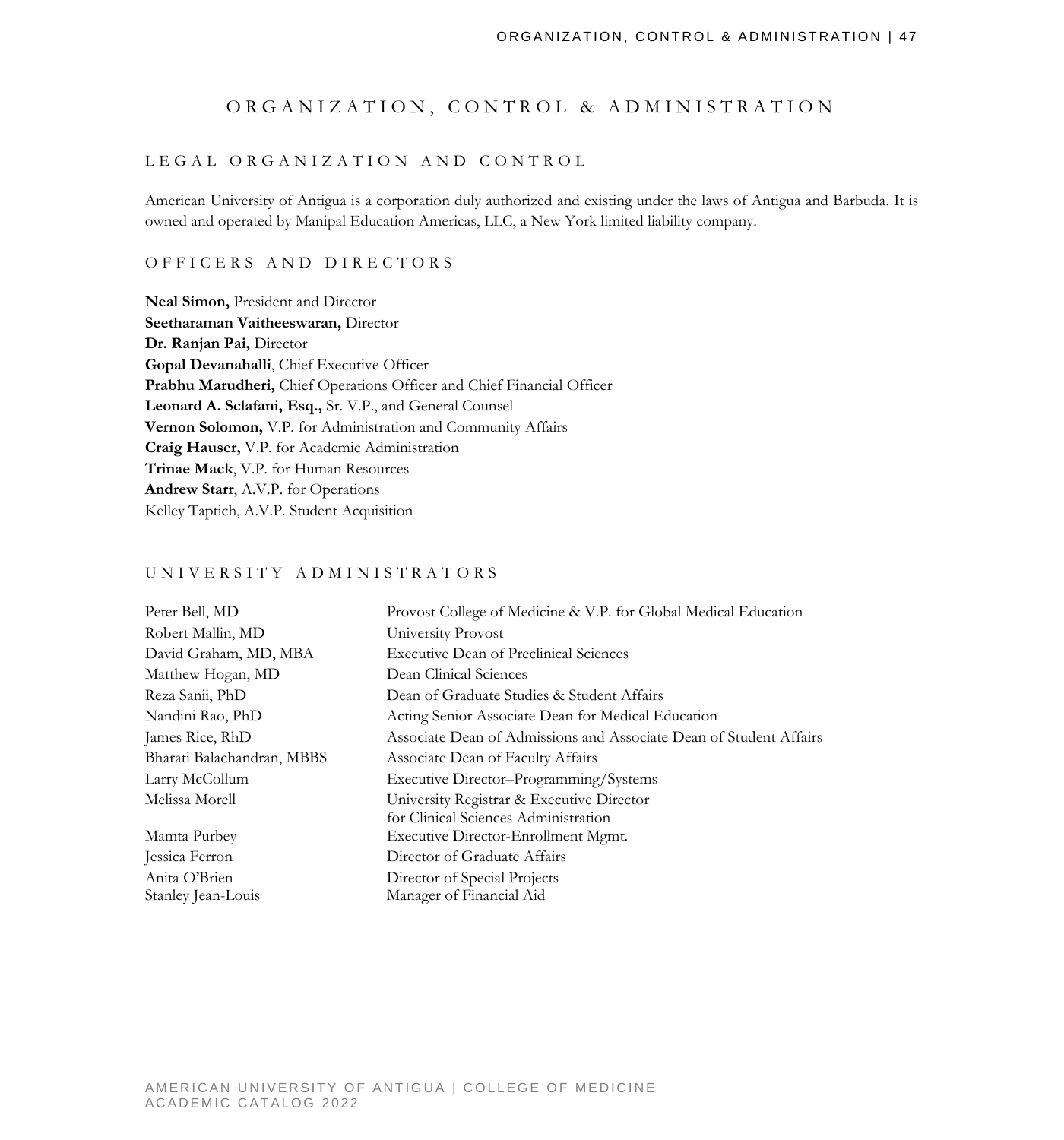# FACULTY

#### PRE - CLINICAL SCIENCES

# FACULTY DEPARTMENT

|                                     | ADMINISTRATION                                        |
|-------------------------------------|-------------------------------------------------------|
| David Graham, MD, MBA               | <b>Executive Dean, Preclinical Sciences</b>           |
|                                     | VP for Administration                                 |
| Solomon, Vernon, LRCP, MSc          | Director - Emergency Medicine Training Center         |
| Sanii, Reza, RhD                    | Dean of Graduate Studies & Student Affairs            |
|                                     | Acting Senior Associate Dean for Medical<br>Education |
| Rao, Nandini, PhD                   | Associate Dean of Admissions and Associate            |
| Rice, James, PhD                    | Dean of Student Affairs                               |
| Balachandran, Bharati, PhD          | Acting Associate Dean of Faculty Affairs              |
| James, Karron, PhD                  | Chair, Curriculum Committee                           |
| Mallin, Kimberly, MD                | Professor & Director - Health Clinic                  |
| Ngorosha, Trevor, PhD               | Co-Director of Faculty Development                    |
| Fernandez, Neville, MD              | Chief Campus Proctor                                  |
| Cousineau, Laura, M.L.S.            | Director - Library Services                           |
| Villamil, Elena, PhD                | Director of Center for Research and Evaluation        |
|                                     |                                                       |
|                                     | <b>ANATOMY</b>                                        |
| Krishnamurthy, Ashwin, PhD          | Chair, Assistant Professor                            |
| Amiralli, Hassan, MD, MS            | Senior Advisor, Professor                             |
| D'Costa, Sujatha, MSc. PhD          | Professor                                             |
| Bhargavi, Chandana, MBBS, MD        | Associate Professor                                   |
| Hussein, Noha, MD                   | Associate Professor                                   |
| Omole, Adekunle, MD                 | <b>Assistant Professor</b>                            |
| Samuel, Joshua, PhD                 | Assistant Professor                                   |
| Ganesan, Shyamala, MSc              | <b>Assistant Professor</b>                            |
| Colucci, Samantha                   | Assistant Professor                                   |
| Teresa, Joy, PhD                    | Assistant Professor                                   |
| Rajput, Amruta, MSc                 | Instructor                                            |
|                                     |                                                       |
|                                     | PATHOPHYSIOLOGY                                       |
| Agnihotri, Smriti, MBBS             | Co-Chair, Professor                                   |
| Brahmaiahchari Rangachari, MBBS, MD | Co-Chair, Associate Professor                         |
| Sanii, Reza, PhD                    | Senior Advisor, Professor                             |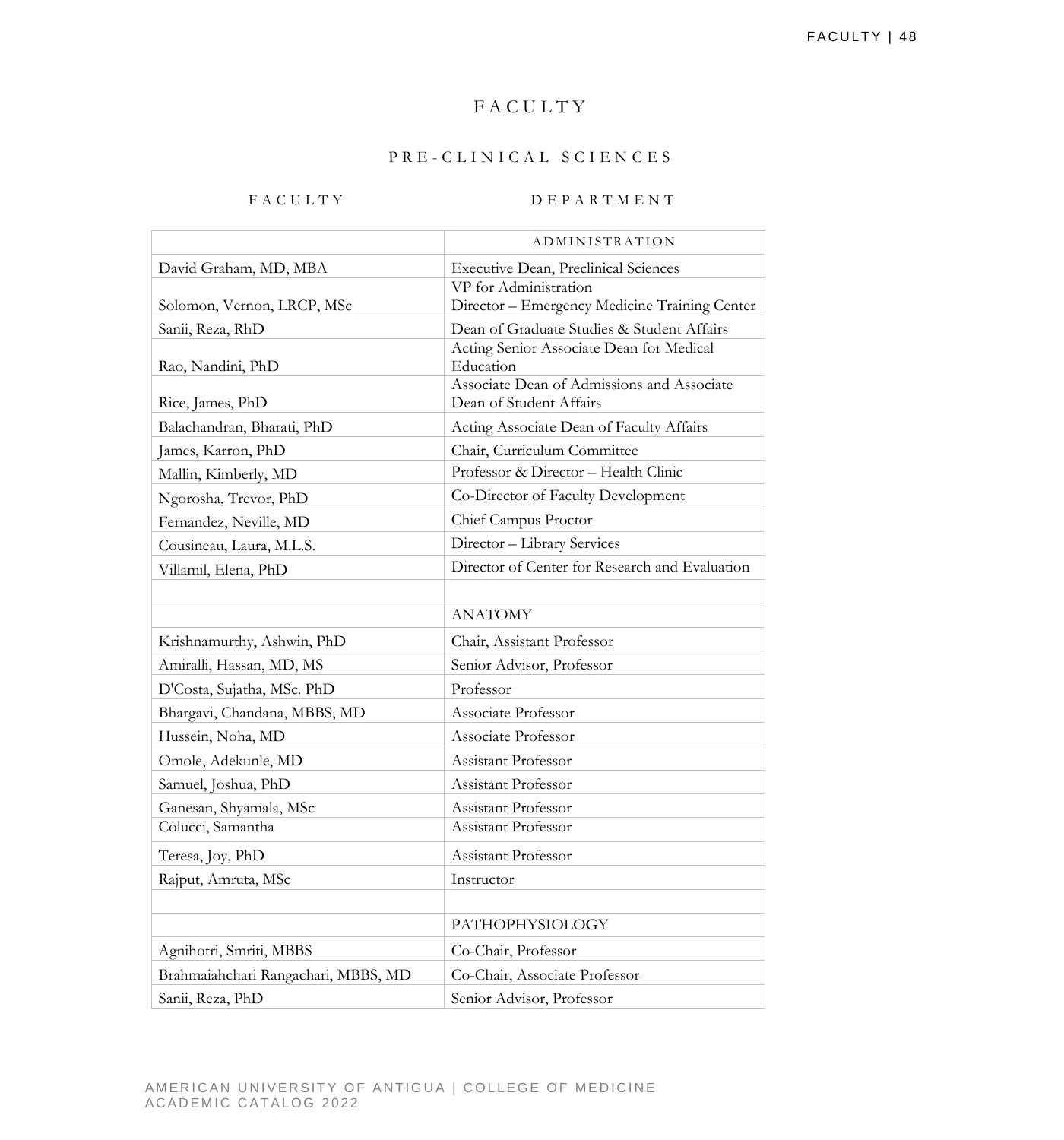| Millis, Richard, PhD                         | Professor                                                        |
|----------------------------------------------|------------------------------------------------------------------|
| Agnihotri, Arun, MBBS                        | Professor                                                        |
| Glasser, Steve, PhD                          | Professor                                                        |
| Vinay, H. Shankar, MBBS, MD                  | Associate Professor                                              |
| Kishan, Kadur, MBBS, MD                      | Associate Professor                                              |
| Sumanth, Devaraju, MBBS, MD                  | Associate Professor                                              |
| Deborah Dalmeida, MBBS, MD                   | Associate Professor                                              |
| Dr. Ravi Rajput, MBBS, MD, MBA (Med.<br>Edu) | Associate Professor                                              |
| Chandanathil, Merin, PhD                     | Assistant Professor                                              |
| Ayoola, Awosika, MD                          | <b>Assistant Professor</b>                                       |
| Fidelis, Nwachukwu, PhD                      | Assistant Professor                                              |
| Sheetal, Naik, MBBS, MD                      | <b>Assistant Professor</b>                                       |
|                                              |                                                                  |
|                                              | <b>BIOCHEMISTRY &amp; GENETICS &amp;</b><br>MEDICAL CELL BIOLOGY |
| Th'ng, John, PhD                             | Chair, Associate Professor                                       |
| Shivaraj, Bolanthur, PhD                     | Senior Advisor, Professor                                        |
| Rao, Nandini, PhD                            | Professor                                                        |
| James, Karron, PhD                           | Associate Professor                                              |
| Cross, Joseph, PhD                           | Assistant Professor                                              |
| Sebastian, Roopa, PhD                        | Assistant Professor                                              |
|                                              |                                                                  |
|                                              | MICROBIOLOGY & IMMUNOLOGY                                        |
| Balachandran, Bharati, PhD                   | Chair, Professor                                                 |
| Fernandez, Neville, PhD                      | Professor                                                        |
| Shivaprasad, Aparna, PhD                     | Assistant Professor                                              |
| Prasanna, Honnavar, MBBS MD                  | Assistant Professor                                              |
| Uttam, Udayan, MBBS, MD                      | <b>Assistant Professor</b>                                       |
|                                              |                                                                  |
|                                              | PHARMACOLOGY                                                     |
| Sudhakar, Pemminati, PhD                     | Chair, Professor                                                 |
| Morcos, Hani, MD, PhD                        | Senior Advisor, Professor                                        |
| Durgaprasad, Sapalya, MBBS, MD               | Professor                                                        |
| Adamec, Emil, MD                             | Professor                                                        |
| Anand, Nikhilesh, MBBS, MD                   | Assistant Professor                                              |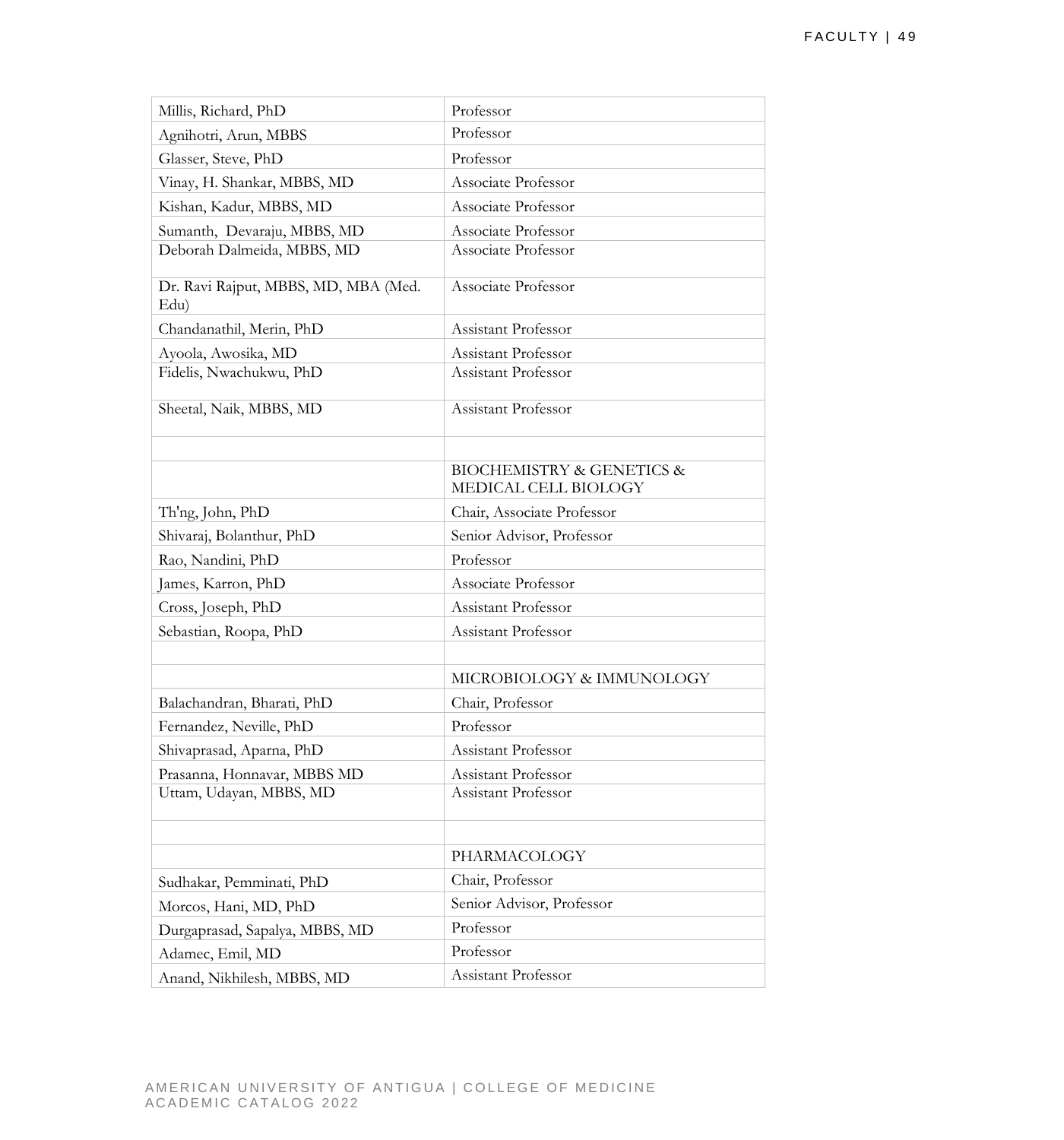|                                                | <b>BEHAVIORAL SCIENCES</b>                 |
|------------------------------------------------|--------------------------------------------|
| Jarosinsky, Jeffrey, PhD                       | Chair, Associate Professor                 |
| Rice, James, RhD                               | Professor                                  |
| Kastuk, Don, PhD                               | Professor                                  |
|                                                |                                            |
|                                                | <b>CLINICAL MEDICINE</b>                   |
| Mysore, Nagaraj, MBBS, MD                      | Chair, Professor                           |
| Walwyn, Leslie, MBBS, MPH                      | Senior Advisor, Professor                  |
| Cannon, Jenifer, MD, FACOG                     | Professor                                  |
| Amiralli, Waheeda, MD                          | Professor                                  |
| Viswanath, Srikanteswara, MBBS, MS             | Professor                                  |
| Eli, Tumba, Tshibwabwa, MD, MMED,<br>PhD       | Professor                                  |
| Kannavar, Sudha, MBBS, MD OBGYN,<br>ECFMG, CRM | Professor                                  |
| Mansoor, Edmond, MBBS                          | Associate Professor                        |
| Williams, Kasim, MD                            | <b>Assistant Professor</b>                 |
| Edmondson, Carolyn, MD                         | <b>Assistant Professor</b>                 |
| Herrera, Jovita, MD                            | Assistant Professor                        |
| Lewis, Courtney, MD                            | <b>Assistant Professor</b>                 |
| Parul, Kapoor, MBBS, MD                        | Assistant Professor                        |
| Makinde, Helen, MD                             | <b>Assistant Professor</b>                 |
| Lakshmipathi, Kamarsu, MBBS                    | Instructor                                 |
| Solomon, Vernon, LRCP, MSc.                    | Director – Clinical Simulations            |
|                                                |                                            |
|                                                | EDUCATION ENHANCEMENT<br><b>DEPARTMENT</b> |
| Sy, Jobila, EdD                                | Chair, Associate Professor                 |
| Ngorosha, Trevor, PhD                          | Deputy Chair, Assistant Professor          |
| Lindsay, Vernon, PhD                           | Assistant Professor                        |
| Vaughans, Andrea, MD                           | Assistant Professor                        |
| Tiiparuro, Petjiuaje, MD                       | Assistant Professor                        |
| Hazzard, Andrea, EdD                           | Assistant Professor                        |
| Modise, Steven, MD                             | Assistant Professor                        |
| Philip, Sherida, MD                            | Instructor                                 |
| Bhagwandin, Lennon, MEd, MS                    | Instructor                                 |
| Belle, Namadi, MD                              | Instructor                                 |
|                                                |                                            |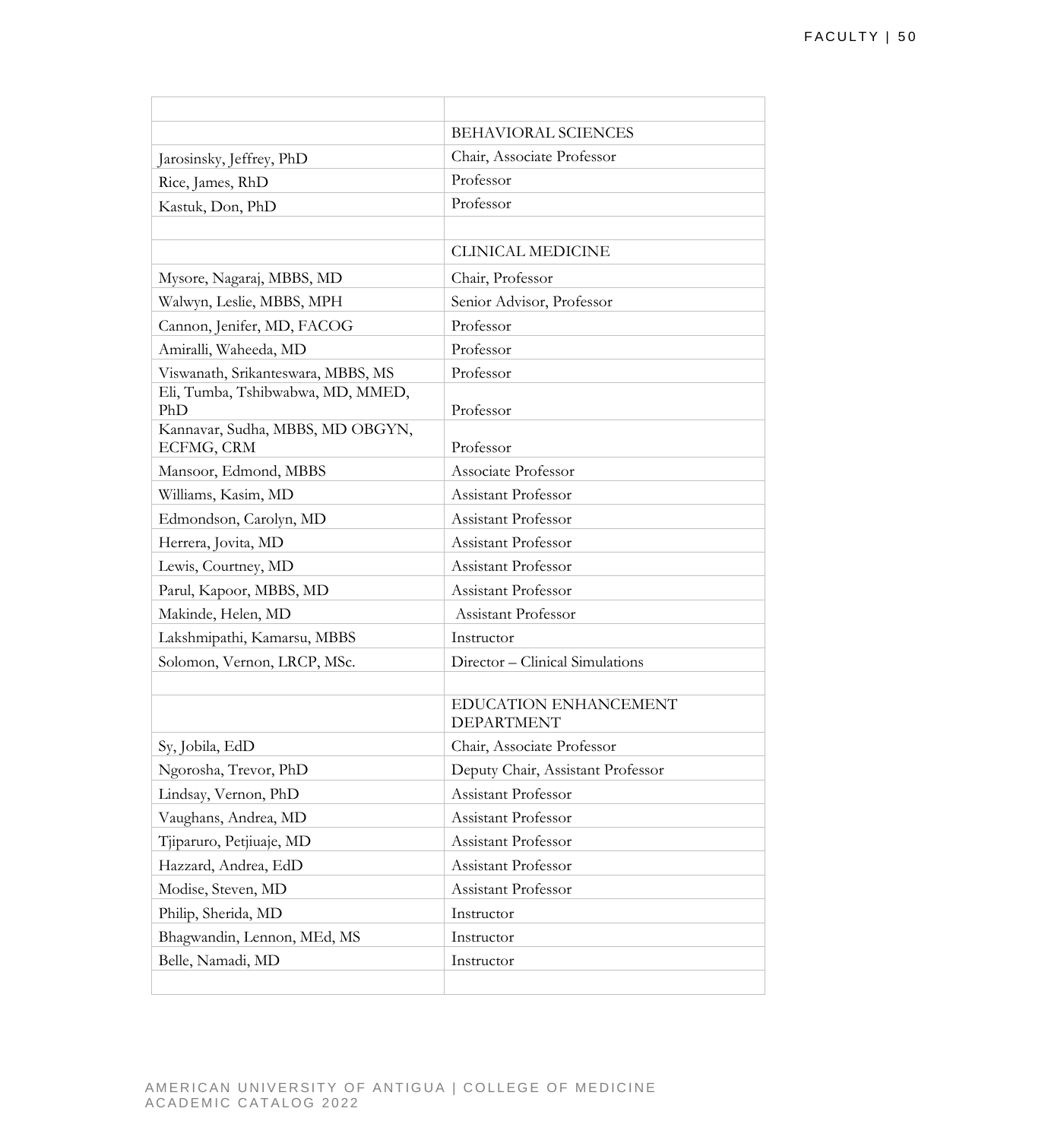|                               | <b>GRADUATE TEACHING FELLOWSHIP</b> |
|-------------------------------|-------------------------------------|
| Ferris, Naila, MD             | Fellow                              |
| Tiwari, Arianne, MD           | Fellow                              |
| Winston, Helena, MD           | Fellow                              |
| Otti, Pamela, MD              | Fellow                              |
| Kayalackakom, Tarron, MD      | Fellow                              |
| Simpson, Zaphia, MD           | Fellow                              |
| Demosthenes, Stephan, MD      | Fellow                              |
| Gonsalves-Barriero, Cesil, MD | Fellow                              |
| Kebejian, Steven, MD          | Fellow                              |
| Brown, Ann-Marie, MD          | Fellow                              |
| Afolabi, Simisola, MD         | Fellow                              |
| Matthew, Raydy, MD            | Fellow                              |
| Kim, Sun-Young, MD            | Fellow                              |
| Florestan, Eric, MD           | Fellow                              |
| Park, Yujung, MD              | Fellow                              |
| Persaud, Lisa, MD             | Fellow                              |
| Turcois, Mario, MD            | Fellow                              |
| Graham-Syphertt, Regina, MD   | Fellow                              |
| Basu, Rohith, MD              | Fellow                              |
| Bajwa, Prabhdeep, MD          | Fellow                              |
| Barukzai, Tareq, MD           | Fellow                              |
| Eke, Robert Kennedy, MD       | Fellow                              |
| Vigo, Kurt, MD                | Fellow                              |
| Patel, Hanny, MD              | Fellow                              |

#### ADDITIONAL FACILITATOR GROUP

| Shobha K. L, MBBS, MD           | Professor, MMMC Faculty           |
|---------------------------------|-----------------------------------|
| Mohandas, Rao K G, PhD          | Professor, MMMC Faculty           |
| Bincy M. George, PhD            | Associate Professor, MMMC Faculty |
| Nagalakshmi, Swamy PhD          | Assistant Professor, MMMC Faculty |
| Rituparna Chakraborty, PhD      | Assistant Professor, MMMC Faculty |
| Melanie Rose Dsouza, PhD        | Assistant Professor, MMMC Faculty |
| Ujjal, Bose, PhD                | Assistant Professor, MMMC Faculty |
| Prathibha Maria D' Almeida, PhD | Assistant Professor, MMMC Faculty |
| Gayathri, B.M.V, PhD            | Assistant Professor, MMMC Faculty |
| Sreejith G, PhD                 | Assistant Professor, MMMC Faculty |
| Tatiyana Mandal, PhD            | Assistant Professor, MMMC Faculty |
| Joseph Chungath                 |                                   |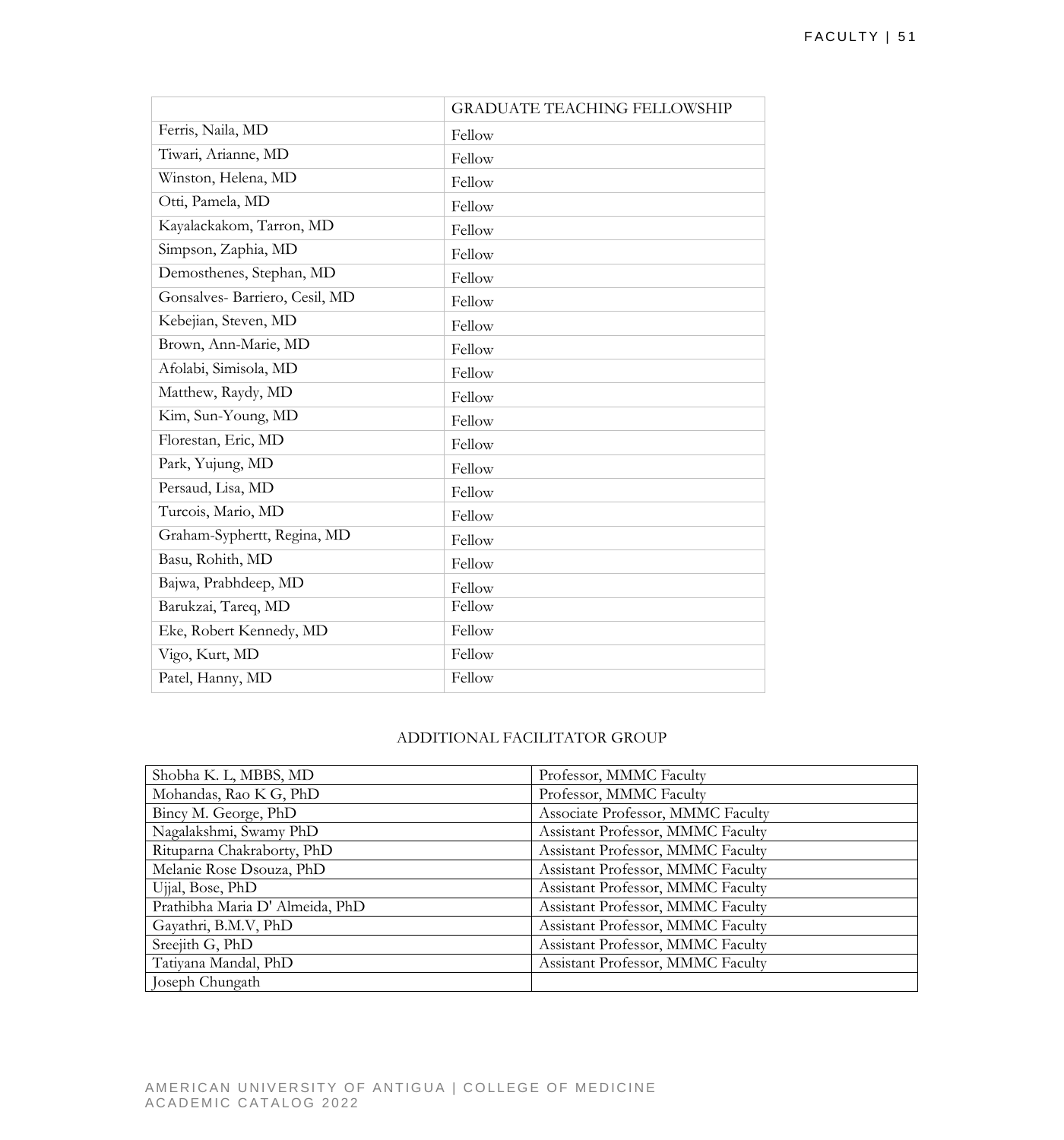Mohamed Mashal

# CLINICAL SCIENCES

# FACULTY SPECIALTY

|                            | ADMINISTRATION                               |
|----------------------------|----------------------------------------------|
| Matthew Hogan, MD          | Dean Clinical Sciences                       |
|                            | Associate Dean Student Development, Clinical |
| Ludmilla Rubinstheyn, MD   | Sciences                                     |
|                            |                                              |
|                            | CLINICAL CHAIRS                              |
| Sanjeev Nischal, MD        | Clinical Chair, Family Medicine              |
| Daniel Castellanos, MD     | Clinical Co-Chair, Psychiatry                |
| Pankaj Patel, MD           | Clinical Co-Chair, Psychiatry                |
| John Riggs, MD             | Clinical Chair, OB-GYN                       |
| Teresa Lemma, MD           | Clinical Co-Chair, Pediatrics                |
| Alvin Eden, MD             | Clinical Co-Chair, Pediatrics                |
| Peter M. DeVito, MD        | Clinical Co-Chair, Surgery                   |
| William Lois, MD           | Clinical Co-Chair, Surgery                   |
| Mark Adler, MD             | Clinical Chair, Internal Medicine            |
|                            |                                              |
|                            | EDUCATION ENHANCEMENT<br>DEPARTMENT          |
| Nelda Ephraim, PhD, RN     | <b>Associate Professor and Director</b>      |
| Qunoot Almecci, MS         | Faculty                                      |
|                            |                                              |
|                            | <b>FAMILY MEDICINE</b>                       |
| Dr. Christopher Murphy     | Adjunct Professor for Clinical Medicine      |
| Dr. Krisemily McCrory      | Adjunct Professor for Clinical Medicine      |
| Dr. Daniel J.E. Cunningham | Adjunct Professor for Clinical Medicine      |
| Dr. Azuka Stephen Itabor   | Adjunct Professor for Clinical Medicine      |
| Dr. Claire Nadler          | Adjunct Professor for Clinical Medicine      |
| Dr. Melissa Roberts        | Adjunct Professor for Clinical Medicine      |
| Dr. Nancy Colón Sapio      | Adjunct Professor for Clinical Medicine      |
| Megan McMullan, MD         | Adjunct Professor for Clinical Medicine      |
| John Petrillo, DO          | Adjunct Professor for Clinical Medicine      |
| Melissa Schiskie, DO       | Adjunct Professor for Clinical Medicine      |
| Bridget Foy, DO            | Adjunct Professor for Clinical Medicine      |
|                            |                                              |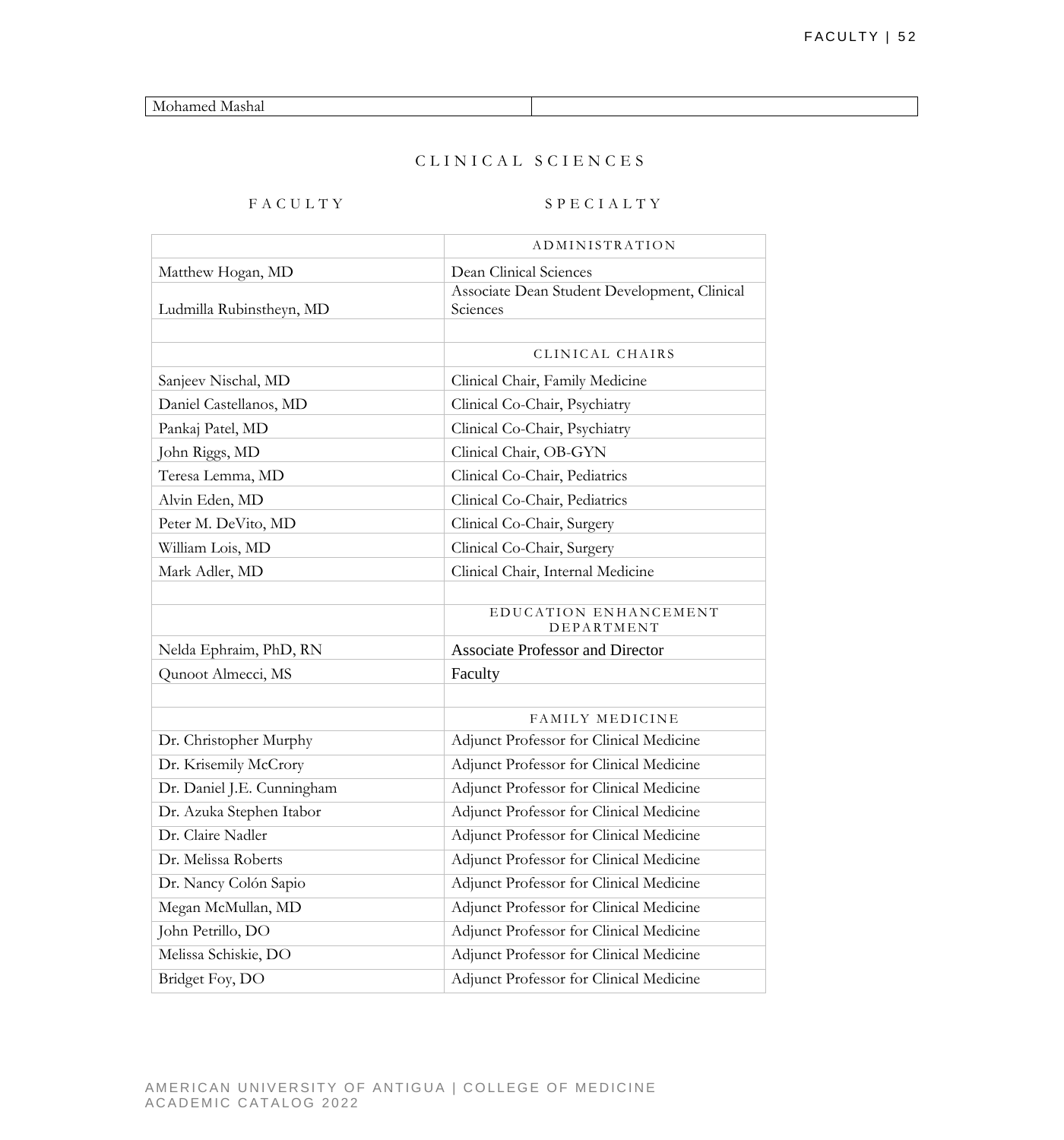| Mark Josefski, MD        | Adjunct Professor for Clinical Medicine        |
|--------------------------|------------------------------------------------|
| Wesley Ho, MD            | Adjunct Professor for Clinical Medicine        |
| Walter Sperling, MD      | Adjunct Professor for Clinical Medicine        |
| John Anderson, MD        | Adjunct Professor for Clinical Medicine        |
| Aimee Smith, DO          | Adjunct Professor for Clinical Medicine        |
| Kristina Ursitti, DO     | Adjunct Professor for Clinical Medicine        |
| Susruth Pinnamaneni, DO  | Adjunct Professor for Clinical Medicine        |
| Marek Balutowski, MD     | Adjunct Professor for Clinical Medicine        |
| Marta Sanchez, MD        | Adjunct Professor for Clinical Medicine        |
| Jincy Cherian, DO        | Adjunct Professor for Clinical Medicine        |
| Mohamed Saleh, MD        | Adjunct Professor for Clinical Medicine        |
| Francis Chabot, MD       | Adjunct Professor for Clinical Medicine        |
| Julie Betro Shkane, DO   | Adjunct Professor for Clinical Medicine        |
| Rebecca LaValley, MD     | Adjunct Professor for Clinical Medicine        |
| Vishal Vakani, MD        | Adjunct Professor for Clinical Medicine        |
| Nay Linn Aung, MD        | Adjunct Professor for Clinical Medicine        |
| Hoang Nhu Hua, MD        | Adjunct Professor for Clinical Medicine        |
| Kevin Tse, MD            | Adjunct Professor for Clinical Medicine        |
| Munir Affaf, MD          | Adjunct Professor for Clinical Medicine        |
| Sonia A. Velez, MD, JD   | Adjunct Professor for Clinical Medicine        |
| Rodika Coloka-Kump, DO   | Adjunct Professor for Clinical Medicine        |
| Paul Rich, MD            | Adjunct Professor for Clinical Medicine        |
| Ayan Sanyal, MD          | Adjunct Professor for Clinical Medicine        |
| Roman Davidenko, MD      | Adjunct Professor for Clinical Medicine        |
| Nikhil Hemady, MD, FAAFP | Adjunct Professor for Clinical Medicine        |
| Benjamin McLaughlin, DO  | <b>Adjunct Professor for Clinical Medicine</b> |
| Joel Panthappattu, MD    | Adjunct Professor for Clinical Medicine        |
| Cathy-Anne Charles, MD   | Adjunct Professor for Clinical Medicine        |
| Steven Swain, MD         | Adjunct Professor for Clinical Medicine        |
| Michelle Kapon, MD       | Adjunct Professor for Clinical Medicine        |
| Daniel Miller, MD        | Adjunct Professor for Clinical Medicine        |
| Tolga Icli, MD           | Adjunct Professor for Clinical Medicine        |
| Szymon Krzyzanowski, MD  | Adjunct Professor for Clinical Medicine        |
| Mohammad Momen, MD       | Adjunct Professor for Clinical Medicine        |
| Daniel Winkle, MD        | Adjunct Professor for Clinical Medicine        |
| Kawarjeet Singh, MD      | Adjunct Professor for Clinical Medicine        |
| LaToya Austin, MD        | Adjunct Professor for Clinical Medicine        |
| Jason Ramos, MD          | Adjunct Professor for Clinical Medicine        |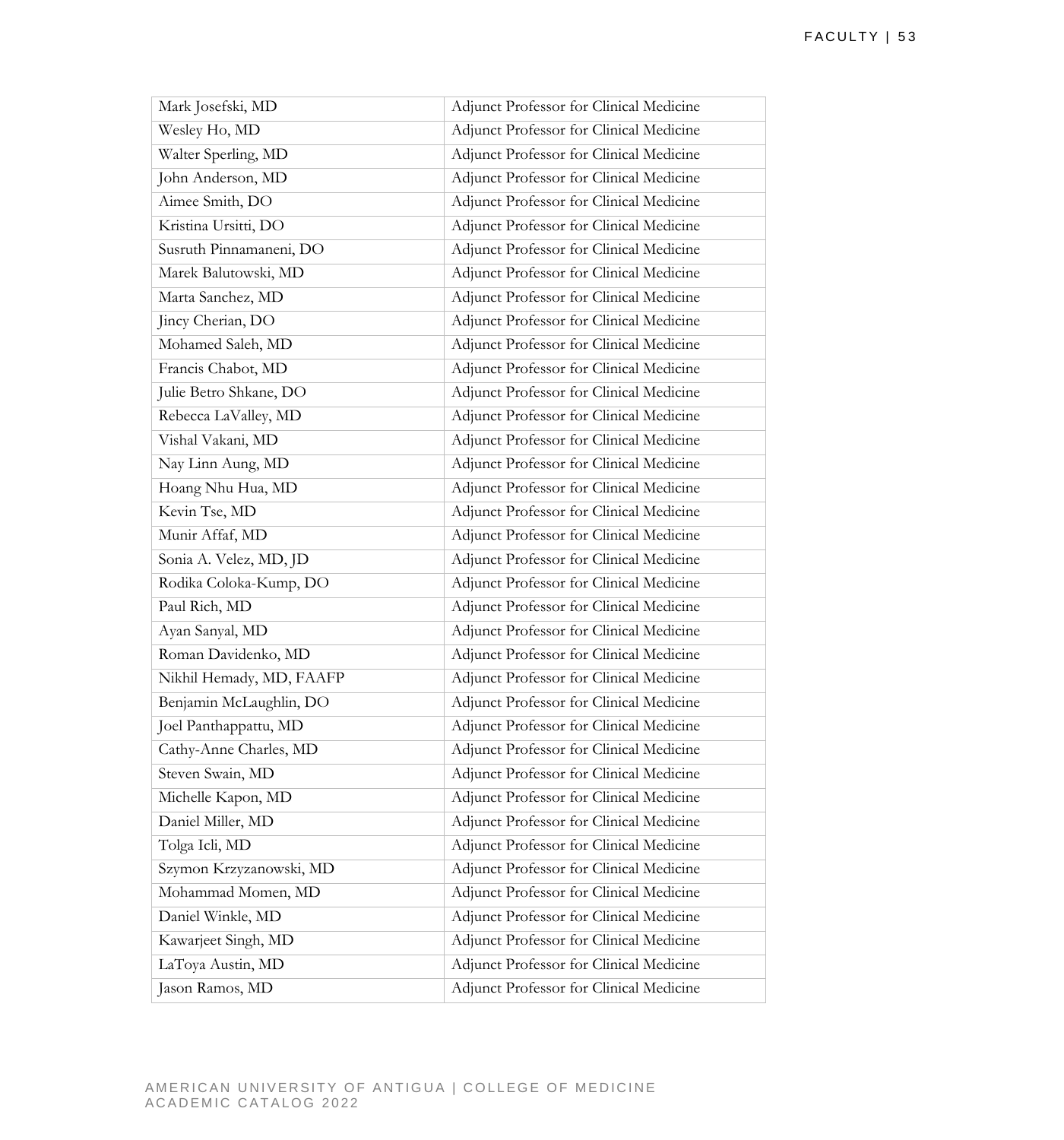| Samuel Sandowski, MD         | Adjunct Professor for Clinical Medicine |
|------------------------------|-----------------------------------------|
| Scott Ippolito, MD           | Adjunct Professor for Clinical Medicine |
| Anubhav Agarwal, MD          | Adjunct Professor for Clinical Medicine |
| Nelson Giraldo, MD           | Adjunct Professor for Clinical Medicine |
| Emad Hanna, MD               | Adjunct Professor for Clinical Medicine |
| Russell Porter, MD           | Adjunct Professor for Clinical Medicine |
| Linda Roethel, MD            | Adjunct Professor for Clinical Medicine |
| Joyce Robert, MD             | Adjunct Professor for Clinical Medicine |
| Dr. Minéké E. Etienne        | Adjunct Professor for Clinical Medicine |
| T. Eric Schackow, MD, PhD    | Adjunct Professor for Clinical Medicine |
| Luis Del Prado Rodriguez, MD | Adjunct Professor for Clinical Medicine |
| Hamed Shalikar, MD, FAAFP    | Adjunct Professor for Clinical Medicine |
|                              |                                         |
|                              | <b>PSYCHIATRY</b>                       |
| Katherine Smith, MD          | Adjunct Professor for Clinical Medicine |
| Sabbenahalli Suresh, MD      | Adjunct Professor for Clinical Medicine |
| Guy E. Brannon, MD           | Adjunct Professor for Clinical Medicine |
| Janice Wilson Hollier, MD    | Adjunct Professor for Clinical Medicine |
| Kathryn Kay Kennedy, MD      | Adjunct Professor for Clinical Medicine |
| Daniel J. Feeney, MD         | Adjunct Professor for Clinical Medicine |
| Ruchika Yusufji, MD          | Adjunct Professor for Clinical Medicine |
| Olufemi Ogundeji, MD         | Adjunct Professor for Clinical Medicine |
| Ayodeji I. Jolayemi, MD      | Adjunct Professor for Clinical Medicine |
| Cynthia Ko, MD               | Adjunct Professor for Clinical Medicine |
| Salma Nazneen, MD            | Adjunct Professor for Clinical Medicine |
| Adesanmi Ojo, MD, MBA        | Adjunct Professor for Clinical Medicine |
| Tolulope Abidemi Olupona, MD | Adjunct Professor for Clinical Medicine |
| Khandaker Abu Taher, MD      | Adjunct Professor for Clinical Medicine |
| Leon P. Valbrun, MD          | Adjunct Professor for Clinical Medicine |
| Janna Volkov, MD             | Adjunct Professor for Clinical Medicine |
| Benjamin A. Adewale MD       | Adjunct Professor for Clinical Medicine |
| Karen Alleyne MD             | Adjunct Professor for Clinical Medicine |
| Farooq Mohyuddin, MD         | Adjunct Professor for Clinical Medicine |
| Syed Naqvi MD                | Adjunct Professor for Clinical Medicine |
| Syed I. Zaidi, MD            | Adjunct Professor for Clinical Medicine |
| Jason Addison MD             | Adjunct Professor for Clinical Medicine |
| Joseph Varley, MD            | Adjunct Professor for Clinical Medicine |
| Heather Lewis, MD            | Adjunct Professor for Clinical Medicine |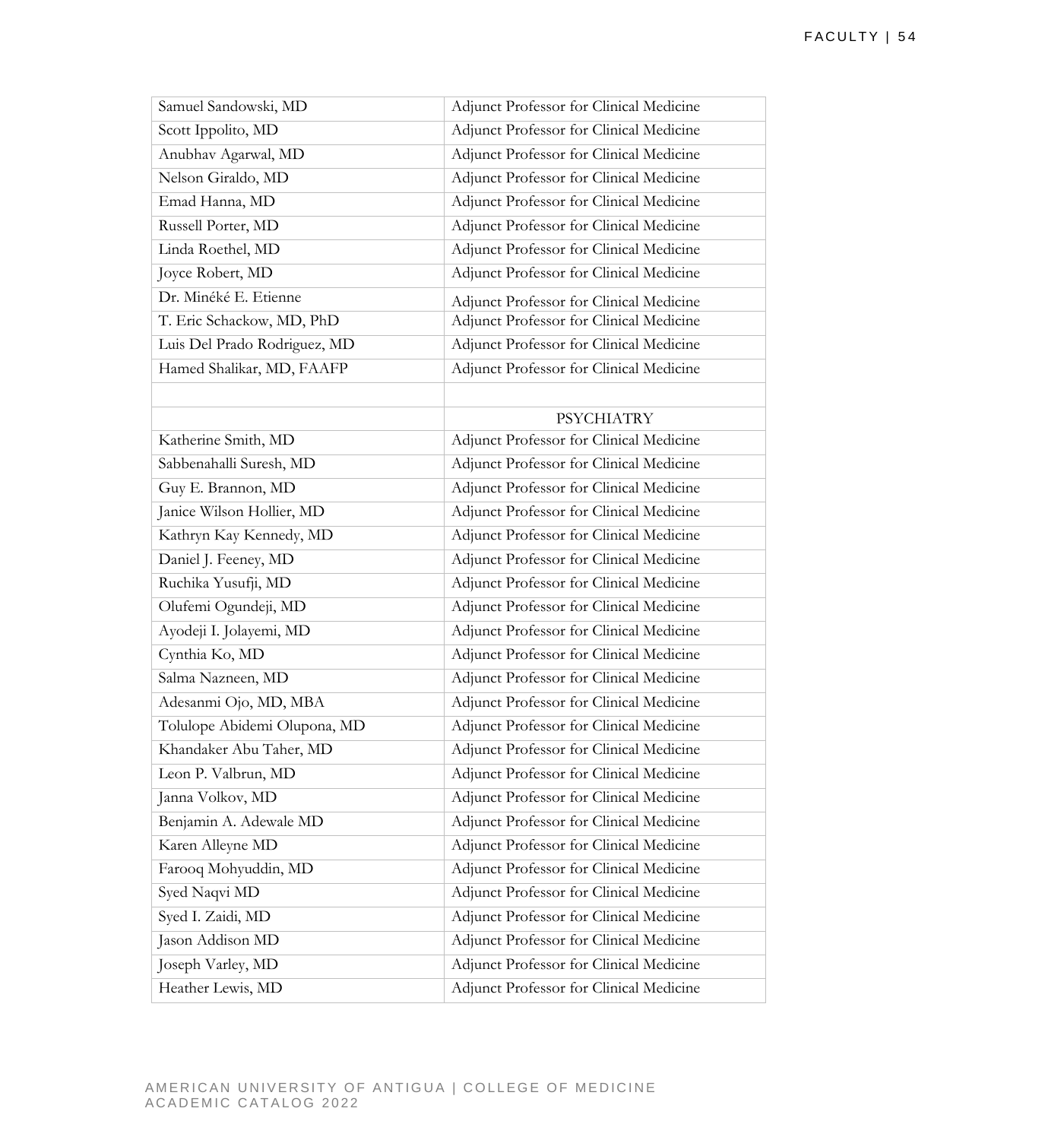| Simona Suchan, MD          | Adjunct Professor for Clinical Medicine |
|----------------------------|-----------------------------------------|
| Rossana Lopez, MD          | Adjunct Professor for Clinical Medicine |
| Archna Sarwal, MD          | Adjunct Professor for Clinical Medicine |
| Joel Idowu, MD             | Adjunct Professor for Clinical Medicine |
| Jonathan Holt, MD          | Adjunct Professor for Clinical Medicine |
| Andrew Warren, MD          | Adjunct Professor for Clinical Medicine |
| Merle McCann, MD           | Adjunct Professor for Clinical Medicine |
| Molly Reeves, MD           | Adjunct Professor for Clinical Medicine |
| Yakir Vaks, MD             | Adjunct Professor for Clinical Medicine |
| Briana Riemer, MD          | Adjunct Professor for Clinical Medicine |
| Iuliana Frank, MD          | Adjunct Professor for Clinical Medicine |
| Silvio Saidemberg, MD      | Adjunct Professor for Clinical Medicine |
| Savitha Puttaiah, MD       | Adjunct Professor for Clinical Medicine |
| Sonia Shah, MD             | Adjunct Professor for Clinical Medicine |
| Syed Naqvi, MD             | Adjunct Professor for Clinical Medicine |
| Dr. N. Kunam               | Adjunct Professor for Clinical Medicine |
| Deepak Prabhakar, MD       | Adjunct Professor for Clinical Medicine |
|                            |                                         |
|                            | <b>OB-GYN</b>                           |
|                            |                                         |
| Alberto Dominguez-Bali, MD | Adjunct Professor for Clinical Medicine |
| Celestino Castellon, MD    | Adjunct Professor for Clinical Medicine |
| Jacques Guillaume, MD      | Adjunct Professor for Clinical Medicine |
| Michael Cabbad, MD         | Adjunct Professor for Clinical Medicine |
| Joanna Pessolano, MD       | Adjunct Professor for Clinical Medicine |
| Simon Kokkinakis, MD       | Adjunct Professor for Clinical Medicine |
| Rita Shats, MD             | Adjunct Professor for Clinical Medicine |
| Carlos A. Rodriguez, MD    | Adjunct Professor for Clinical Medicine |
| Guillermo Kohn, MD         | Adjunct Professor for Clinical Medicine |
| Ana Munoz-Matta, DO        | Adjunct Professor for Clinical Medicine |
| Norman Lamberty, MD        | Adjunct Professor for Clinical Medicine |
| Juana Lucia Cuevas, MD     | Adjunct Professor for Clinical Medicine |
| Daniel Faustin, MD         | Adjunct Professor for Clinical Medicine |
| Emil L. Gurshumov, MD      | Adjunct Professor for Clinical Medicine |
| Vitaly A. Kushnir, MD      | Adjunct Professor for Clinical Medicine |
| Ghadir M. Salame, MD       | Adjunct Professor for Clinical Medicine |
| Edgardo Penabad, MD        | Adjunct Professor for Clinical Medicine |
| Michael Moretti, MD        | Adjunct Professor for Clinical Medicine |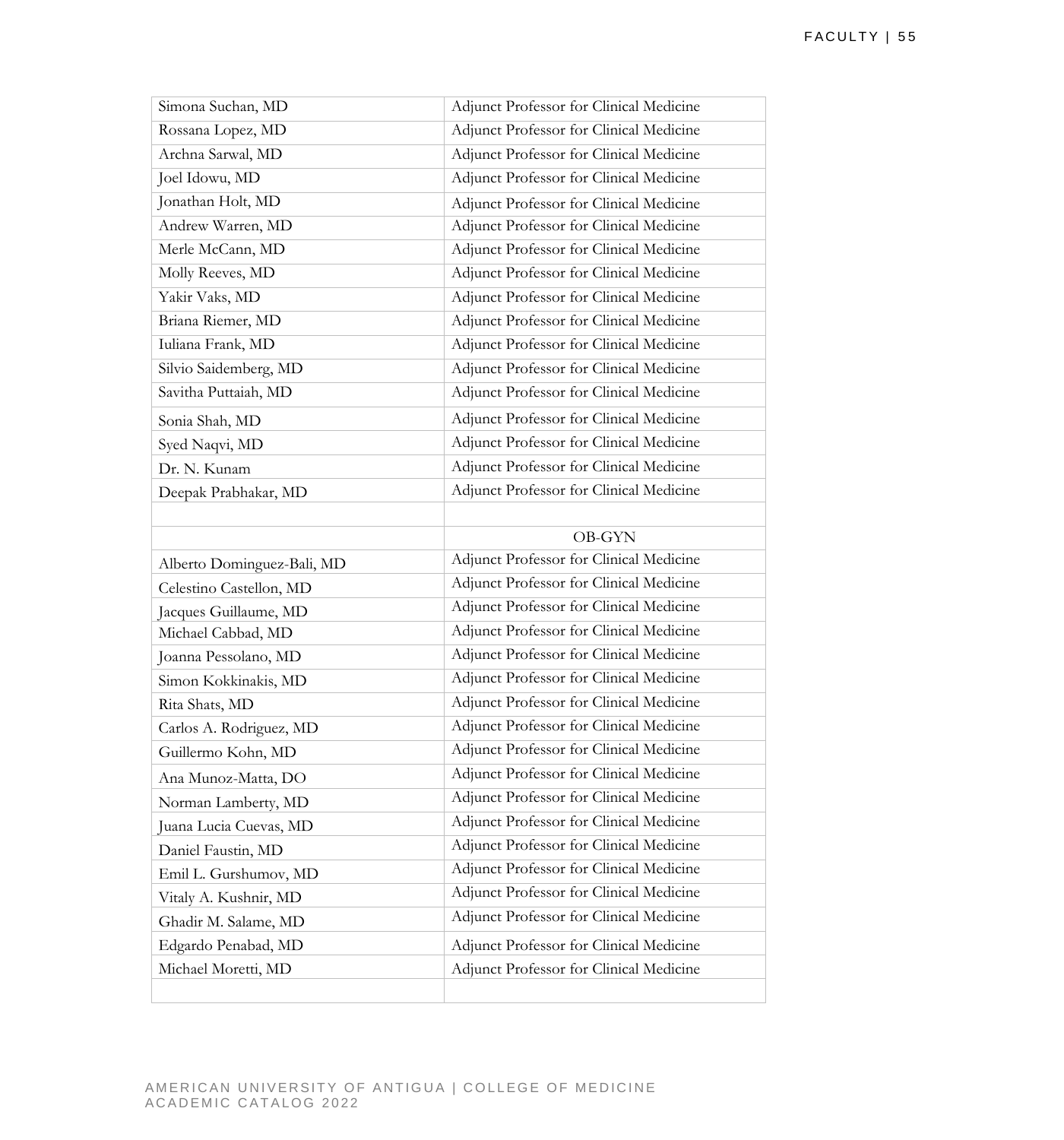|                            | <b>PEDIATRICS</b>                       |
|----------------------------|-----------------------------------------|
| Maria Fernandez, MD        | Adjunct Professor for Clinical Medicine |
| Sadhana Bose, MD           | Adjunct Professor for Clinical Medicine |
| Emmanuel Brunot, MD        | Adjunct Professor for Clinical Medicine |
| Edmund J. DiLello, MD      | Adjunct Professor for Clinical Medicine |
| Swati Gandhi, MD           | Adjunct Professor for Clinical Medicine |
| Dilruba Hussain, MD        | Adjunct Professor for Clinical Medicine |
| George Kovacs, MD          | Adjunct Professor for Clinical Medicine |
| Hosneara Masub, MD         | Adjunct Professor for Clinical Medicine |
| Sana Y. Nejmeh-Khoury, MD  | Adjunct Professor for Clinical Medicine |
| Samia A. Tayab, MD         | Adjunct Professor for Clinical Medicine |
| Gaddam D. Reddy, MD        | Adjunct Professor for Clinical Medicine |
| Bolanle A. Olajide, MD     | Adjunct Professor for Clinical Medicine |
| Abdul Aldousany, MD        | Adjunct Professor for Clinical Medicine |
| Amit Patange, MD           | Adjunct Professor for Clinical Medicine |
| Carolina Collado, MD       | Adjunct Professor for Clinical Medicine |
| Brian McMahon, MD          | Adjunct Professor for Clinical Medicine |
| Shahed Quraishi, MD        | Adjunct Professor for Clinical Medicine |
| Tiffany Wiguna, MD         | Adjunct Professor for Clinical Medicine |
| Taha M. Ahmed, MD, FAAP    | Adjunct Professor for Clinical Medicine |
| Claudia Arango, MD         | Adjunct Professor for Clinical Medicine |
| John E. Herzenberg, MD     | Adjunct Professor for Clinical Medicine |
| Maria L. Nieves-Tirado, MD | Adjunct Professor for Clinical Medicine |
|                            |                                         |
|                            | <b>SURGERY</b>                          |
| Amadeo Cabral, MD, FACS    | Adjunct Professor for Clinical Medicine |
| Jose R. Lamas, MD, FACS    | Adjunct Professor for Clinical Medicine |
| Juan A. Salazar, MD, FACS  | Adjunct Professor for Clinical Medicine |
| Juan Ojea, MD              | Adjunct Professor for Clinical Medicine |
| Jorge Alvarez Moreno, MD   | Adjunct Professor for Clinical Medicine |
| Carlos Jose Bello, MD      | Adjunct Professor for Clinical Medicine |
| Oscar Mendoza, MD          | Adjunct Professor for Clinical Medicine |
| Ronald Reis, MD            | Adjunct Professor for Clinical Medicine |
| Helen Kay, DO              | Adjunct Professor for Clinical Medicine |
| James Smith, MD            | Adjunct Professor for Clinical Medicine |
| Shahriyour Andaz, MD       | Adjunct Professor for Clinical Medicine |
| Loren Harris, MD           | Adjunct Professor for Clinical Medicine |
| Mark Broudo, MD            | Adjunct Professor for Clinical Medicine |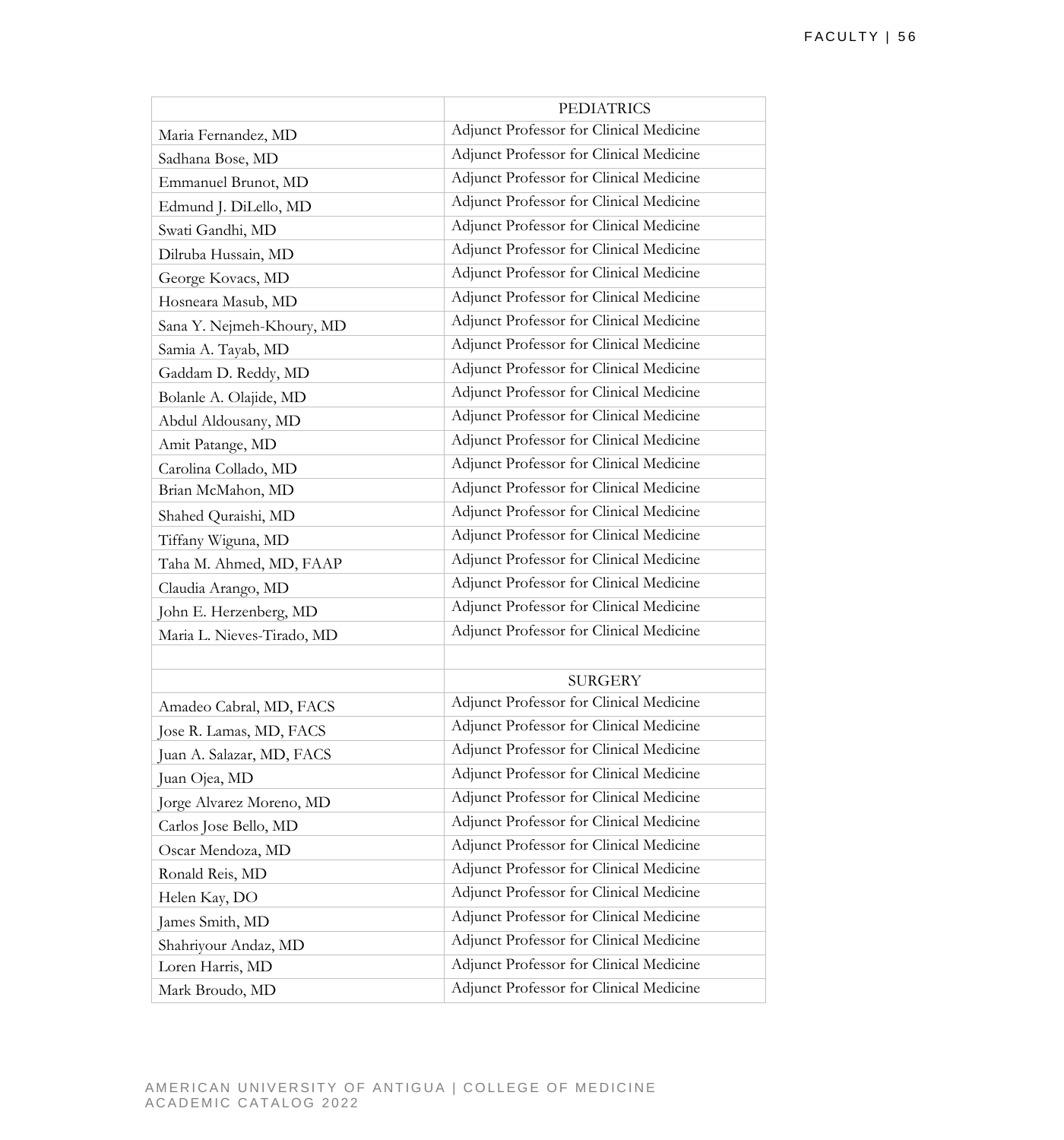| Nidal Masri, MD                  | Adjunct Professor for Clinical Medicine |
|----------------------------------|-----------------------------------------|
| Werner Andrade, MD               | Adjunct Professor for Clinical Medicine |
| Rajiv Datta, MD                  | Adjunct Professor for Clinical Medicine |
| Eric Seitelman, MD               | Adjunct Professor for Clinical Medicine |
| Daniel Ebert, MD                 | Adjunct Professor for Clinical Medicine |
| Anna Arsenous, MD                | Adjunct Professor for Clinical Medicine |
| Mark Harooni, MD                 | Adjunct Professor for Clinical Medicine |
| Elvita Genelus-Dominique, DO     | Adjunct Professor for Clinical Medicine |
| Ralph P. Pennino, MD, FACS       | Adjunct Professor for Clinical Medicine |
| Robert J. Tripp, MD, FACS        | Adjunct Professor for Clinical Medicine |
| Marguerite Dynski, SSJ, MD, FACS | Adjunct Professor for Clinical Medicine |
| Timothy P. O'Connor, MD, FACS    | Adjunct Professor for Clinical Medicine |
| Pasquale Iannoli, MD             | Adjunct Professor for Clinical Medicine |
| Louis Eichel, MD                 | Adjunct Professor for Clinical Medicine |
| James T. Maxwell, MD             | Adjunct Professor for Clinical Medicine |
| Craig Seablom, DO                | Adjunct Professor for Clinical Medicine |
| James E. Szalados, MD, JD        | Adjunct Professor for Clinical Medicine |
| Alexander Axelrad, MD            | Adjunct Professor for Clinical Medicine |
| Kenneth Becker, MD               | Adjunct Professor for Clinical Medicine |
| Chaim Fishfeld, DO               | Adjunct Professor for Clinical Medicine |
| Harmandeep Singh, MD             | Adjunct Professor for Clinical Medicine |
| Charles Sticco, DO               | Adjunct Professor for Clinical Medicine |
| Henry S. Partridge, MD, FACS     | Adjunct Professor for Clinical Medicine |
| Nicholas J. Day, MD              | Adjunct Professor for Clinical Medicine |
| Vic Vernenkar, DO                | Adjunct Professor for Clinical Medicine |
| Mark Richard Katlic, MD          | Adjunct Professor for Clinical Medicine |
| Marcie Feinman, MD               | Adjunct Professor for Clinical Medicine |
| Arun Mavanur, MD                 | Adjunct Professor for Clinical Medicine |
| Dr. H. Ou                        | Adjunct Professor for Clinical Medicine |
| Eva Wall, MD                     | Adjunct Professor for Clinical Medicine |
|                                  |                                         |
|                                  | <b>INTERNAL MEDICINE</b>                |
| Samuel N. Adler, MD              | Adjunct Professor for Clinical Medicine |
| Zewge Shiferaw-Deribe, MD        | Adjunct Professor for Clinical Medicine |
| Muhammad Dogar, MD               | Adjunct Professor for Clinical Medicine |
| Danilo A. Enriquez, MD           | Adjunct Professor for Clinical Medicine |
| Eric A. Jaffe, MD                | Adjunct Professor for Clinical Medicine |
| Eric L. Jerome, MD               | Adjunct Professor for Clinical Medicine |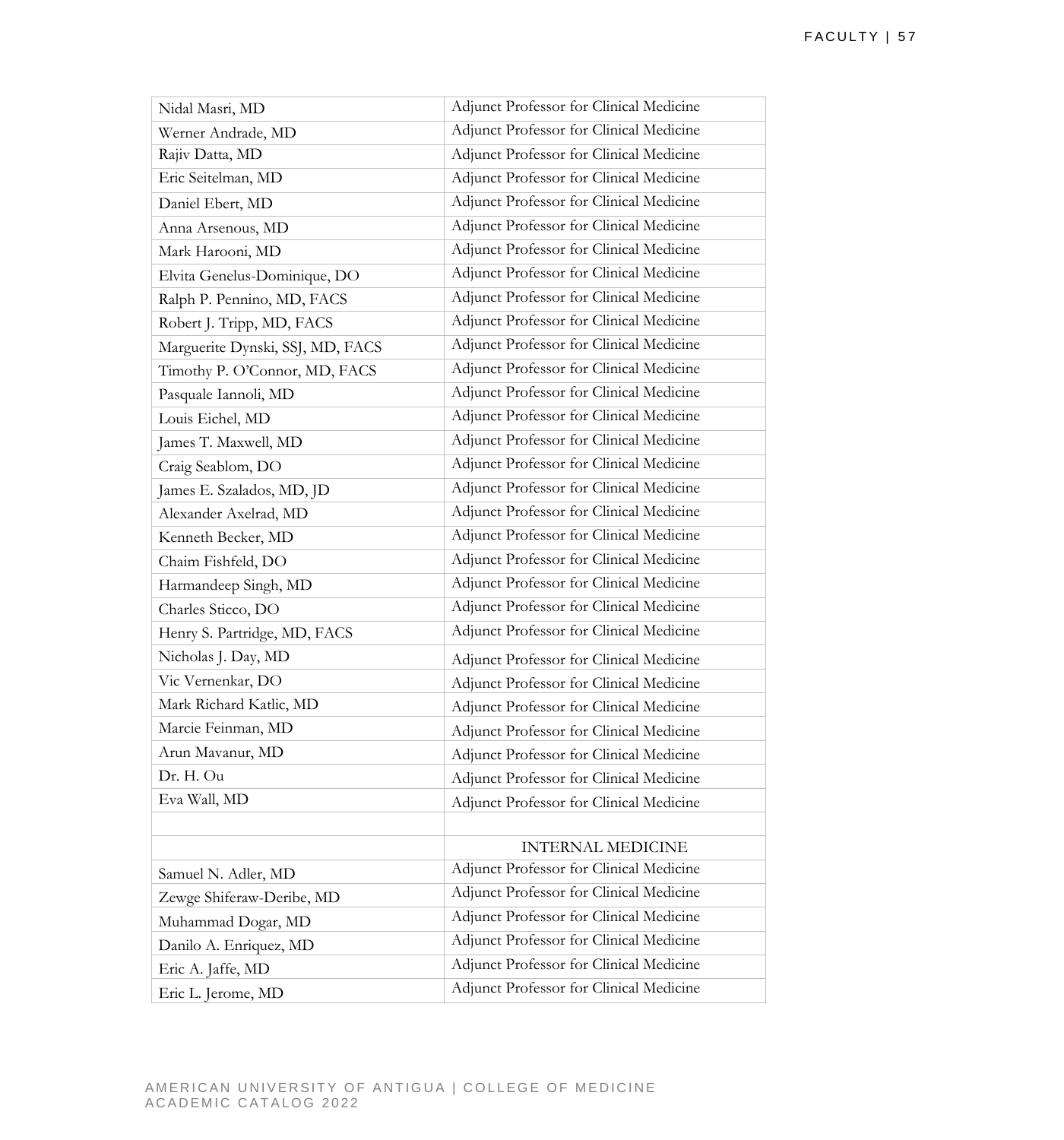| Vijay Gayam, MD             | Adjunct Professor for Clinical Medicine |
|-----------------------------|-----------------------------------------|
| Bordes P. Laurent, MD       | Adjunct Professor for Clinical Medicine |
| Mohamed Mansour, MD         | Adjunct Professor for Clinical Medicine |
| Louis M. Mudannayake, MD    | Adjunct Professor for Clinical Medicine |
| Malar Thwin, MD             | Adjunct Professor for Clinical Medicine |
| Joseph B. Quist, MD         | Adjunct Professor for Clinical Medicine |
| Gerald Posner, MD           | Adjunct Professor for Clinical Medicine |
| Mona Pervil-Ulysse, MD      | Adjunct Professor for Clinical Medicine |
| Mirela Sam, MD              | Adjunct Professor for Clinical Medicine |
| Parvathy Vasudevan, MD      | Adjunct Professor for Clinical Medicine |
| Raveendra Chigurupati, MD   | Adjunct Professor for Clinical Medicine |
| Ravi Jayanti, MD            | Adjunct Professor for Clinical Medicine |
| Sreedevi Ramakrishnaiah, MD | Adjunct Professor for Clinical Medicine |
| Leon R. Shein, MD           | Adjunct Professor for Clinical Medicine |
| Devendra Shrivastava, MD    | Adjunct Professor for Clinical Medicine |
| Sam Weissman, MD            | Adjunct Professor for Clinical Medicine |
| Oday Z Alhafidh, MD         | Adjunct Professor for Clinical Medicine |
| Mazin Khalid, MD            | Adjunct Professor for Clinical Medicine |
| Isaac Solaimanzadeh, MD     | Adjunct Professor for Clinical Medicine |
| Renuka Bellamkonda, MD      | Adjunct Professor for Clinical Medicine |
| Ratesh Khillan, MD          | Adjunct Professor for Clinical Medicine |
| Robert Chow, MD             | Adjunct Professor for Clinical Medicine |
| Shabbir A. Choudhry, MD     | Adjunct Professor for Clinical Medicine |
| Naresh Bassi, MD            | Adjunct Professor for Clinical Medicine |
| Annette Mpacko, MD          | Adjunct Professor for Clinical Medicine |
| Raymond E. Kim, MD          | Adjunct Professor for Clinical Medicine |
| Alexis Nworah, MD           | Adjunct Professor for Clinical Medicine |
| Lawrence Goldstein, MD      | Adjunct Professor for Clinical Medicine |
| Rebecca Bailey, MD          | Adjunct Professor for Clinical Medicine |
| Mitchell Fogel, MD          | Adjunct Professor for Clinical Medicine |
| Lyudmila Rubinshteyn, MD    | Adjunct Professor for Clinical Medicine |
| Jay Nfonoyim, MD            | Adjunct Professor for Clinical Medicine |
| Roberto Guerra, MD          | Adjunct Professor for Clinical Medicine |
| Aldo Martinez, MD           | Adjunct Professor for Clinical Medicine |
| Javier Perez, MD            | Adjunct Professor for Clinical Medicine |
| Rafael Abreu, MD            | Adjunct Professor for Clinical Medicine |
| Wilfrido Benitez, MD        | Adjunct Professor for Clinical Medicine |
| Emmanuel Reyes Ramos, MD    | Adjunct Professor for Clinical Medicine |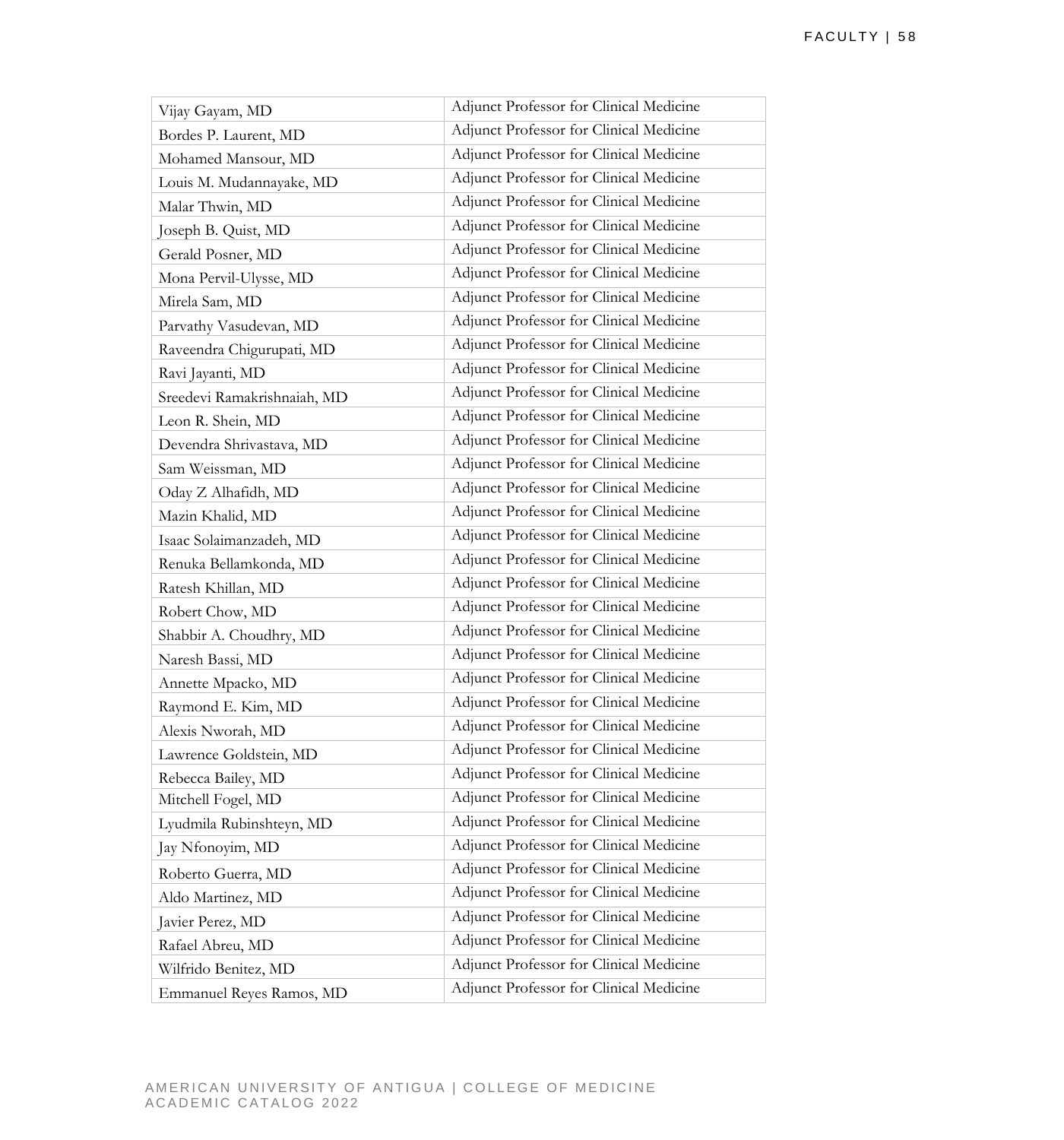| Joel Kertznus, MD               | Adjunct Professor for Clinical Medicine |
|---------------------------------|-----------------------------------------|
| Michael Valladares, DO          | Adjunct Professor for Clinical Medicine |
| Eduardo Reyes, MD               | Adjunct Professor for Clinical Medicine |
| Maray Rocher, MD                | Adjunct Professor for Clinical Medicine |
| Dolores Sanchez-Cazau, MD       | Adjunct Professor for Clinical Medicine |
| Juan Fernandez, MD              | Adjunct Professor for Clinical Medicine |
| Eugenio Guevara, MD             | Adjunct Professor for Clinical Medicine |
| Gabriel Widi, MD                | Adjunct Professor for Clinical Medicine |
| Amnerys Garcia, MD              | Adjunct Professor for Clinical Medicine |
| Ernesto Fonts, MD               | Adjunct Professor for Clinical Medicine |
| Sumanta Chaudhuri, MD           | Adjunct Professor for Clinical Medicine |
| Veeravat Taecharvongphairoj, MD | Adjunct Professor for Clinical Medicine |
| Frederick E. White, DO          | Adjunct Professor for Clinical Medicine |
| John Yasmer, DO                 | Adjunct Professor for Clinical Medicine |
| Ankur Shah, MD                  | Adjunct Professor for Clinical Medicine |
| Jawaharlal Khalikaprasad, MD    | Adjunct Professor for Clinical Medicine |
| Larry Woods, DO                 | Adjunct Professor for Clinical Medicine |
| Ritha Kartan, MD                | Adjunct Professor for Clinical Medicine |
| Kapil Kwatra, MD                | Adjunct Professor for Clinical Medicine |
| Sohair Rostom, MD               | Adjunct Professor for Clinical Medicine |
| Mourad Rostom, MD               | Adjunct Professor for Clinical Medicine |
| Javier Reyna, MD                | Adjunct Professor for Clinical Medicine |
| Aseem Sood, MD                  | Adjunct Professor for Clinical Medicine |
| Seblu Zera-Yohannes, MD         | Adjunct Professor for Clinical Medicine |
| Ronak Bhimani, MD               | Adjunct Professor for Clinical Medicine |
| Jacob Sama, MD                  | Adjunct Professor for Clinical Medicine |
| Daniel Wolde-Rufael, MD         | Adjunct Professor for Clinical Medicine |
| Miriam Michael, MD              | Adjunct Professor for Clinical Medicine |
| Hari Devkota, MD                | Adjunct Professor for Clinical Medicine |
| Kathleen Schwarz, MD            | Adjunct Professor for Clinical Medicine |
| Manuel Garcia Estrada, MD       | Adjunct Professor for Clinical Medicine |
| Pradeep Chandra, MD             | Adjunct Professor for Clinical Medicine |
| Stephanie Sharps, MD            | Adjunct Professor for Clinical Medicine |
| Sudhir K. Dutta, MD             | Adjunct Professor for Clinical Medicine |
| Reyaz Haque, MD                 | Adjunct Professor for Clinical Medicine |
|                                 |                                         |
|                                 | <b>OTHER</b>                            |
| Avelino Verceles, MD            | Adjunct Professor for Clinical Medicine |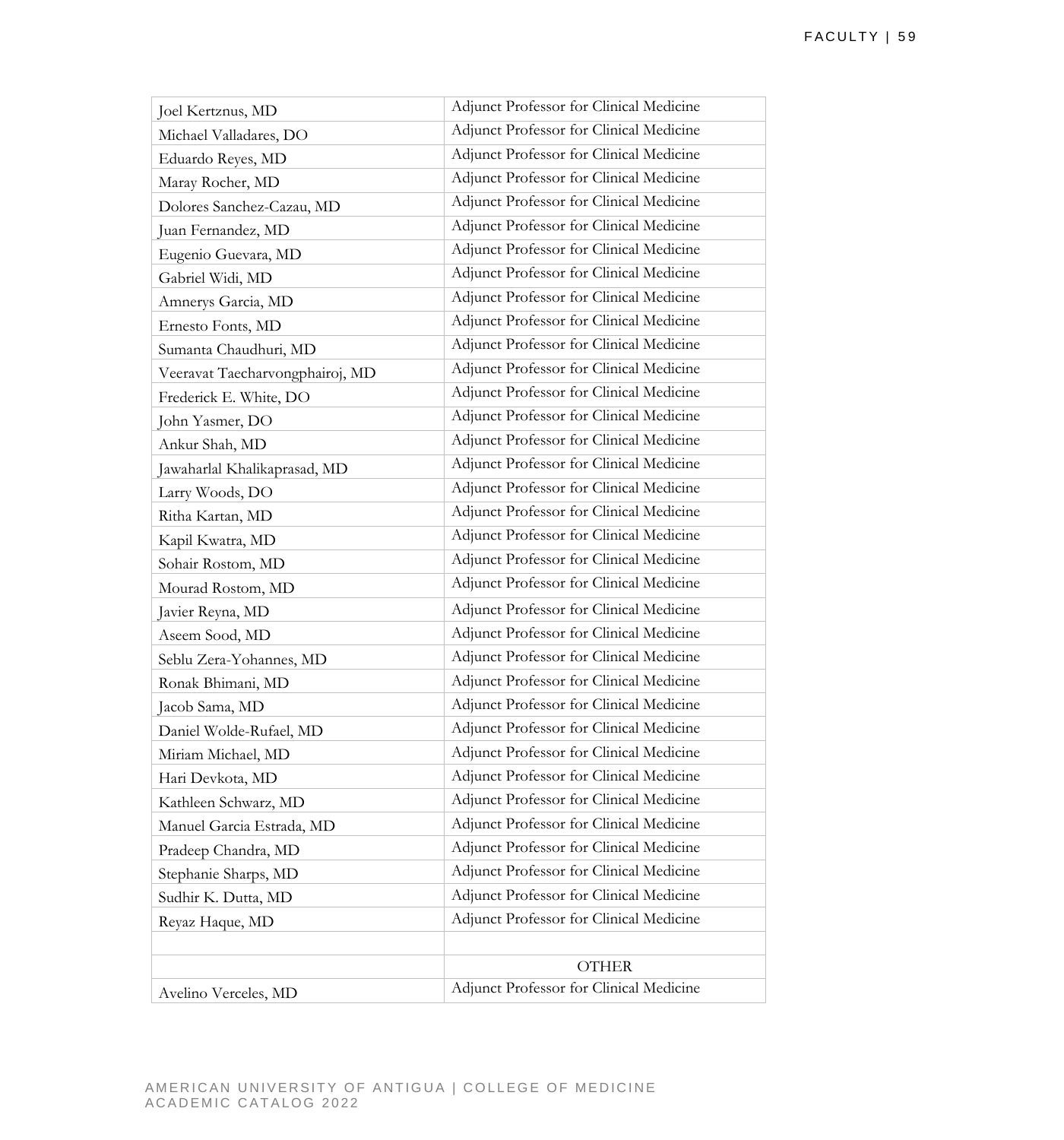| Ellen Marciniak, MD                               | Adjunct Professor for Clinical Medicine |
|---------------------------------------------------|-----------------------------------------|
| Montserrat Diaz-Abad, MD                          | Adjunct Professor for Clinical Medicine |
| Carlos Rey, MD                                    | Adjunct Professor for Clinical Medicine |
| Haresh Solanki, MD                                | Adjunct Professor for Clinical Medicine |
| Victor Pina, MD                                   | Adjunct Professor for Clinical Medicine |
| Kavita Kalra, MD                                  | Adjunct Professor for Clinical Medicine |
| Ravi Anandakrishnan, MD                           | Adjunct Professor for Clinical Medicine |
| Heriberto Fernandez, MD                           | Adjunct Professor for Clinical Medicine |
| Jaime Campos, MD, FACP                            | Adjunct Professor for Clinical Medicine |
| Luis Fernando Montano, MD                         | Adjunct Professor for Clinical Medicine |
| Robert Hernandez, MD                              | Adjunct Professor for Clinical Medicine |
| Steve Shen, MD                                    | Adjunct Professor for Clinical Medicine |
| Manuel Garcia-Estrada, MD                         | Adjunct Professor for Clinical Medicine |
| Hector Lalama, MD                                 | Adjunct Professor for Clinical Medicine |
| Maria Oliver, MD                                  | Adjunct Professor for Clinical Medicine |
| Wally Kopelowitz, MD                              | Adjunct Professor for Clinical Medicine |
| Steven Sherman, DO                                | Adjunct Professor for Clinical Medicine |
| Marcus Edelstein, MD                              | Adjunct Professor for Clinical Medicine |
| Eneida O. Roldan, MD                              | Adjunct Professor for Clinical Medicine |
| Hector Colom, MD                                  | Adjunct Professor for Clinical Medicine |
| Osmar Creagh Bandera, MD                          | Adjunct Professor for Clinical Medicine |
| Jorge Bordenave, MD, FACP, CHCQM,<br><b>FAIHQ</b> | Adjunct Professor for Clinical Medicine |
| Saul K. Kolansky MD                               | Adjunct Professor for Clinical Medicine |
| Javier Flores, MD                                 | Adjunct Professor for Clinical Medicine |
| John W. Stiller MD                                | Adjunct Professor for Clinical Medicine |
| Jaime Avecillas, MD                               | Adjunct Professor for Clinical Medicine |
| Henry Mata, MD                                    | Adjunct Professor for Clinical Medicine |
| Jose Eduardo Barros, MD                           | Adjunct Professor for Clinical Medicine |
| Susan Hinkson, MS                                 | Adjunct Professor for Clinical Medicine |
| Orlando Galindez, MD                              | Adjunct Professor for Clinical Medicine |
| Nestor Javech, MD                                 | Adjunct Professor for Clinical Medicine |
| Sandra Franco, DPM                                | Adjunct Professor for Clinical Medicine |
| Carlos Sanchez, MD                                | Adjunct Professor for Clinical Medicine |
| Irina Petrenko, MD                                | Adjunct Professor for Clinical Medicine |
| Sid Danesh, MD                                    | Adjunct Professor for Clinical Medicine |
| Mary Kasem, MD                                    | Adjunct Professor for Clinical Medicine |
| William Tsai, DO                                  | Adjunct Professor for Clinical Medicine |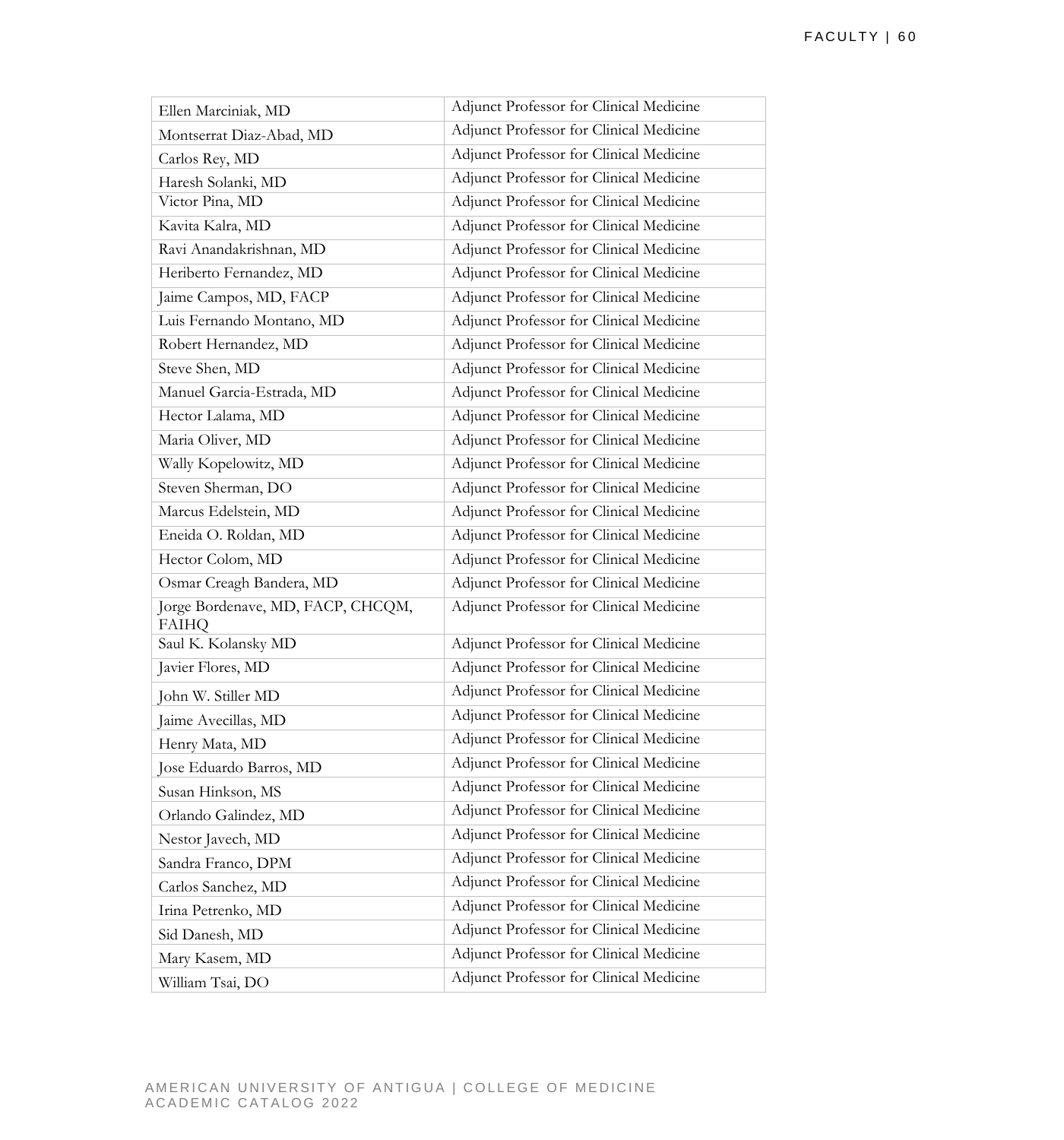| Joseph DeSanto, MD              | Adjunct Professor for Clinical Medicine |
|---------------------------------|-----------------------------------------|
| Jarrod Shapiro, DPM             | Adjunct Professor for Clinical Medicine |
| Richard Alweis, MD, FACP        | Adjunct Professor for Clinical Medicine |
| Jesus Rivera, MD                | Adjunct Professor for Clinical Medicine |
| Kimberly Howe, PhD              | Adjunct Professor for Clinical Medicine |
| Frances Schmidt, MD             | Adjunct Professor for Clinical Medicine |
| Taina Denis-Pradel, DO          | Adjunct Professor for Clinical Medicine |
| Sabaa Alvi, MD                  | Adjunct Professor for Clinical Medicine |
| Sandy Ruiz-Calle, MD            | Adjunct Professor for Clinical Medicine |
| Jean Bernanos B. Edmond, MD     | Adjunct Professor for Clinical Medicine |
| Ramon Eduardo Martinez, MD      | Adjunct Professor for Clinical Medicine |
| Katherine Tanya Peicher, DO     | Adjunct Professor for Clinical Medicine |
| Bolivar Perez-Diaz, MD          | Adjunct Professor for Clinical Medicine |
| Justin Shemesh, DO              | Adjunct Professor for Clinical Medicine |
| Melissa Fujan, DO               | Adjunct Professor for Clinical Medicine |
| Magda Vanessa McKearin          | Adjunct Professor for Clinical Medicine |
| Johann Stein, MD                | Adjunct Professor for Clinical Medicine |
| Allen Hooman Silanee, MD        | Adjunct Professor for Clinical Medicine |
| Adalberto Rodriquez-Morales, MD | Adjunct Professor for Clinical Medicine |
| Alejandro Amoretti-Ramirez, MD  | Adjunct Professor for Clinical Medicine |
| Damaysi Jimenez-Rojas, MD       | Adjunct Professor for Clinical Medicine |
| Ana Maria Rams, MD              | Adjunct Professor for Clinical Medicine |
| Stephen Arthur Weirich, MD      | Adjunct Professor for Clinical Medicine |
| Nestor Rafael Yepes, MD         | Adjunct Professor for Clinical Medicine |
| Nathalie Leroy, MD              | Adjunct Professor for Clinical Medicine |
| Menayra Gonzalez-Olivares, MD   | Adjunct Professor for Clinical Medicine |
| Jared Scott Gold, MD            | Adjunct Professor for Clinical Medicine |
| Luis Vicente Concepcion, DO     | Adjunct Professor for Clinical Medicine |
| Mark Robert Keller, MD          | Adjunct Professor for Clinical Medicine |
| Frances J. Aquino-Sanchez, MD   | Adjunct Professor for Clinical Medicine |
| Kofi Owusu-Antwi, MD            | Adjunct Professor for Clinical Medicine |
| Raymond E. Kim                  | Adjunct Professor for Clinical Medicine |
| Reyaz U. Haque, MD              | Adjunct Professor for Clinical Medicine |
| Kashif M. Munir, MD             | Adjunct Professor for Clinical Medicine |
| Patrick Ryscavage, MD           | Adjunct Professor for Clinical Medicine |
| Jamal A. Mikdashi, MD           | Adjunct Professor for Clinical Medicine |
| Jose Perez Gurri, MD            | Adjunct Professor for Clinical Medicine |
| Stephen Bell, MD                | Adjunct Professor for Clinical Medicine |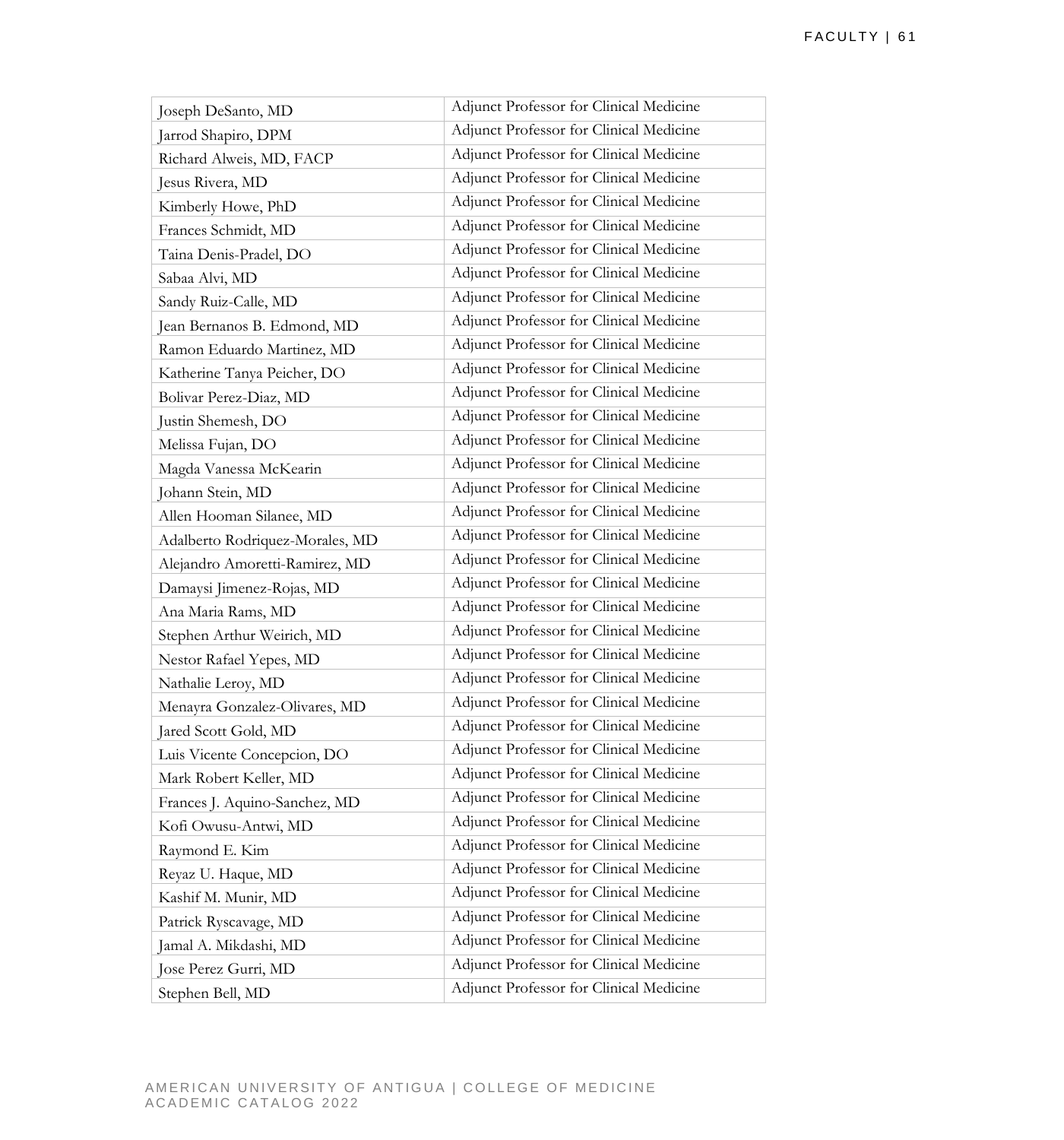| Kashif Munir, MD                | Adjunct Professor for Clinical Medicine |
|---------------------------------|-----------------------------------------|
| Jamal Mikdashi, MD              | Adjunct Professor for Clinical Medicine |
| Mark Warfel, DO                 | Adjunct Professor for Clinical Medicine |
|                                 |                                         |
|                                 | <b>GLOBAL HEALTH VISITING FACULTY</b>   |
| Sherri Kay Prosser, PhD         | Visiting Faculty for Global Health      |
| Anthony Rossi, MD               | Visiting Faculty for Global Health      |
| Aileen Marty, MD                | Visiting Faculty for Global Health      |
| Ephraim Back, MD                | Visiting Faculty for Global Health      |
| Harold McDonald                 | Visiting Faculty for Global Health      |
| Colonel Dr. Stefan Goebbels     | Visiting Faculty for Global Health      |
| Warren Lavey, JD, MS            | Visiting Faculty for Global Health      |
| Jo-Anne Brathwaite-Drummond, MD | Visiting Faculty for Global Health      |
| Juan Acuna, MD                  | Visiting Faculty for Global Health      |
| Sophie Lanzkron-Salzberg, MD    | Visiting Faculty for Global Health      |
| James Wilson, MD                | Visiting Faculty for Global Health      |
| Donald DiMarzio, MD             | Visiting Faculty for Global Health      |
| Holly Rosencranz, MD            | Visiting Faculty for Global Health      |
| Congressman Timothy Bishop      | Visiting Faculty for Global Health      |
| Dr. Stanley Lalta               | Visiting Faculty for Global Health      |
| David Ramkumar, MD              | Visiting Faculty for Global Health      |
| Japhia Ramkumar, MD             | Visiting Faculty for Global Health      |
| Michael Talarico, MD            | Visiting Faculty for Global Health      |
| Michael Weitzman, MD            | Visiting Faculty for Global Health      |
| Dr. Mark Macgowan               | Visiting Faculty for Global Health      |
| Dr. Sahar Ajabshir              | Visiting Faculty for Global Health      |
| Dr. Timo Ulrichs                | Visiting Faculty for Global Health      |
| Dr. Harish Kundaje              | Visiting Faculty for Global Health      |
| Dr. Robin Roberts               | Visiting Faculty for Global Health      |
| Ms. Danielle Walwyn             | Visiting Faculty for Global Health      |
| Ms. Taylor Reed                 | Visiting Faculty for Global Health      |
| Dr. Dwaine Plaza                | Visiting Faculty for Global Health      |
| Dr. Juan Manuel Lozano Leon     | Visiting Faculty for Global Health      |
| Eneida Roldan, MD               | Visiting Faculty for Global Health      |
| Dr. Javier Asin                 | Visiting Faculty for Global Health      |